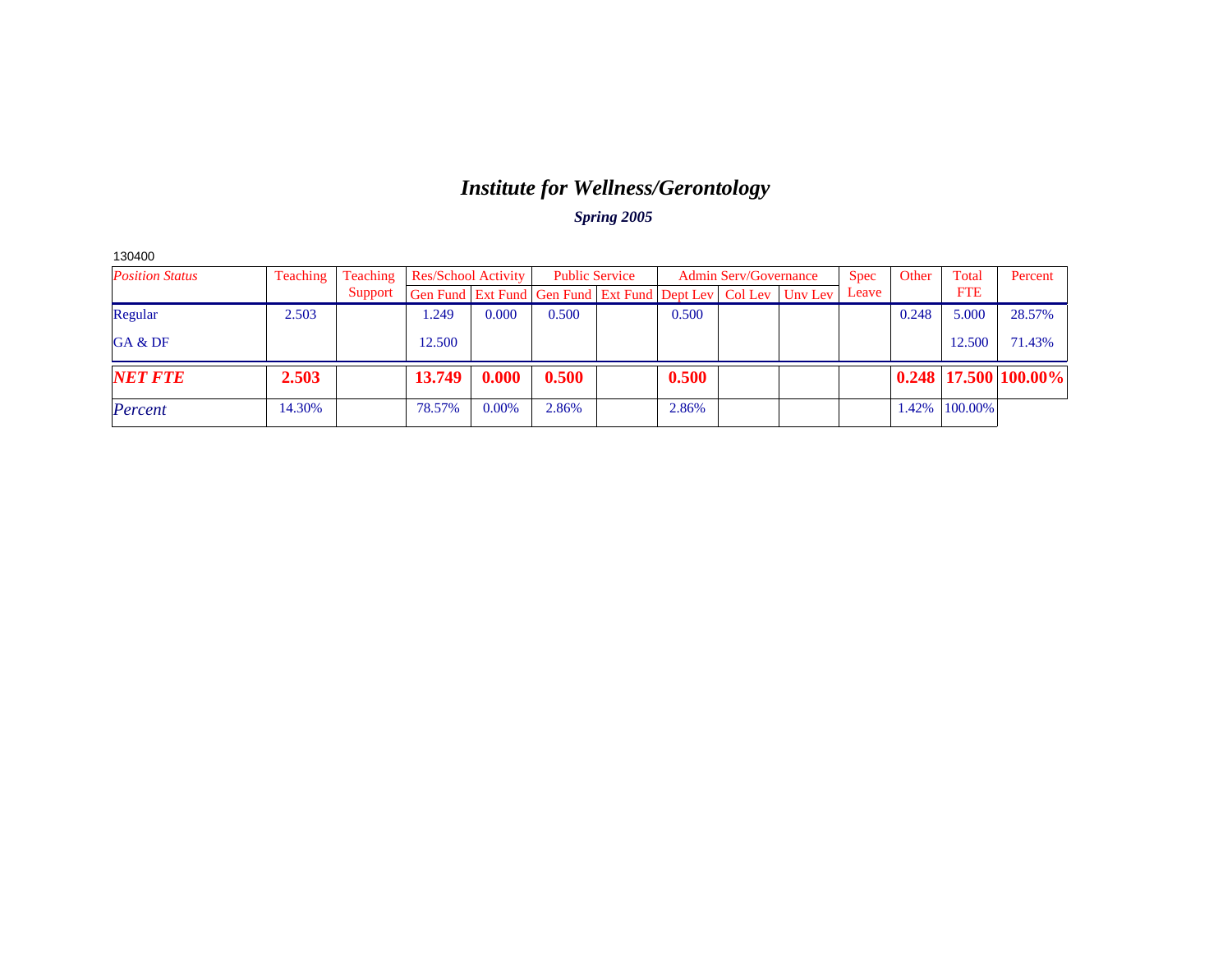# *Center for Energy Research*

| 130500                 |          |                            |                                                              |                       |  |                              |             |       |       |            |                      |
|------------------------|----------|----------------------------|--------------------------------------------------------------|-----------------------|--|------------------------------|-------------|-------|-------|------------|----------------------|
| <b>Position Status</b> | Teaching | <b>Res/School Activity</b> |                                                              | <b>Public Service</b> |  | <b>Admin Serv/Governance</b> | <b>Spec</b> | Other | Total | Percent    |                      |
|                        |          | Support                    | Gen Fund Ext Fund Gen Fund Ext Fund Dept Lev Col Lev Unv Lev |                       |  |                              |             | Leave |       | <b>FTE</b> |                      |
| Regular                | 1.000    |                            |                                                              |                       |  |                              |             |       |       | 1.000      | 100000000            |
| Loan To $(-)$          | $-1.000$ |                            |                                                              |                       |  |                              |             |       |       | $-1.000$   | 000,00%<br>100000000 |
| <b>NET FTE</b>         | 0.000    |                            |                                                              |                       |  |                              |             |       |       | 0.000      | $0.00\%$             |
| Percent                | 0.00%    |                            |                                                              |                       |  |                              |             |       |       | 0.00%      |                      |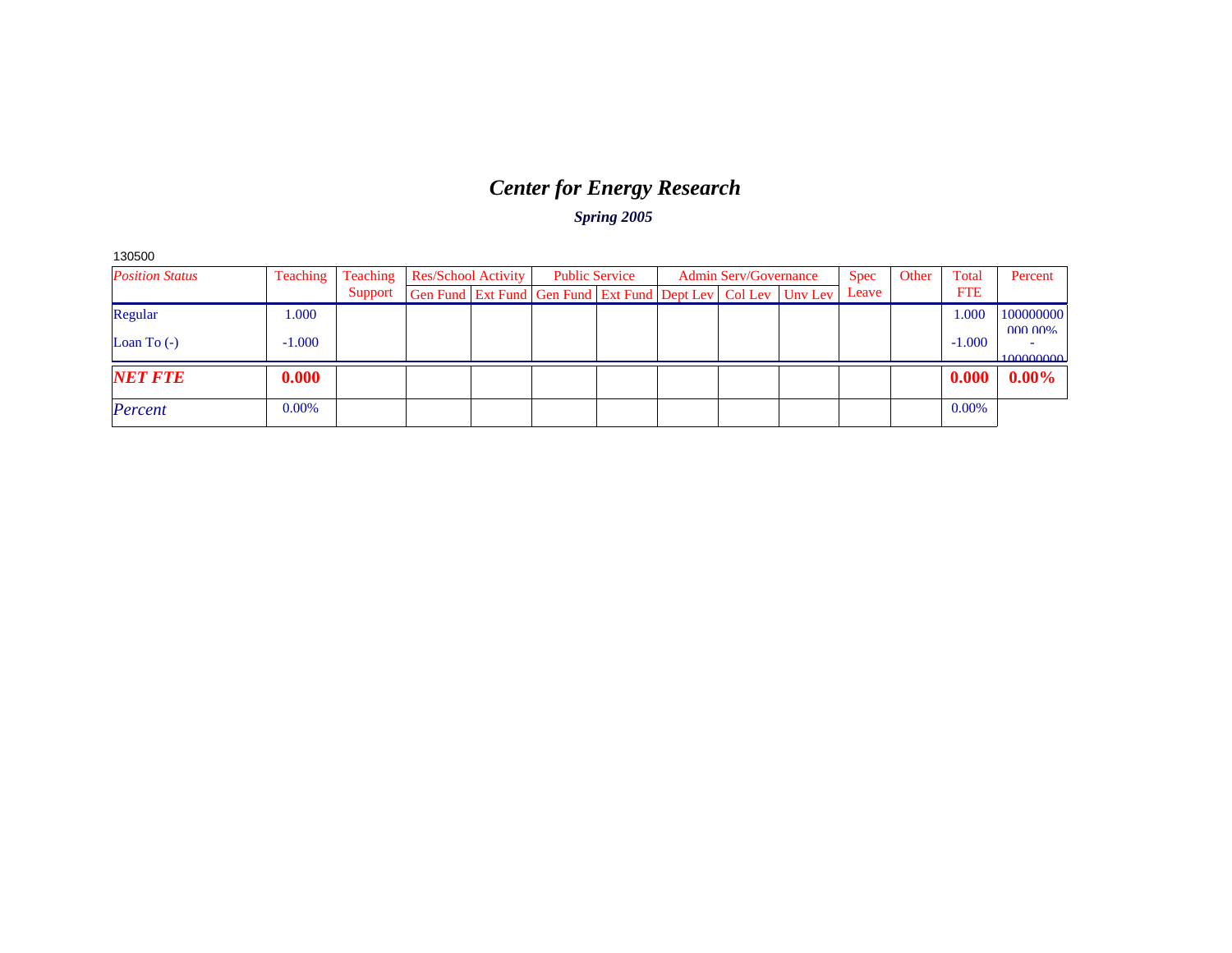# *Dept of Architecture*

| 40400 |  |
|-------|--|
|-------|--|

| <b>Position Status</b>    | Teaching<br>Teaching |         | <b>Res/School Activity</b> |  | <b>Public Service</b>                                          |  | <b>Admin Serv/Governance</b> |       |         | <b>Spec</b> | Other | Total      | Percent                    |
|---------------------------|----------------------|---------|----------------------------|--|----------------------------------------------------------------|--|------------------------------|-------|---------|-------------|-------|------------|----------------------------|
|                           |                      | Support |                            |  | Gen Fund   Ext Fund   Gen Fund   Ext Fund   Dept Lev   Col Lev |  |                              |       | Uny Lev | Leave       |       | <b>FTE</b> |                            |
| Regular                   | 13.084               |         | 2.706                      |  | 0.440                                                          |  | 2.395                        | 1.000 |         |             | 1.500 | 21.125     | 48.80%                     |
| <b>Contract Full-time</b> | 3.500                |         | 0.250                      |  |                                                                |  |                              |       |         |             |       | 3.750      | 8.66%                      |
| <b>Contract Part-time</b> | 4.667                | 0.250   |                            |  |                                                                |  |                              | 0.250 |         |             |       | 5.167      | 11.94%                     |
| GA & DF                   |                      | 1.750   | 5.500                      |  | 2.500                                                          |  | 1.250                        | 0.750 |         |             | 0.500 | 12.250     | 28.30%                     |
| Loan From $(+)$           | 1.000                |         |                            |  |                                                                |  |                              |       |         |             |       | 1.000      | 2.31%                      |
| <b>NET FTE</b>            | 22.251               | 2.000   | 8.456                      |  | 2.940                                                          |  | 3.645                        | 2.000 |         |             |       |            | $2.000$   43.292   100.00% |
| Percent                   | 51.40%               | 4.62%   | 19.53%                     |  | 6.79%                                                          |  | 8.42%                        | 4.62% |         |             | 4.62% | 100.00%    |                            |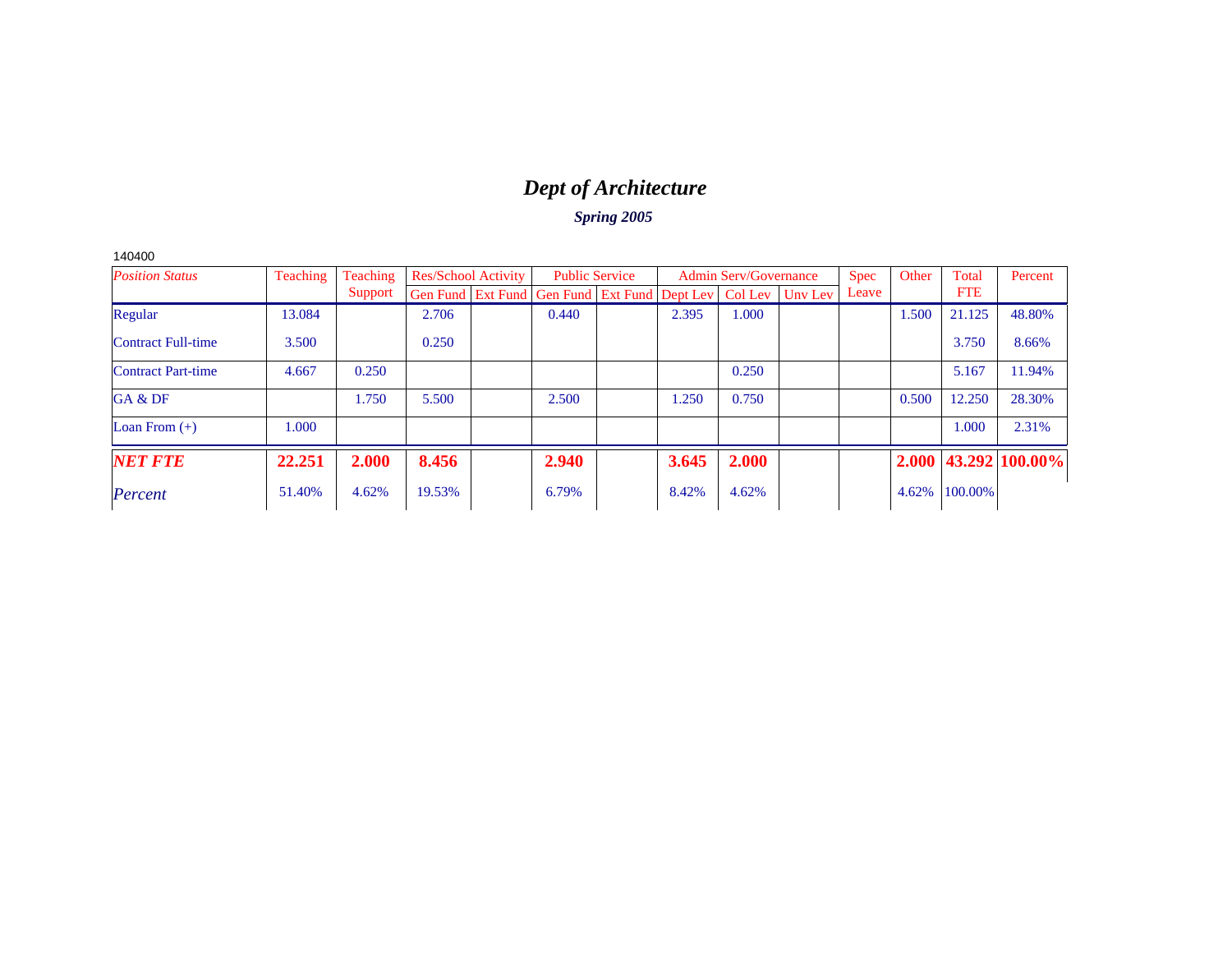# *Dept of Landscape Architecture*

*Spring 2005*

| 140700                    |          |          |        |                            |                                                                  |        |                              |             |       |            |                |
|---------------------------|----------|----------|--------|----------------------------|------------------------------------------------------------------|--------|------------------------------|-------------|-------|------------|----------------|
| <b>Position Status</b>    | Teaching | Teaching |        | <b>Res/School Activity</b> | <b>Public Service</b>                                            |        | <b>Admin Serv/Governance</b> | <b>Spec</b> | Other | Total      | Percent        |
|                           |          | Support  |        |                            | Gen Fund Ext Fund Gen Fund Ext Fund Dept Lev   Col Lev   Unv Lev |        |                              | Leave       |       | <b>FTE</b> |                |
| Regular                   | 9.166    |          | 1.167  |                            | 0.250                                                            | 1.500  | 0.333                        |             |       | 12.416     | 68.35%         |
| <b>Contract Part-time</b> | 1.000    |          |        |                            |                                                                  |        |                              |             |       | 1.000      | 5.50%          |
| GA & DF                   |          | 0.750    | 1.500  |                            |                                                                  | 1.000  | 1.500                        |             |       | 4.750      | 26.15%         |
| Loan From $(+)$           | 0.000    |          |        |                            |                                                                  |        |                              |             |       | 0.000      | 0.00%          |
| <b>NET FTE</b>            | 10.166   | 0.750    | 2.667  |                            | 0.250                                                            | 2.500  | 1.833                        |             |       |            | 18.166 100.00% |
| Percent                   | 55.96%   | 4.13%    | 14.68% |                            | 1.38%                                                            | 13.76% | 10.09%                       |             |       | 100.00%    |                |

| <b>Position Status</b> |       | <b>Teaching</b> Teaching | <b>Res/School Activity</b>                                   |  | <b>Public Service</b> |  | <b>Admin Serv/Governance</b> | <b>Spec</b> | Other | <b>Total</b> |
|------------------------|-------|--------------------------|--------------------------------------------------------------|--|-----------------------|--|------------------------------|-------------|-------|--------------|
|                        |       | Support                  | Gen Fund Ext Fund Gen Fund Ext Fund Dept Lev Col Lev Unv Lev |  |                       |  |                              | Leave       |       |              |
| Regular                | 0.416 |                          |                                                              |  |                       |  |                              |             |       | 0.416        |
| <b>Total</b>           | 0.416 |                          |                                                              |  |                       |  |                              |             |       | 0.416        |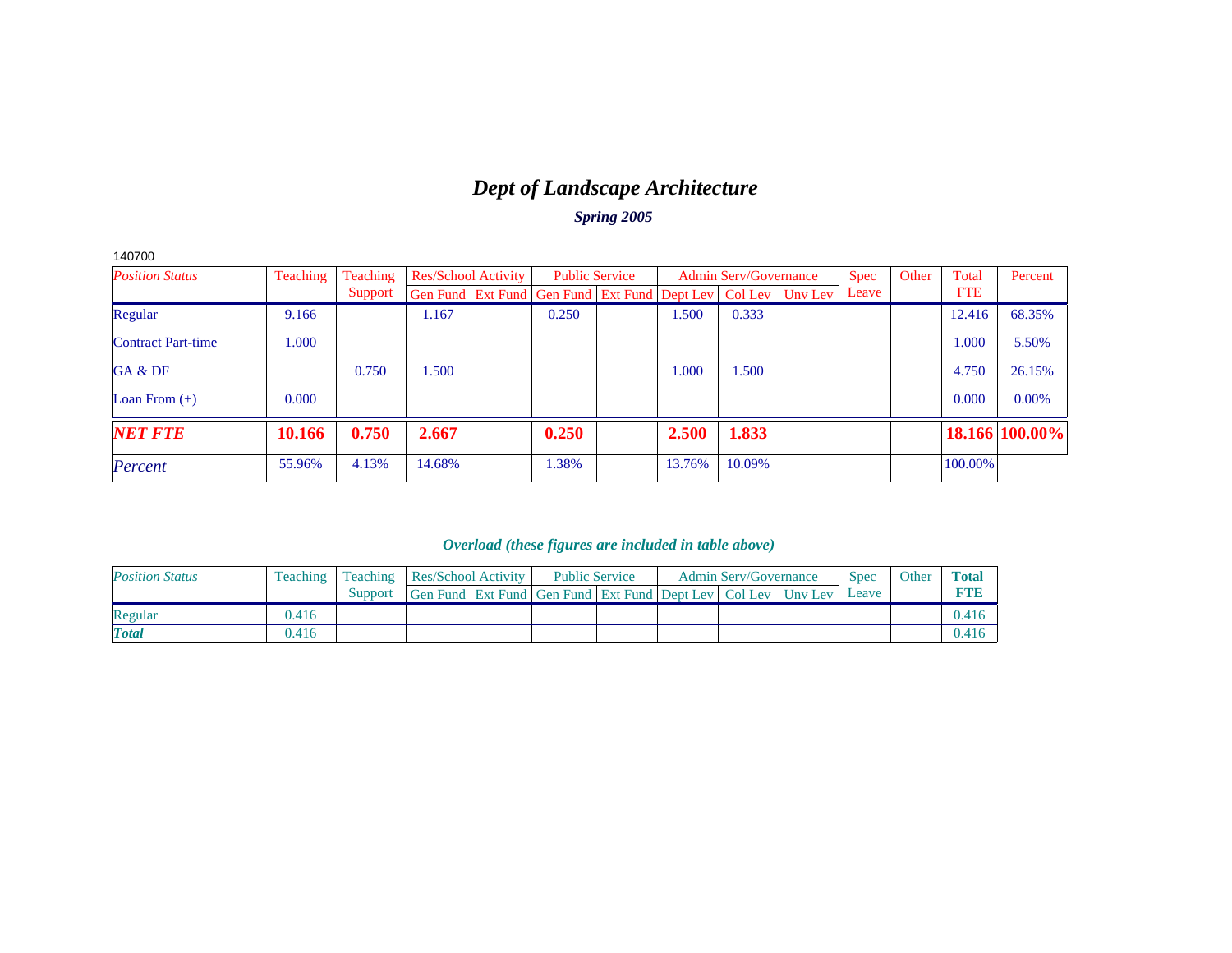# *Dept of Urban Planning*

|  | 41000 |
|--|-------|
|--|-------|

| <b>Position Status</b> | Teaching | Teaching |                                                                          | Res/School Activity |  | <b>Public Service</b> |       | <b>Admin Serv/Governance</b> |  |       | Other | Total      | Percent                    |
|------------------------|----------|----------|--------------------------------------------------------------------------|---------------------|--|-----------------------|-------|------------------------------|--|-------|-------|------------|----------------------------|
|                        |          | Support  | Gen Fund   Ext Fund   Gen Fund   Ext Fund   Dept Lev   Col Lev   Uny Lev |                     |  |                       |       |                              |  | Leave |       | <b>FTE</b> |                            |
| Regular                | 5.748    |          | .458                                                                     | 0.167               |  | 0.250                 | 0.750 |                              |  |       | 0.877 | 9.250      | 57.81%                     |
| GA & DF                |          | 2.750    | 0.500                                                                    | 2.500               |  | 1.000                 |       |                              |  |       |       | 6.750      | 42.19%                     |
| Loan To $(-)$          | 0.000    |          |                                                                          |                     |  |                       |       |                              |  |       |       | 0.000      | 0.00%                      |
| <b>NET FTE</b>         | 5.748    | 2.750    | 1.958                                                                    | 2.667               |  | 1.250                 | 0.750 |                              |  |       |       |            | $0.877$   16.000   100.00% |
| Percent                | 35.92%   | 17.19%   | 12.24%                                                                   | 16.67%              |  | 7.81%                 | 4.69% |                              |  |       | 5.48% | 100.00%    |                            |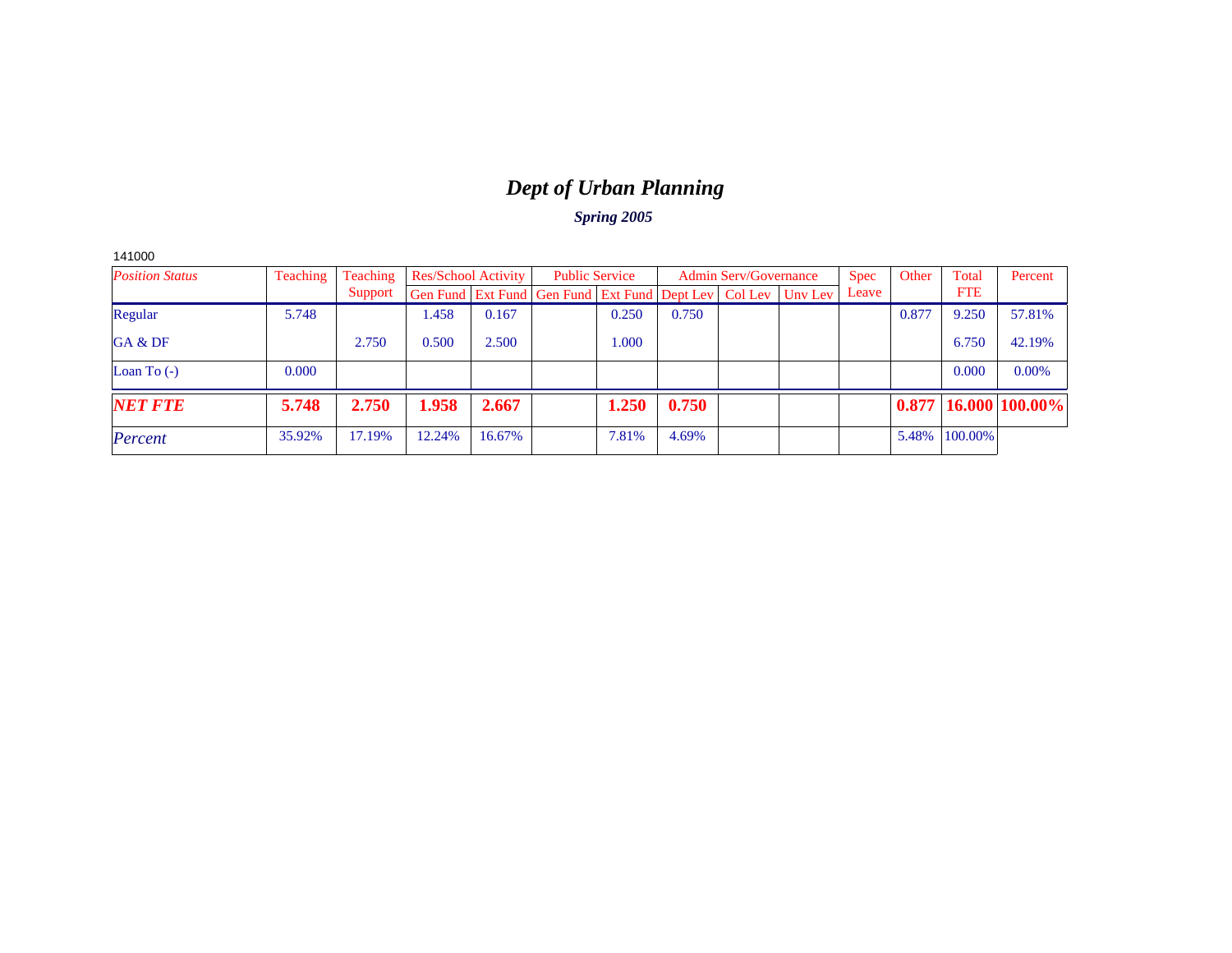# *Dept of Accounting*

*Spring 2005*

143300

| <b>Position Status</b>    | Teaching | Teaching | <b>Res/School Activity</b> |       | <b>Public Service</b>                                                    |  | <b>Admin Serv/Governance</b> | <b>Spec</b> | Other | Total      | Percent        |
|---------------------------|----------|----------|----------------------------|-------|--------------------------------------------------------------------------|--|------------------------------|-------------|-------|------------|----------------|
|                           |          | Support  |                            |       | Gen Fund   Ext Fund   Gen Fund   Ext Fund   Dept Lev   Col Lev   Unv Lev |  |                              | Leave       |       | <b>FTE</b> |                |
| Regular                   | 7.000    | 0.250    | 3.250                      | 0.500 |                                                                          |  |                              |             |       | 11.000     | 64.71%         |
| <b>Contract Full-time</b> | 3.000    |          |                            |       |                                                                          |  |                              |             |       | 3.000      | 17.65%         |
| <b>Contract Part-time</b> | 0.500    |          |                            |       |                                                                          |  |                              |             |       | 0.500      | 2.94%          |
| GA & DF                   |          | 2.500    |                            |       |                                                                          |  |                              |             |       | 2.500      | 14.71%         |
| Loan To $(-)$             | 0.000    |          |                            |       |                                                                          |  |                              |             |       | 0.000      | $0.00\%$       |
| <b>NET FTE</b>            | 10.500   | 2.750    | 3.250                      | 0.500 |                                                                          |  |                              |             |       |            | 17.000 100.00% |
| Percent                   | 61.76%   | 16.18%   | 19.12%                     | 2.94% |                                                                          |  |                              |             |       | 100.00%    |                |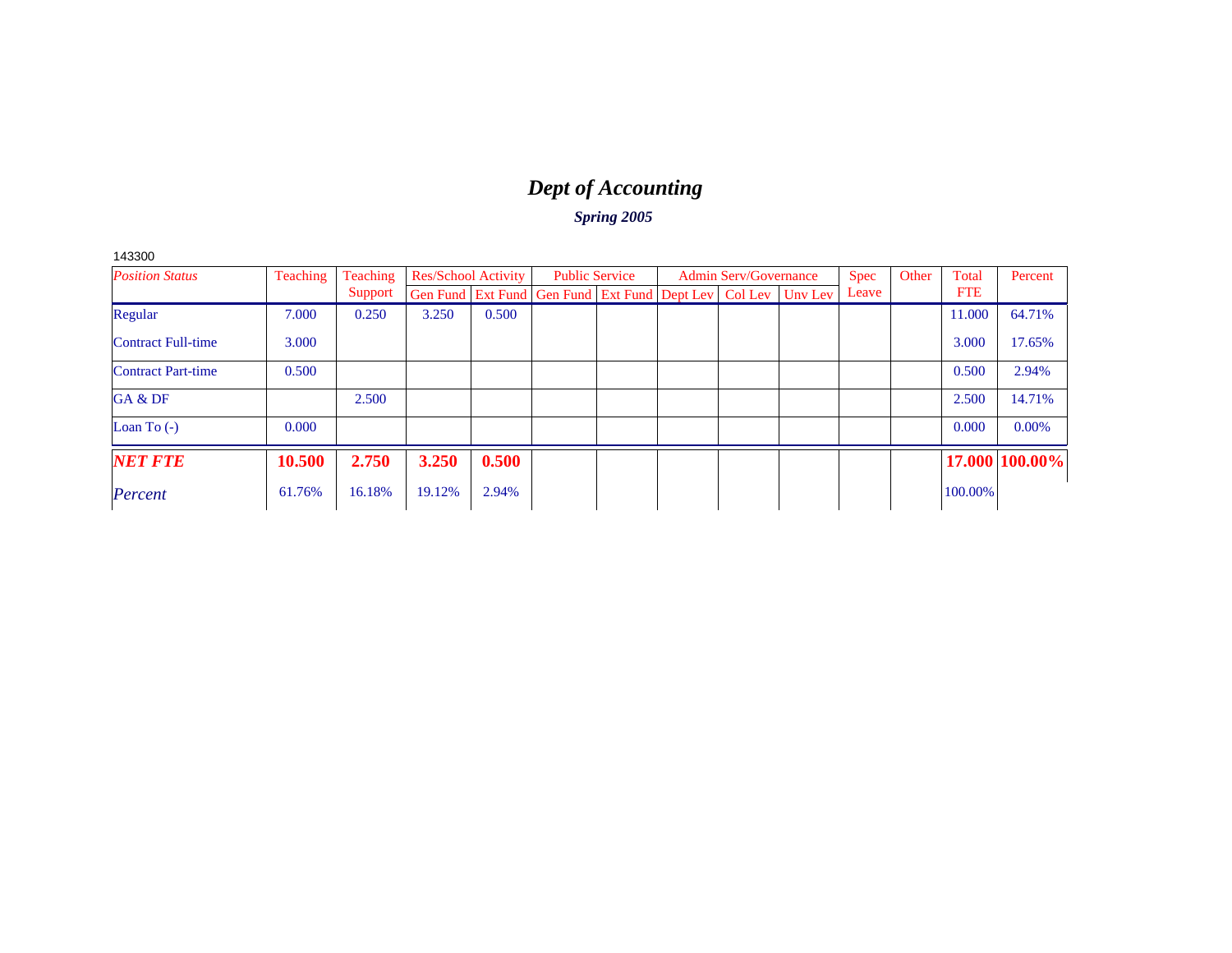### *Dept of Info Systems & Oper Mgmt Spring 2005*

144200*Position Status*Teaching Teaching Support Res/School Activity Gen Fund | Ext Fund Public Service Gen Fund | Ext Fund Admin Serv/Governance Dept Lev Col Lev Unv Lev Spec Leave **Other**  Total FTE Percent Regular 11.000 0.500 4.250 0.1 0.250 0.250 0.250 0.250 0.000 0.63.37% Contract Full-time 1.5000 and 1.500 for  $1.500 \pm 5.94\%$ Contract Part-time 3.5000  $\vert$  1  $\vert$  1  $\vert$  1  $\vert$  1  $\vert$  1  $\vert$  1  $\vert$  1  $\vert$  3.500  $\vert$  13.86% GA & DFF and the set of the set of the set of the set of the set of the set of the set of the set of the set of the set of the set of the set of the set of the set of the set of the set of the set of the set of the set of the set 16.83% Loan From (+) 0.000 0.000 0.00% *NET FTE* **16.250 4.500 4.250 0.250 0.000 25.250 100.00%***Percent* $t$  64.36% 17.82% 16.83% 0.99% 0.99% 0.00% 100.00% 0.000% 0.000 0.00% 0.000 0.000 0.000 0.000 0.000 0.000 0.000 0.000 0.000 0.000 0.000 0.000 0.000 0.000 0.000 0.000 0.000 0.000 0.000 0.000 0.000 0.000 0.000 0.000 0.000 0

| <b>Position Status</b> | <b>Teaching</b> |         | <b>Teaching Res/School Activity</b>                                      |  | <b>Public Service</b> |  | <b>Admin Serv/Governance</b> | Spec  | Other | <b>Total</b> |
|------------------------|-----------------|---------|--------------------------------------------------------------------------|--|-----------------------|--|------------------------------|-------|-------|--------------|
|                        |                 | Support | Gen Fund   Ext Fund   Gen Fund   Ext Fund   Dept Lev   Col Lev   Uny Lev |  |                       |  |                              | Leave |       |              |
| Contract Full-time     | 0.500           |         |                                                                          |  |                       |  |                              |       |       |              |
| <b>Total</b>           | 0.500           |         |                                                                          |  |                       |  |                              |       |       |              |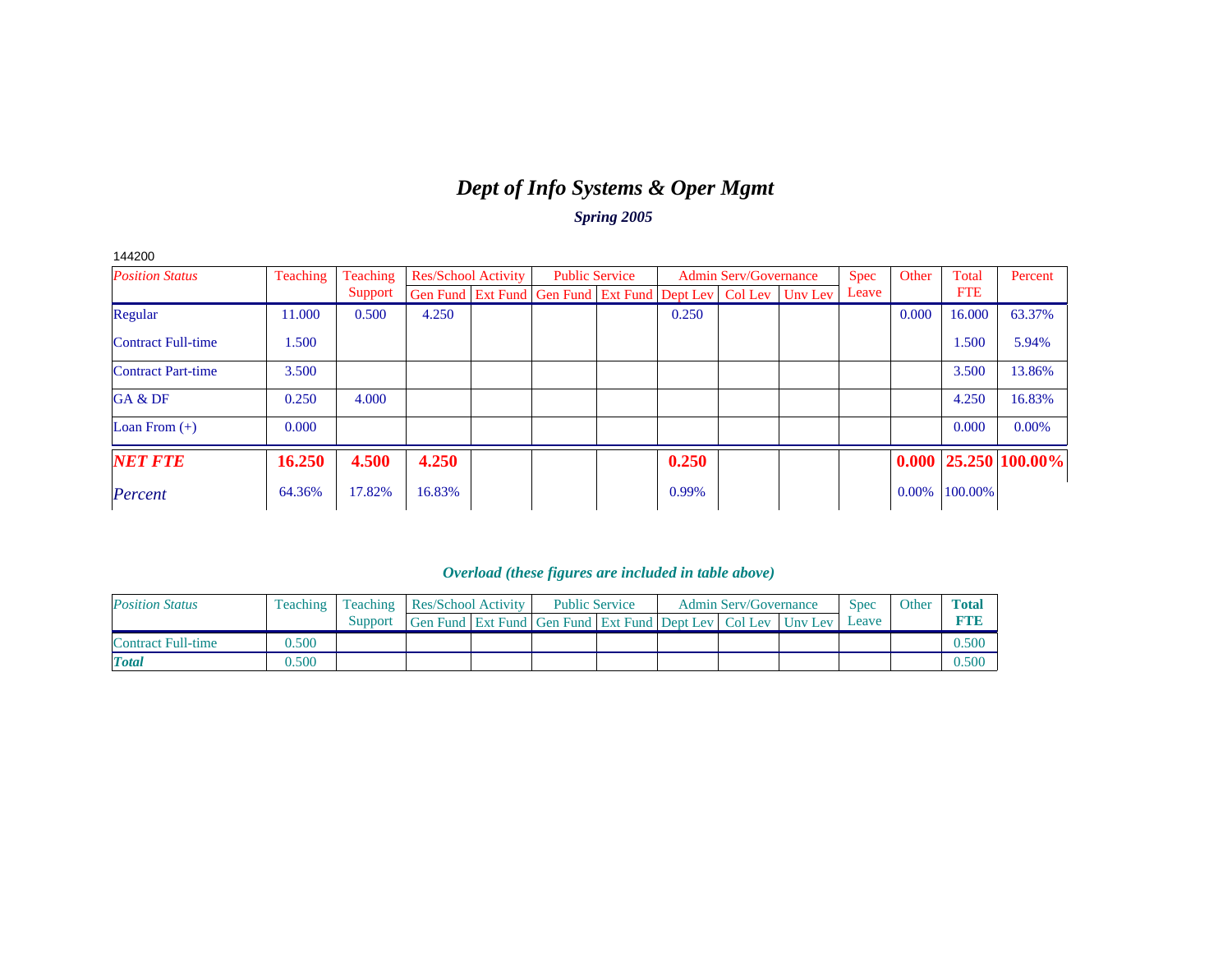# *Dept of Economics*

| I5C<br>)ſ<br>4 |
|----------------|
|----------------|

| <b>Position Status</b>    | Teaching<br>Teaching |         | <b>Res/School Activity</b> |  | <b>Public Service</b>                                          |  | <b>Admin Serv/Governance</b> |       |         | Spec  | Other | Total      | Percent        |
|---------------------------|----------------------|---------|----------------------------|--|----------------------------------------------------------------|--|------------------------------|-------|---------|-------|-------|------------|----------------|
|                           |                      | Support |                            |  | Gen Fund   Ext Fund   Gen Fund   Ext Fund   Dept Lev   Col Lev |  |                              |       | Unv Lev | Leave |       | <b>FTE</b> |                |
| Regular                   | 11.000               |         | 2.750                      |  |                                                                |  | 0.250                        | 0.000 | 0.000   | 1.000 |       | 15,000     | 79.37%         |
| <b>Contract Full-time</b> | 0.750                |         | 0.250                      |  |                                                                |  |                              |       |         |       |       | 1.000      | 5.29%          |
| <b>Contract Part-time</b> | 0.500                |         |                            |  |                                                                |  |                              |       |         |       |       | 0.500      | 2.65%          |
| GA & DF                   |                      | 2.500   |                            |  |                                                                |  |                              |       |         |       |       | 2.500      | 13.23%         |
| Loan From $(+)$           | 0.150                |         |                            |  |                                                                |  |                              |       |         |       |       | 0.150      | 0.79%          |
| Loan To $(-)$             | $-0.250$             |         |                            |  |                                                                |  |                              |       |         |       |       | $-0.250$   | $-1.32%$       |
| <b>NET FTE</b>            | 12.150               | 2.500   | 3.000                      |  |                                                                |  | 0.250                        | 0.000 | 0.000   | 1.000 |       |            | 18.900 100.00% |
| Percent                   | 64.29%               | 13.23%  | 15.87%                     |  |                                                                |  | 1.32%                        | 0.00% | 0.00%   | 5.29% |       | 100.00%    |                |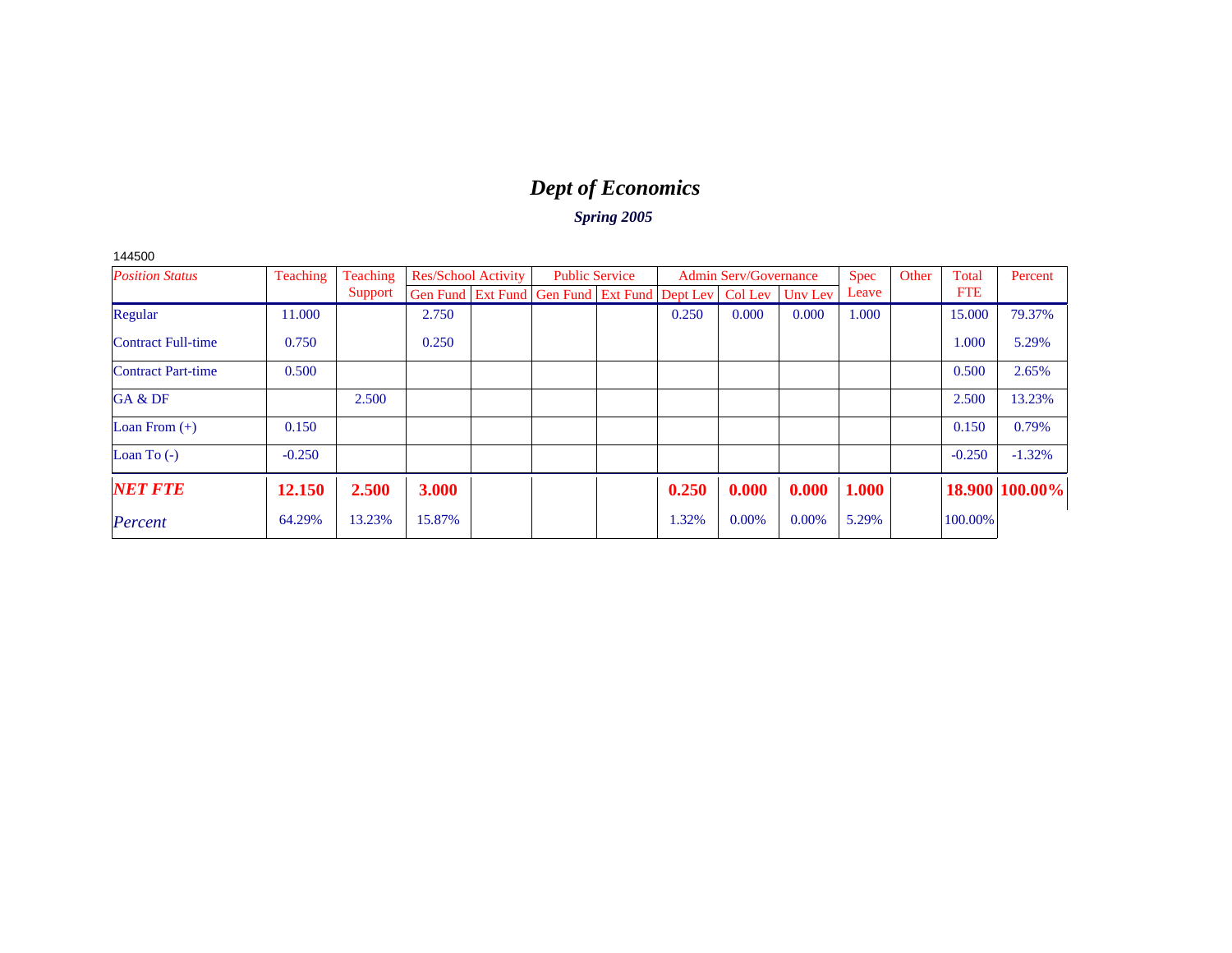# *Dept of Finance*

*Spring 2005*

144800

| <b>Position Status</b>    | Teaching      | Teaching | <b>Res/School Activity</b>                                         |       | <b>Public Service</b> |       | <b>Admin Serv/Governance</b> | <b>Spec</b> | Other | Total      | Percent                    |
|---------------------------|---------------|----------|--------------------------------------------------------------------|-------|-----------------------|-------|------------------------------|-------------|-------|------------|----------------------------|
|                           |               | Support  | <b>Gen Fund Ext Fund Gen Fund Ext Fund Dept Lev Colley Uny Lev</b> |       |                       |       |                              | Leave       |       | <b>FTE</b> |                            |
| Regular                   | 9.500         | 0.200    | 2.500                                                              | 0.050 |                       | 0.500 |                              |             | 0.250 | 13.000     | 76.47%                     |
| <b>Contract Part-time</b> | .500          |          |                                                                    |       |                       |       |                              |             |       | 1.500      | 8.82%                      |
| GA & DF                   |               | 2.500    |                                                                    |       |                       |       |                              |             |       | 2.500      | 14.71%                     |
| <b>NET FTE</b>            | <b>11.000</b> | 2.700    | 2.500                                                              | 0.050 |                       | 0.500 |                              |             |       |            | $0.250$   17.000   100.00% |
| Percent                   | 64.71%        | 15.88%   | 14.71%                                                             | 0.29% |                       | 2.94% |                              |             | 1.47% | 100.00%    |                            |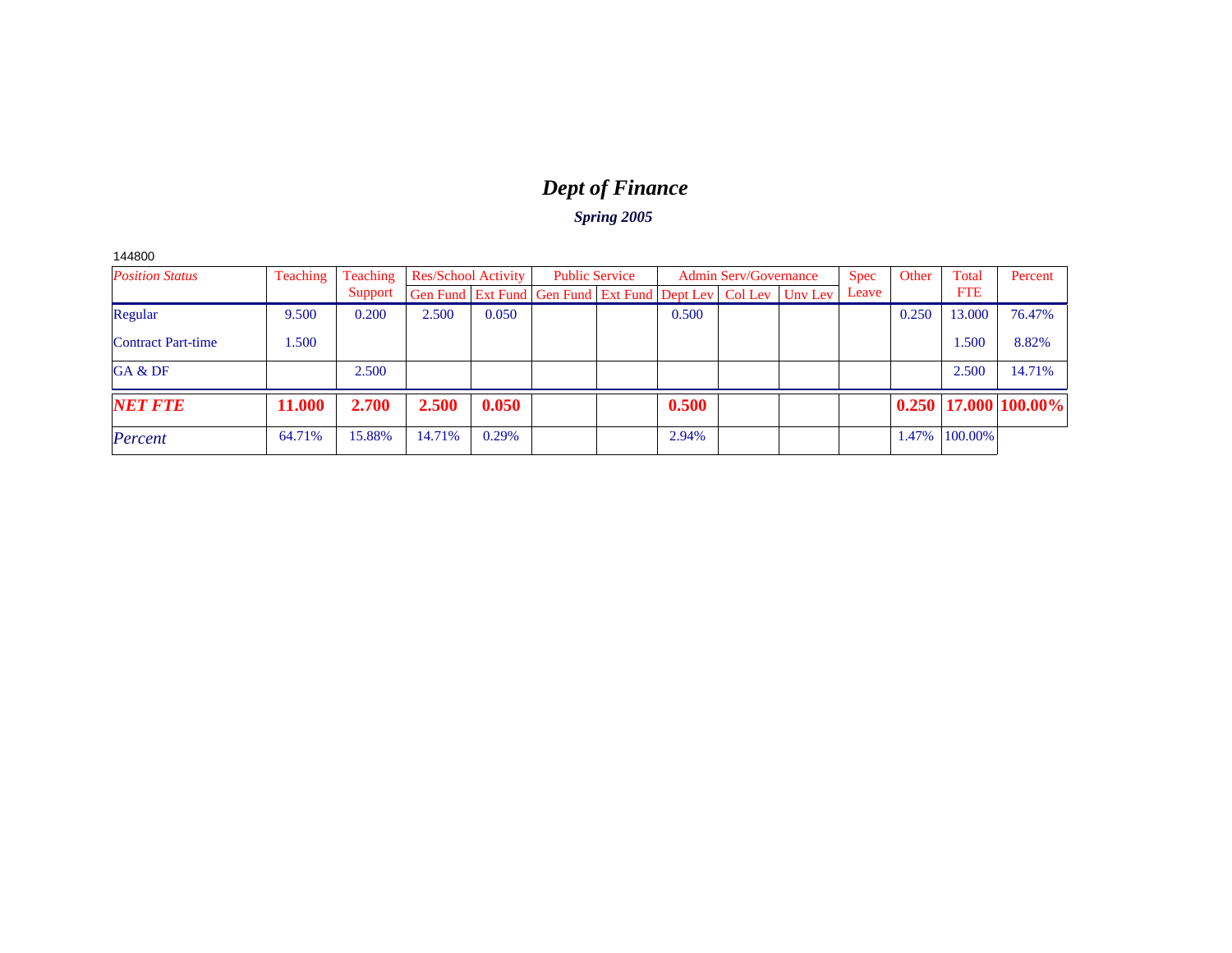# *Dept of Marketing & Management*

*Spring 2005*

| <b>Position Status</b>    | Teaching | Teaching | <b>Res/School Activity</b> |       | <b>Public Service</b>                                |       | <b>Admin Serv/Governance</b> |         | <b>Spec</b> | Other | Total      | Percent |
|---------------------------|----------|----------|----------------------------|-------|------------------------------------------------------|-------|------------------------------|---------|-------------|-------|------------|---------|
|                           |          | Support  |                            |       | Gen Fund Ext Fund Gen Fund Ext Fund Dept Lev Col Lev |       |                              | Unv Lev | Leave       |       | <b>FTE</b> |         |
| Regular                   | 11.250   |          | 3.500                      |       |                                                      | 0.250 |                              |         |             |       | 15.000     | 52.54%  |
| Contract Full-time        | 3.750    |          | 0.250                      |       |                                                      |       |                              |         |             |       | 4.000      | 14.01%  |
| <b>Contract Part-time</b> | 4.251    |          |                            | 1.000 |                                                      |       |                              |         |             |       | 5.251      | 18.39%  |
| GA & DF                   |          | 3.500    |                            |       |                                                      |       |                              |         |             |       | 3.500      | 12.26%  |
| Loan From $(+)$           | 0.800    |          |                            |       |                                                      |       |                              |         |             |       | 0.800      | 2.80%   |
| <b>NET FTE</b>            | 20.051   | 3.500    | 3.750                      | 1.000 |                                                      | 0.250 |                              |         |             |       | 28.551     | 100.00% |
| Percent                   | 70.23%   | 12.26%   | 13.13%                     | 3.50% |                                                      | 0.88% |                              |         |             |       | 100.00%    |         |

145400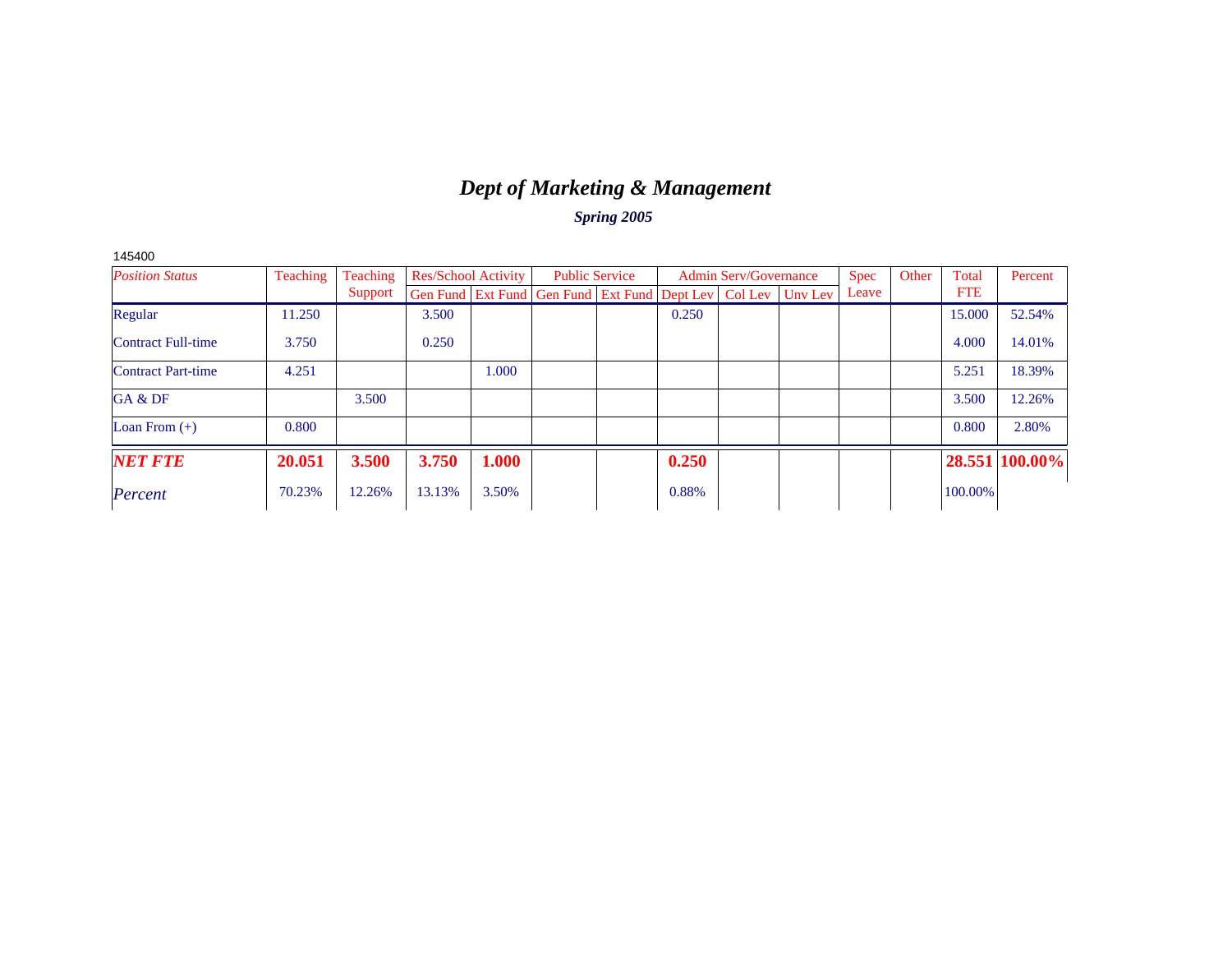# *Center for Info & Communication Sciences*

| 147200                    |                 |          |                                                      |                       |       |                              |         |             |       |            |                                              |
|---------------------------|-----------------|----------|------------------------------------------------------|-----------------------|-------|------------------------------|---------|-------------|-------|------------|----------------------------------------------|
| <b>Position Status</b>    | <b>Teaching</b> | Teaching | <b>Res/School Activity</b>                           | <b>Public Service</b> |       | <b>Admin Serv/Governance</b> |         | <b>Spec</b> | Other | Total      | Percent                                      |
|                           |                 | Support  | Gen Fund Ext Fund Gen Fund Ext Fund Dept Lev Col Lev |                       |       |                              | Unv Lev | Leave       |       | <b>FTE</b> |                                              |
| Regular                   | 2.331           | 1.252    | .320                                                 |                       | 0.200 | 0.105                        |         | 1.000       | 0.792 | 7.000      | 40.58%                                       |
| <b>Contract Part-time</b> | 0.249           |          |                                                      |                       |       |                              |         |             |       | 0.249      | 1.44%                                        |
| GA & DF                   |                 | 10.000   |                                                      |                       |       |                              |         |             |       | 10.000     | 57.97%                                       |
| <b>NET FTE</b>            | 2.580           | 11.252   | 1.320                                                |                       | 0.200 | 0.105                        |         |             |       |            | $1.000 \mid 0.792 \mid 17.249 \mid 100.00\%$ |
| Percent                   | 14.96%          | 65.23%   | 7.65%                                                |                       | 1.16% | 0.61%                        |         | 5.80%       | 4.59% | 100.00%    |                                              |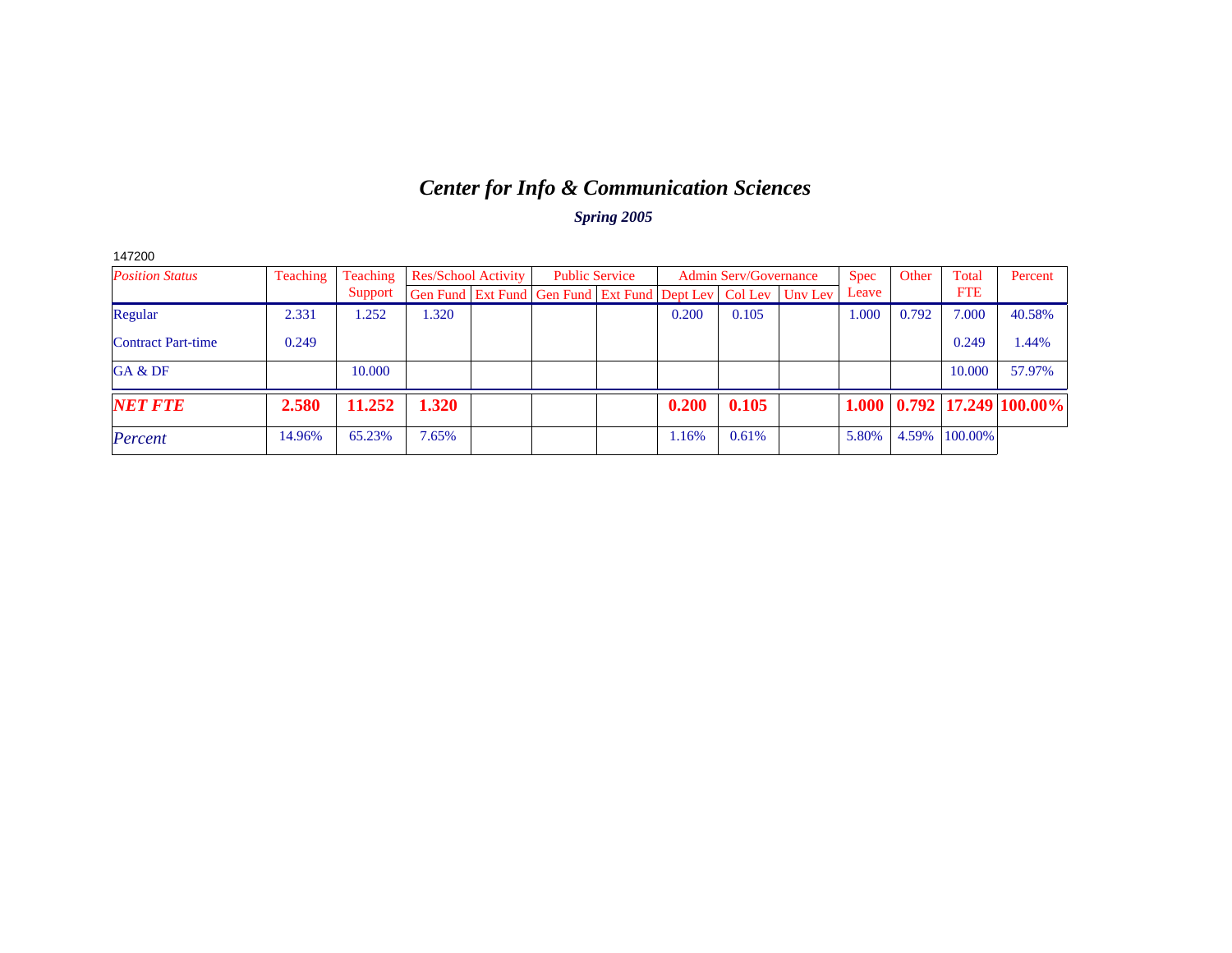# *Dept of Journalism*

*Spring 2005*

|--|--|

| <b>Position Status</b>    | Teaching | Teaching |        | <b>Res/School Activity</b> |                                                                | <b>Public Service</b> |       | <b>Admin Serv/Governance</b> |         | <b>Spec</b> | Other | Total      | Percent        |
|---------------------------|----------|----------|--------|----------------------------|----------------------------------------------------------------|-----------------------|-------|------------------------------|---------|-------------|-------|------------|----------------|
|                           |          | Support  |        |                            | Gen Fund   Ext Fund   Gen Fund   Ext Fund   Dept Lev   Col Lev |                       |       |                              | Unv Lev | Leave       |       | <b>FTE</b> |                |
| Regular                   | 8.016    | 3.000    | 3.484  |                            |                                                                |                       | 0.500 |                              |         |             |       | 15,000     | 36.91%         |
| <b>Contract Full-time</b> | 8.085    | 0.873    |        | 0.625                      |                                                                |                       | 0.250 | 0.250                        | 0.250   |             |       | 10.333     | 25.42%         |
| <b>Contract Part-time</b> | 4.000    | 0.500    |        |                            |                                                                |                       |       |                              |         |             |       | 4.500      | 11.07%         |
| GA & DF                   |          | 6.400    | 000.1  | 1.150                      | 0.750                                                          | 0.700                 |       |                              |         |             |       | 10.000     | 24.60%         |
| Loan From $(+)$           | 1.310    |          |        |                            |                                                                |                       |       |                              |         |             |       | 1.310      | 3.22%          |
| Loan To $(-)$             | $-0.500$ |          |        |                            |                                                                |                       |       |                              |         |             |       | $-0.500$   | $-1.23%$       |
| <b>NET FTE</b>            | 20.911   | 10.773   | 4.484  | 1.775                      | 0.750                                                          | 0.700                 | 0.750 | 0.250                        | 0.250   |             |       |            | 40.643 100.00% |
| Percent                   | 51.45%   | 26.51%   | 11.03% | 4.37%                      | 1.85%                                                          | 1.72%                 | 1.85% | 0.62%                        | 0.62%   |             |       | 100.00%    |                |

| <b>Position Status</b> | Teaching | Teaching | Res/School Activity                                          | <b>Public Service</b> |  | <b>Admin Serv/Governance</b> | <b>Spec</b> | Other | <b>Total</b> |
|------------------------|----------|----------|--------------------------------------------------------------|-----------------------|--|------------------------------|-------------|-------|--------------|
|                        |          | Support  | Gen Fund Ext Fund Gen Fund Ext Fund Dept Lev Col Lev Unv Lev |                       |  |                              | Leave       |       | <b>FTIE</b>  |
| Contract Full-time     | 0.333    |          |                                                              |                       |  |                              |             |       | 0.333        |
| <b>T</b> otal          | 0.333    |          |                                                              |                       |  |                              |             |       | 0.333        |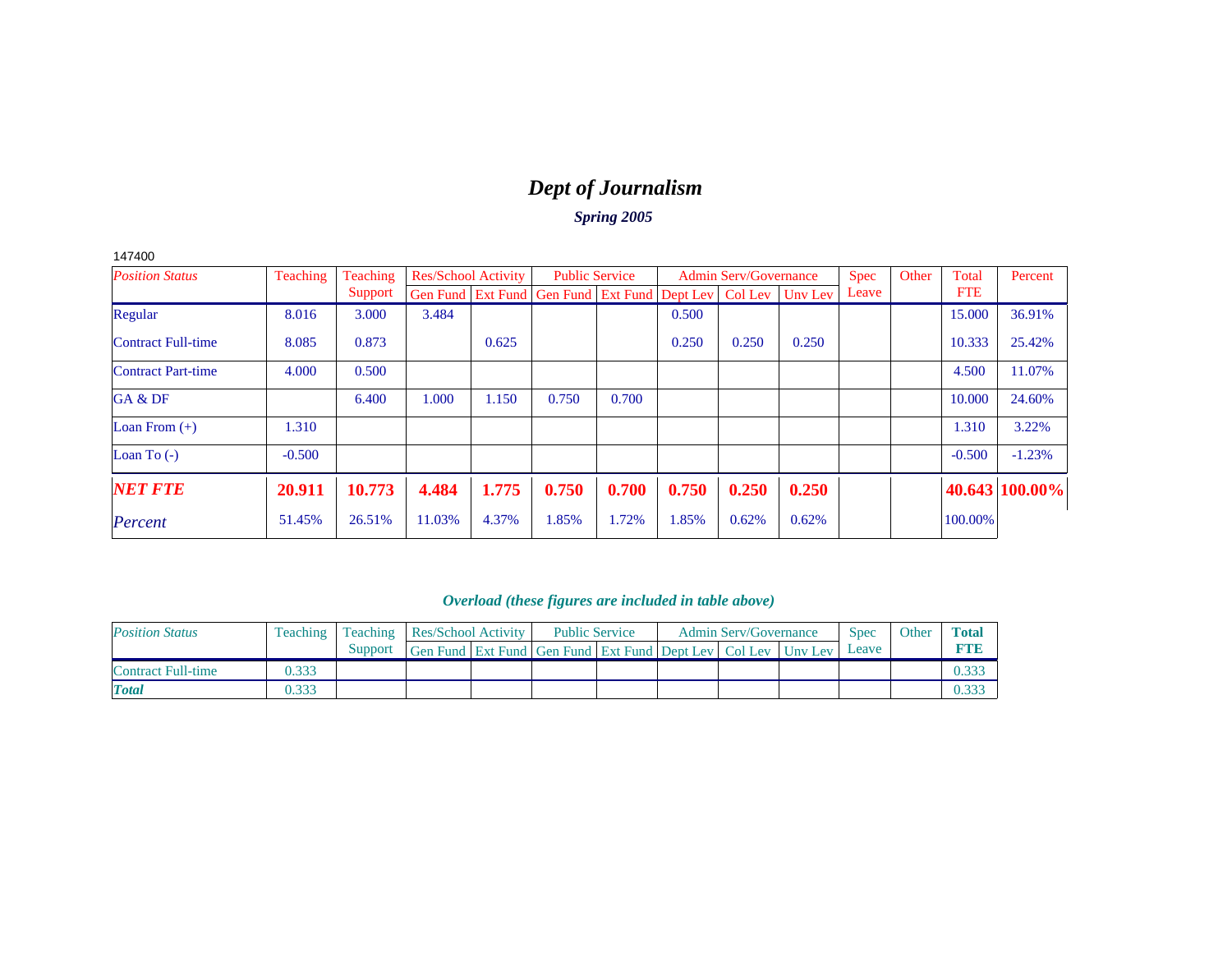# *Dept of Communication Studies*

*Spring 2005*

| 147600                    |          |          |                            |       |                                                                |       |                              |         |             |       |            |                |
|---------------------------|----------|----------|----------------------------|-------|----------------------------------------------------------------|-------|------------------------------|---------|-------------|-------|------------|----------------|
| <b>Position Status</b>    | Teaching | Teaching | <b>Res/School Activity</b> |       | <b>Public Service</b>                                          |       | <b>Admin Serv/Governance</b> |         | <b>Spec</b> | Other | Total      | Percent        |
|                           |          | Support  |                            |       | Gen Fund   Ext Fund   Gen Fund   Ext Fund   Dept Lev   Col Lev |       |                              | Unv Lev | Leave       |       | <b>FTE</b> |                |
| Regular                   | 3.321    | 0.237    | 0.711                      |       |                                                                | 0.731 |                              |         |             |       | 5.000      | 14.57%         |
| <b>Contract Full-time</b> | 10.072   | 0.804    | 0.444                      |       |                                                                |       |                              |         |             |       | 11.320     | 32.98%         |
| <b>Contract Part-time</b> | 5.506    | 0.250    |                            |       |                                                                |       |                              |         |             |       | 5.756      | 16.77%         |
| GA & DF                   | 9.175    | 1.830    | 0.997                      | 0.498 |                                                                |       |                              |         |             |       | 12.500     | 36.42%         |
| Loan From $(+)$           | 0.029    |          |                            |       |                                                                |       |                              |         |             |       | 0.029      | 0.08%          |
| Loan To $(-)$             | $-0.280$ |          |                            |       |                                                                |       |                              |         |             |       | $-0.280$   | $-0.82%$       |
| <b>NET FTE</b>            | 27.823   | 3.121    | 2.152                      | 0.498 |                                                                | 0.731 |                              |         |             |       |            | 34.325 100.00% |
| Percent                   | 81.06%   | 9.09%    | 6.27%                      | 1.45% |                                                                | 2.13% |                              |         |             |       | 100.00%    |                |

| <b>Position Status</b> | Teaching | <b>Teaching Res/School Activity</b> |                                                                  | <b>Public Service</b> |  | <b>Admin Serv/Governance</b> | <b>Spec</b> | Other | Total |
|------------------------|----------|-------------------------------------|------------------------------------------------------------------|-----------------------|--|------------------------------|-------------|-------|-------|
|                        |          | Support                             | Gen Fund Ext Fund Gen Fund Ext Fund Dept Lev   Col Lev   Uny Lev |                       |  |                              | Leave       |       |       |
| Contract Full-time     | .320     |                                     |                                                                  |                       |  |                              |             |       | .320  |
| <b>Total</b>           | .320     |                                     |                                                                  |                       |  |                              |             |       | .320  |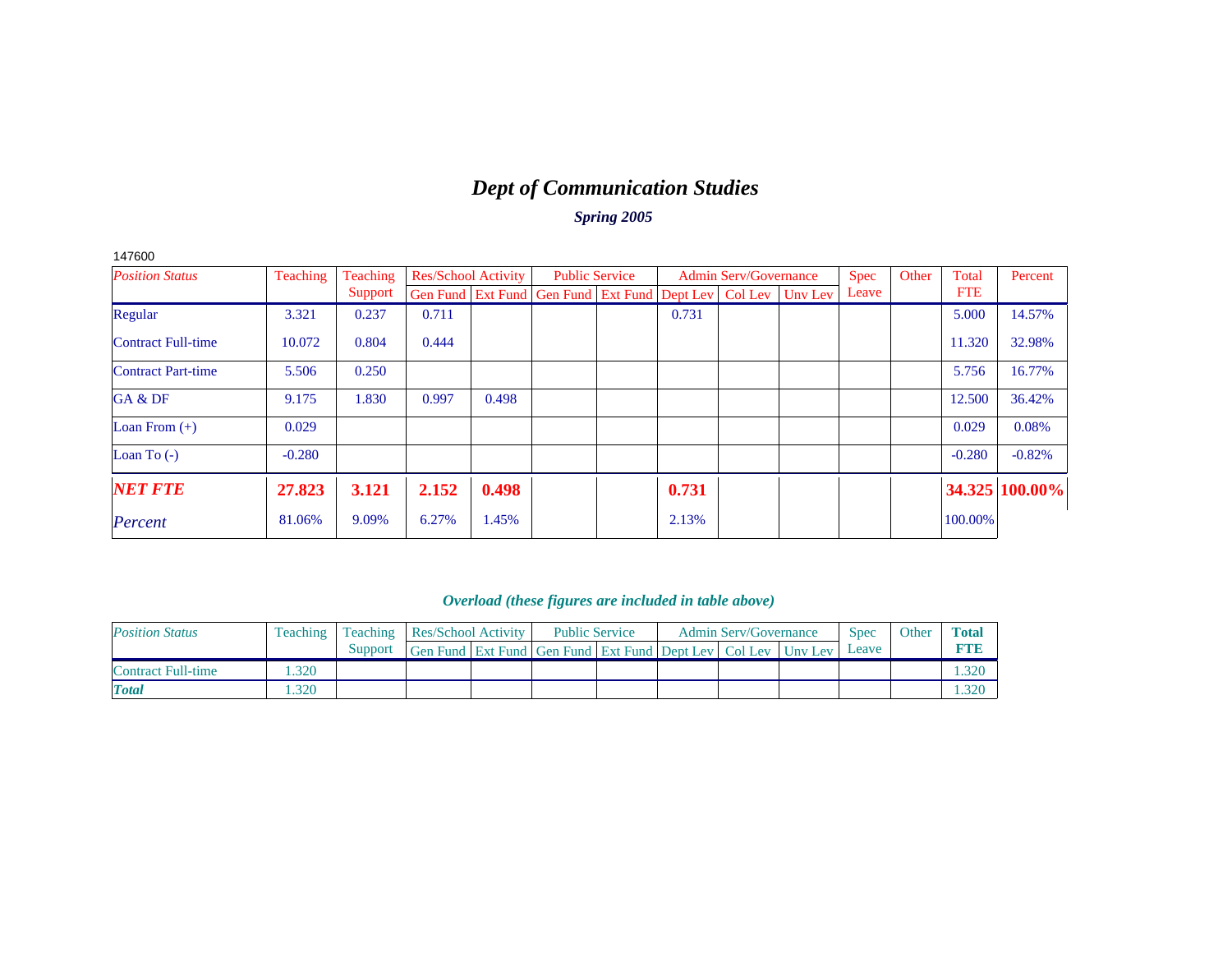# *Dept of Telecommunications*

| <b>Position Status</b>    | <b>Teaching</b> | Teaching | <b>Res/School Activity</b> |       | <b>Public Service</b>                                          |       |       | <b>Admin Serv/Governance</b> |         | <b>Spec</b> | Other | Total      | Percent                    |
|---------------------------|-----------------|----------|----------------------------|-------|----------------------------------------------------------------|-------|-------|------------------------------|---------|-------------|-------|------------|----------------------------|
|                           |                 | Support  |                            |       | Gen Fund   Ext Fund   Gen Fund   Ext Fund   Dept Lev   Col Lev |       |       |                              | Unv Lev | Leave       |       | <b>FTE</b> |                            |
| Regular                   | 7.750           | 0.500    | 2.125                      |       | 0.000                                                          |       | 0.500 | 0.125                        |         |             | 0.000 | 11.000     | 37.93%                     |
| <b>Contract Full-time</b> | 8.500           |          | 0.250                      | 1.250 | 0.000                                                          | 0.250 | 0.250 |                              | 0.000   |             | 0.500 | 11.000     | 37.93%                     |
| <b>Contract Part-time</b> | 2.000           |          |                            |       |                                                                |       |       |                              |         |             |       | 2.000      | 6.90%                      |
| GA & DF                   |                 | 0.000    | 3.000                      | 1.500 |                                                                |       | 1.000 |                              |         |             |       | 5.500      | 18.97%                     |
| Loan From $(+)$           | 0.750           |          |                            |       |                                                                |       |       |                              |         |             |       | 0.750      | 2.59%                      |
| Loan To $(-)$             | $-1.250$        |          |                            |       |                                                                |       |       |                              |         |             |       | $-1.250$   | $-4.31%$                   |
| <b>NET FTE</b>            | 17.750          | 0.500    | 5.375                      | 2.750 | 0.000                                                          | 0.250 | 1.750 | 0.125                        | 0.000   |             |       |            | $0.500$   29.000   100.00% |
| Percent                   | 61.21%          | 1.72%    | 18.53%                     | 9.48% | $0.00\%$                                                       | 0.86% | 6.03% | 0.43%                        | 0.00%   |             | 1.72% | 100.00%    |                            |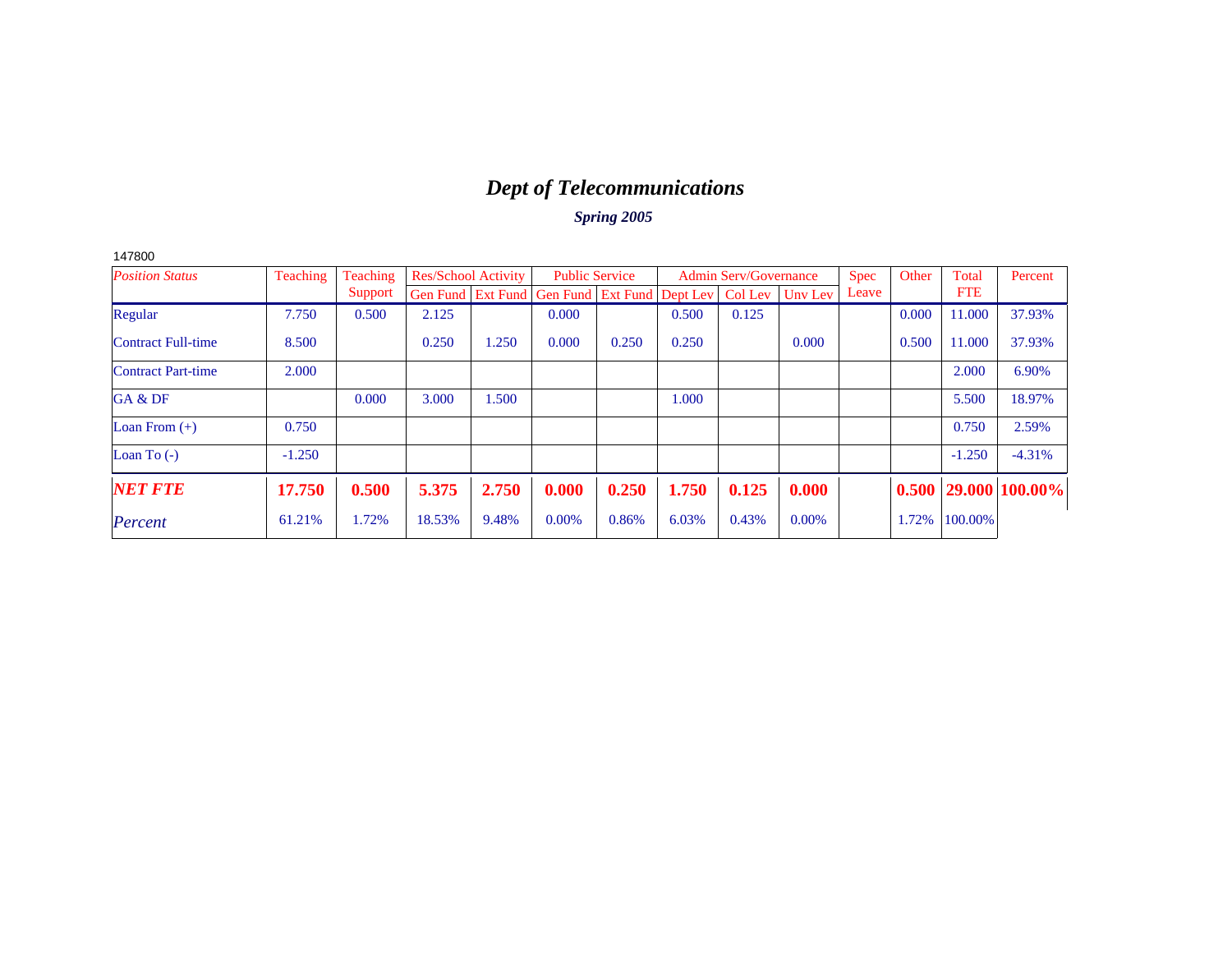# *Dept of Family & Consumer Sciences*

*Spring 2005*

| 151000                    |          |          |                            |       |                                                                  |       |                              |             |       |            |                            |
|---------------------------|----------|----------|----------------------------|-------|------------------------------------------------------------------|-------|------------------------------|-------------|-------|------------|----------------------------|
| <b>Position Status</b>    | Teaching | Teaching | <b>Res/School Activity</b> |       | <b>Public Service</b>                                            |       | <b>Admin Serv/Governance</b> | <b>Spec</b> | Other | Total      | Percent                    |
|                           |          | Support  |                            |       | Gen Fund Ext Fund Gen Fund Ext Fund Dept Lev   Col Lev   Unv Lev |       |                              | Leave       |       | <b>FTE</b> |                            |
| Regular                   | 9.009    |          | 3.500                      |       |                                                                  | 1.000 |                              |             | 0.500 | 14.009     | 31.97%                     |
| <b>Contract Full-time</b> | 6.875    | .500     | 0.750                      |       |                                                                  |       |                              |             |       | 9.125      | 20.82%                     |
| <b>Contract Part-time</b> | 8.439    | 0.750    | 0.500                      | 0.500 |                                                                  |       |                              |             |       | 10.189     | 23.25%                     |
| GA & DF                   |          | 10.000   |                            | 0.500 |                                                                  |       |                              |             |       | 10.500     | 23.96%                     |
| <b>NET FTE</b>            | 24.323   | 12.250   | 4.750                      | 1.000 |                                                                  | 1.000 |                              |             |       |            | $0.500$   43.823   100.00% |
| Percent                   | 55.50%   | 27.95%   | 10.84%                     | 2.28% |                                                                  | 2.28% |                              |             | 1.14% | 100.00%    |                            |

| <b>Position Status</b>    | <b>Teaching</b> | <b>Teaching Res/School Activity</b> |                                                                  | <b>Public Service</b> |  | <b>Admin Serv/Governance</b> | <b>Spec</b> | Other | <b>Total</b> |
|---------------------------|-----------------|-------------------------------------|------------------------------------------------------------------|-----------------------|--|------------------------------|-------------|-------|--------------|
|                           |                 | Support                             | Gen Fund Ext Fund Gen Fund Ext Fund Dept Lev   Col Lev   Unv Lev |                       |  |                              | Leave       |       | <b>RTVB</b>  |
| Regular                   | 0.083           |                                     |                                                                  |                       |  |                              |             |       | 0.083        |
| <b>Contract Full-time</b> | .125            |                                     |                                                                  |                       |  |                              |             |       |              |
| <b>Total</b>              | .208            |                                     |                                                                  |                       |  |                              |             |       | 1.208        |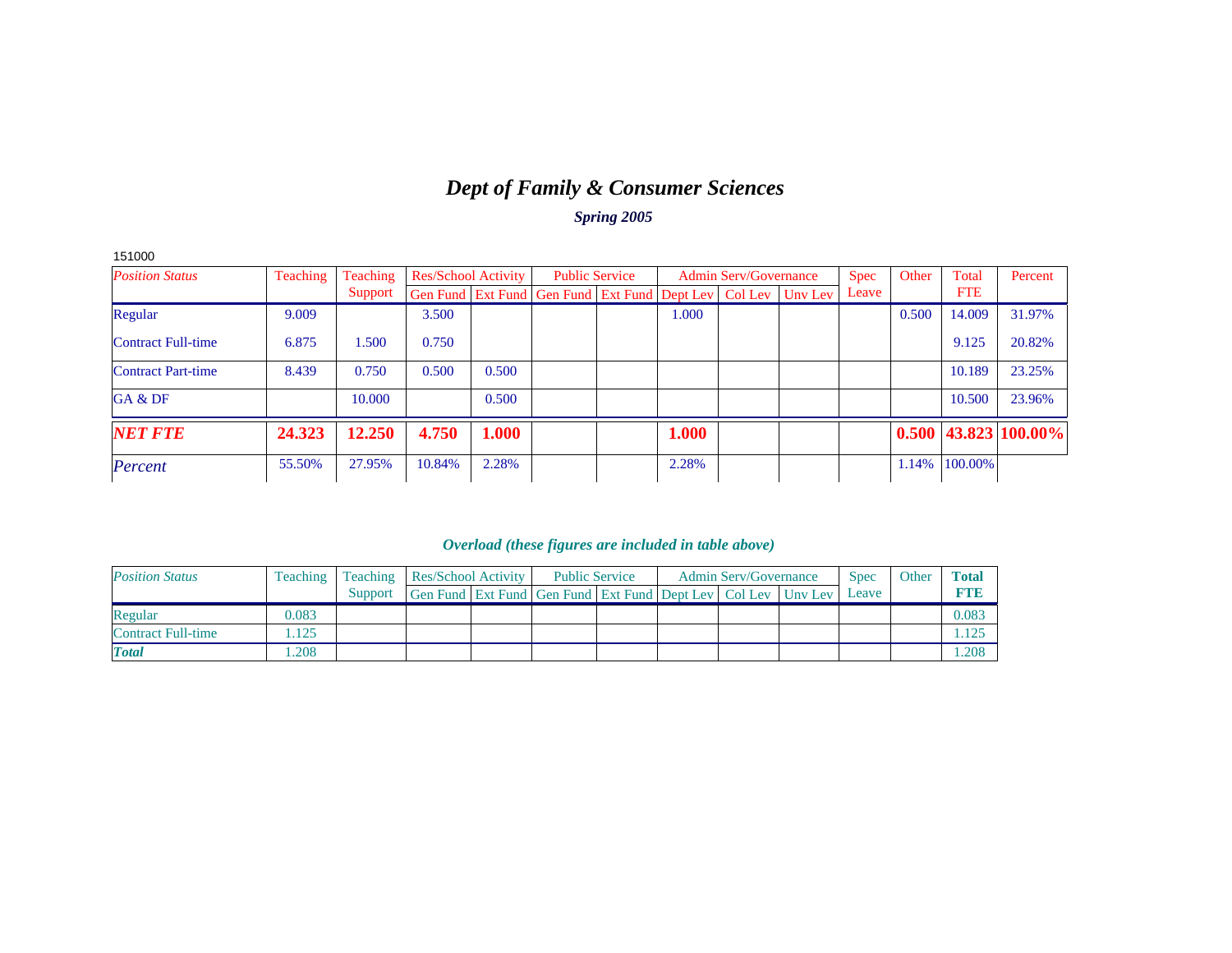# *Dept of Industry & Technology*

*Spring 2005*

| 151300                    |          |          |        |                            |                                                                          |       |                              |             |       |            |                            |
|---------------------------|----------|----------|--------|----------------------------|--------------------------------------------------------------------------|-------|------------------------------|-------------|-------|------------|----------------------------|
| <b>Position Status</b>    | Teaching | Teaching |        | <b>Res/School Activity</b> | <b>Public Service</b>                                                    |       | <b>Admin Serv/Governance</b> | <b>Spec</b> | Other | Total      | Percent                    |
|                           |          | Support  |        |                            | Gen Fund   Ext Fund   Gen Fund   Ext Fund   Dept Lev   Col Lev   Unv Lev |       |                              | Leave       |       | <b>FTE</b> |                            |
| Regular                   | 9.832    |          | 3.500  | 0.250                      |                                                                          | 1.500 |                              |             | 0.750 | 15.832     | 55.20%                     |
| <b>Contract Full-time</b> | 6.583    |          | 0.250  |                            |                                                                          | 0.500 |                              |             | 0.250 | 7.583      | 26.44%                     |
| <b>Contract Part-time</b> | 2.016    |          |        |                            |                                                                          |       |                              |             |       | 2.016      | 7.03%                      |
| GA & DF                   |          | 3.250    |        |                            |                                                                          |       |                              |             |       | 3.250      | 11.33%                     |
| <b>NET FTE</b>            | 18.431   | 3.250    | 3.750  | 0.250                      |                                                                          | 2.000 |                              |             |       |            | $1.000  28.681  100.00\% $ |
| Percent                   | 64.26%   | 11.33%   | 13.07% | 0.87%                      |                                                                          | 6.97% |                              |             | 3.49% | 100.00%    |                            |

| <b>Position Status</b>    | <b>Teaching</b> | <b>Teaching Res/School Activity</b> |  | <b>Public Service</b>                                            |  | <b>Admin Serv/Governance</b> | <b>Spec</b> | Other | <b>Total</b> |
|---------------------------|-----------------|-------------------------------------|--|------------------------------------------------------------------|--|------------------------------|-------------|-------|--------------|
|                           |                 | Support                             |  | Gen Fund Ext Fund Gen Fund Ext Fund Dept Lev   Col Lev   Unv Lev |  |                              | Leave       |       | <b>RTVB</b>  |
| Regular                   | 0.499           |                                     |  |                                                                  |  |                              |             |       | 0.499        |
| <b>Contract Full-time</b> | 0.583           |                                     |  |                                                                  |  |                              |             |       | 0.583        |
| <b>Total</b>              | .082            |                                     |  |                                                                  |  |                              |             |       | 1.082        |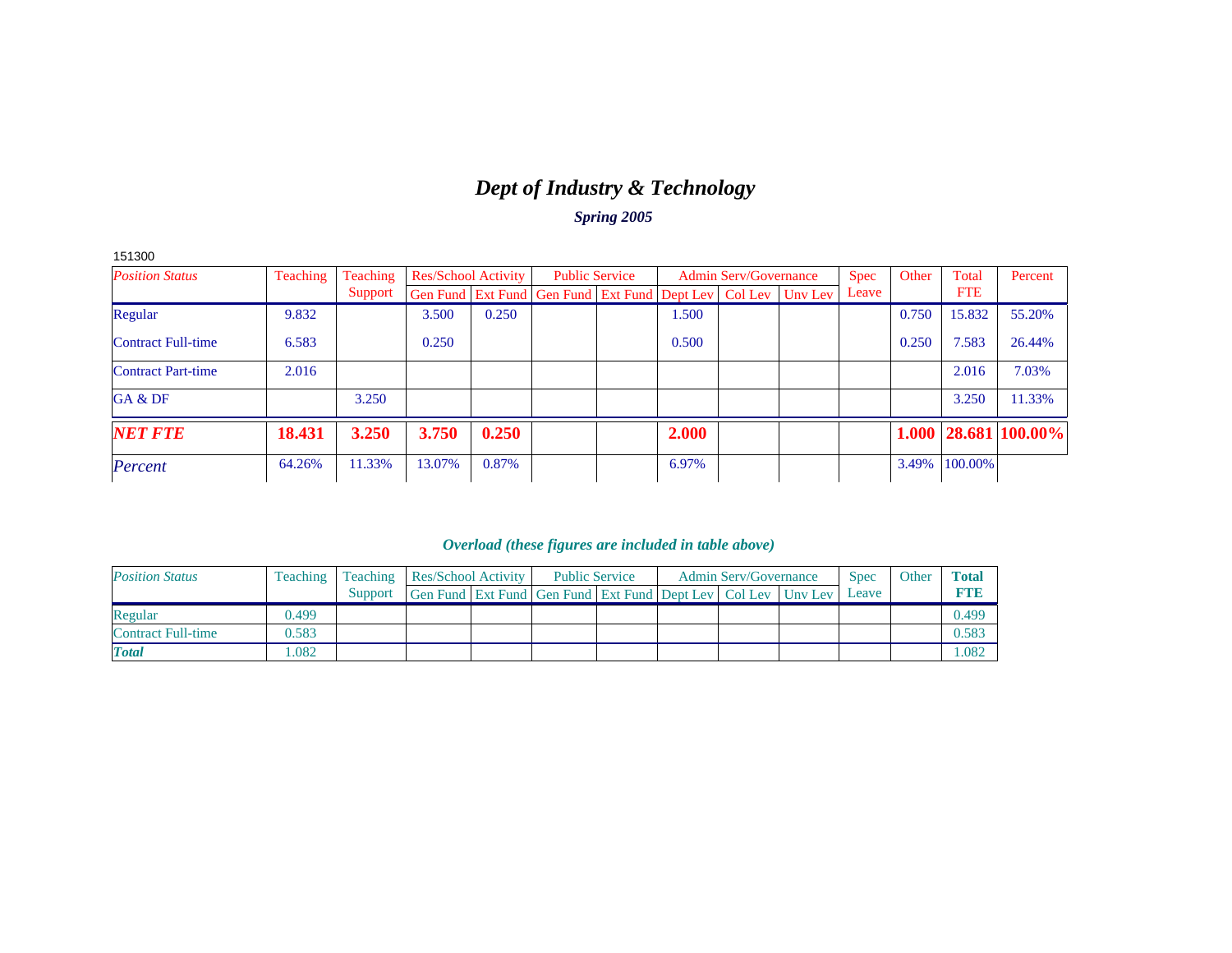# *School of Nursing*

*Spring 2005*

152800

| <b>Position Status</b>    | <b>Teaching</b> | Teaching |       | <b>Res/School Activity</b> |                                                                          | <b>Public Service</b> |       | <b>Admin Serv/Governance</b> | <b>Spec</b> | Other | Total      | Percent        |
|---------------------------|-----------------|----------|-------|----------------------------|--------------------------------------------------------------------------|-----------------------|-------|------------------------------|-------------|-------|------------|----------------|
|                           |                 | Support  |       |                            | Gen Fund   Ext Fund   Gen Fund   Ext Fund   Dept Lev   Col Lev   Unv Lev |                       |       |                              | Leave       |       | <b>FTE</b> |                |
| Regular                   | 9.534           | 2.201    | 0.100 |                            |                                                                          |                       | 2.165 |                              |             |       | 14.000     | 40.02%         |
| <b>Contract Full-time</b> | 11.761          | 0.804    |       |                            |                                                                          |                       | 0.332 |                              |             |       | 12.897     | 36.87%         |
| <b>Contract Part-time</b> | 6.639           | 0.443    |       |                            |                                                                          |                       |       |                              |             |       | 7.082      | 20.25%         |
| GA & DF                   |                 | 1.000    |       |                            |                                                                          |                       |       |                              |             |       | 1.000      | 2.86%          |
| <b>NET FTE</b>            | 27.934          | 4.448    | 0.100 |                            |                                                                          |                       | 2.497 |                              |             |       |            | 34.979 100.00% |
| Percent                   | 79.86%          | 12.72%   | 0.29% |                            |                                                                          |                       | 7.14% |                              |             |       | 100.00%    |                |

| <b>Position Status</b>    | <b>Teaching</b> | <b>Teaching Res/School Activity</b> |                                                                  | <b>Public Service</b> |  | <b>Admin Serv/Governance</b> | Spec  | Other | <b>Total</b> |
|---------------------------|-----------------|-------------------------------------|------------------------------------------------------------------|-----------------------|--|------------------------------|-------|-------|--------------|
|                           |                 | Support                             | Gen Fund Ext Fund Gen Fund Ext Fund Dept Lev   Col Lev   Unv Lev |                       |  |                              | Leave |       |              |
| <b>Contract Full-time</b> | 0.731           |                                     |                                                                  |                       |  |                              |       |       |              |
| <b>Total</b>              | 0.731           |                                     |                                                                  |                       |  |                              |       |       |              |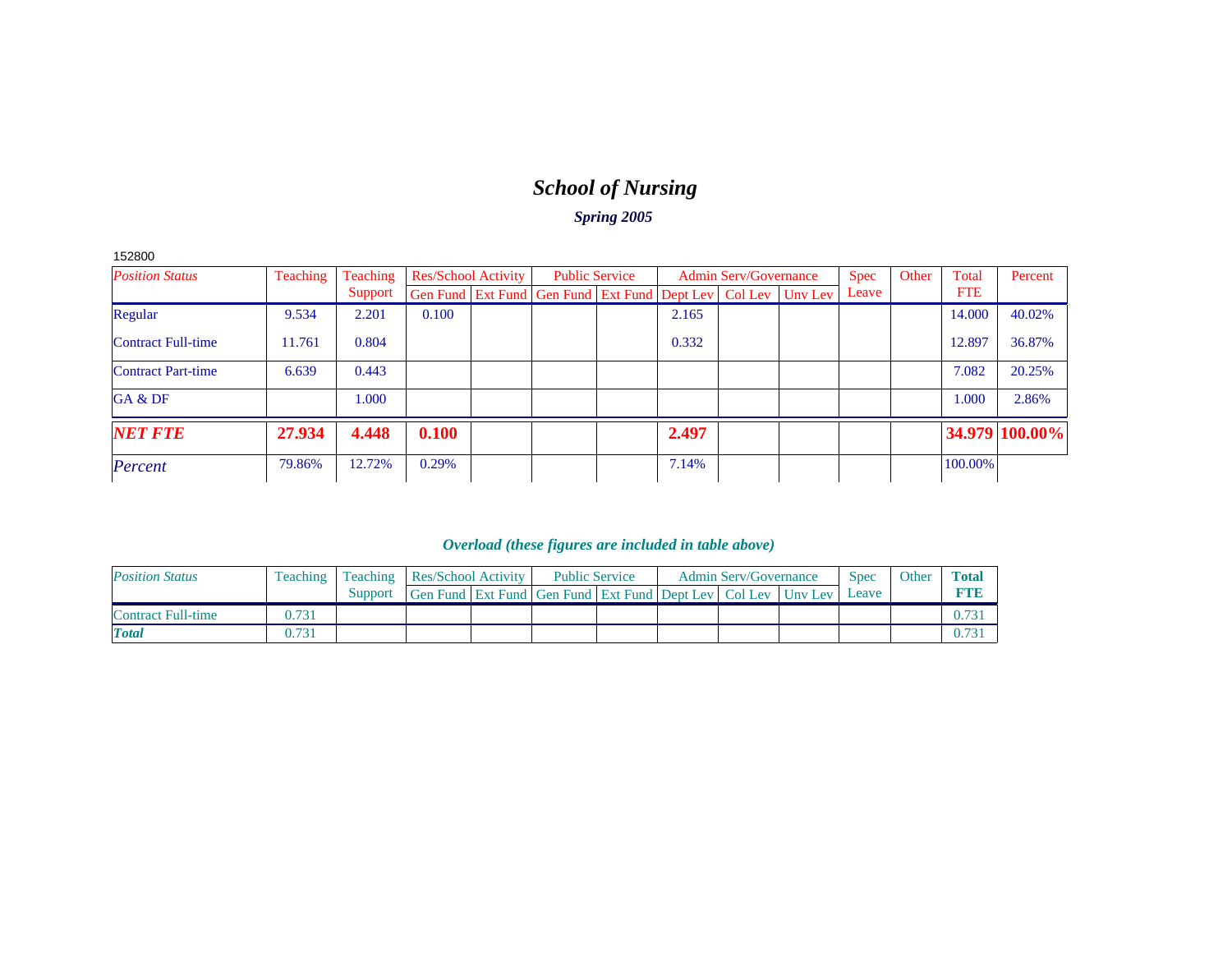# *School of Physical Education*

*Spring 2005*

| <b>Position Status</b>    | Teaching | Teaching | Res/School Activity |       | <b>Public Service</b>                                            |       | <b>Admin Serv/Governance</b> | <b>Spec</b> | Other | Total      | Percent                     |
|---------------------------|----------|----------|---------------------|-------|------------------------------------------------------------------|-------|------------------------------|-------------|-------|------------|-----------------------------|
|                           |          | Support  |                     |       | Gen Fund Ext Fund Gen Fund Ext Fund Dept Lev   Col Lev   Unv Lev |       |                              | Leave       |       | <b>FTE</b> |                             |
| Regular                   | 15.073   | 0.334    | 5.016               | 0.900 |                                                                  | 3.333 |                              | 1.000       |       | 25.656     | 39.38%                      |
| <b>Contract Full-time</b> | 14.344   | 0.582    |                     |       |                                                                  | 1.082 |                              |             | 0.833 | 16.841     | 25.85%                      |
| <b>Contract Part-time</b> | 6.336    | 0.500    |                     |       |                                                                  |       |                              |             |       | 6.836      | 10.49%                      |
| GA & DF                   | 0.582    | 5.000    | 8.918               | 1.500 |                                                                  |       |                              |             |       | 16.000     | 24.56%                      |
| Loan From $(+)$           | 0.150    |          |                     |       |                                                                  |       |                              |             |       | 0.150      | 0.23%                       |
| Loan To $(-)$             | $-0.333$ |          |                     |       |                                                                  |       |                              |             |       | $-0.333$   | $-0.51%$                    |
| <b>NET FTE</b>            | 36.152   | 6.416    | 13.934              | 2.400 |                                                                  | 4.415 |                              | 1.000       |       |            | $0.833   65.150   100.00\%$ |
| Percent                   | 55.49%   | 9.85%    | 21.39%              | 3.68% |                                                                  | 6.78% |                              | 1.53%       | 1.28% | 100.00%    |                             |

### *Overload (these figures are included in table above)*

| <b>Position Status</b> | Teaching | Teaching | Res/School Activity | <b>Public Service</b>                                            |  |       | <b>Admin Serv/Governance</b> | <b>Spec</b> | Other | <b>Total</b> |
|------------------------|----------|----------|---------------------|------------------------------------------------------------------|--|-------|------------------------------|-------------|-------|--------------|
|                        |          | Support  |                     | Gen Fund Ext Fund Gen Fund Ext Fund Dept Lev   Col Lev   Unv Lev |  |       |                              | Leave       |       | FTIE         |
| Regular                | 0.490    |          |                     |                                                                  |  | 0.083 |                              |             |       | 0.573        |
| Contract Full-time     | 2.152    | 0.415    |                     |                                                                  |  | 0.274 |                              |             |       | 2.841        |
| <b>Total</b>           | 2.642    | 0.415    |                     |                                                                  |  | 0.357 |                              |             |       | 3.414        |

153100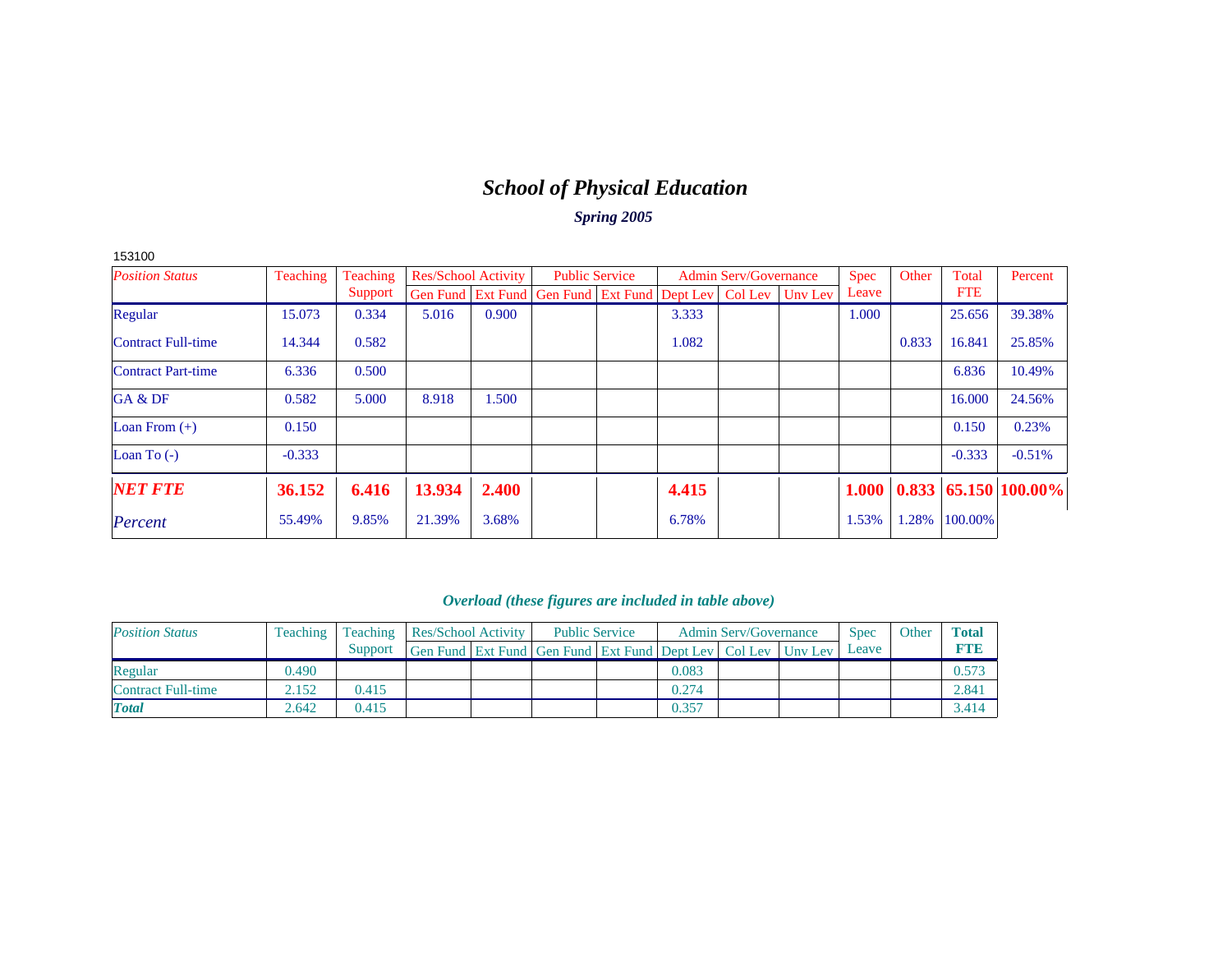# *Dept of Art*

### *Spring 2005*

155600

| <b>Position Status</b>    | <b>Teaching</b> | Teaching | <b>Res/School Activity</b> |       | <b>Public Service</b>                                          |       | <b>Admin Serv/Governance</b> |         | <b>Spec</b> | Other | Total      | Percent        |
|---------------------------|-----------------|----------|----------------------------|-------|----------------------------------------------------------------|-------|------------------------------|---------|-------------|-------|------------|----------------|
|                           |                 | Support  |                            |       | Gen Fund   Ext Fund   Gen Fund   Ext Fund   Dept Lev   Col Lev |       |                              | Unv Lev | Leave       |       | <b>FTE</b> |                |
| Regular                   | 17.749          |          | 0.000                      | 0.334 |                                                                | 2.167 | 0.000                        | 0.000   |             |       | 20.250     | 56.64%         |
| <b>Contract Full-time</b> | 8.750           |          | 0.000                      | 0.000 |                                                                | 0.500 | 0.000                        |         |             |       | 9.250      | 25.87%         |
| <b>Contract Part-time</b> | 3.250           |          |                            |       |                                                                |       |                              |         |             |       | 3.250      | 9.09%          |
| GA & DF                   | 0.250           | 0.250    | 2.000                      |       |                                                                |       | 0.500                        |         |             |       | 3.000      | 8.39%          |
| Loan From $(+)$           | 0.250           |          |                            |       |                                                                |       |                              |         |             |       | 0.250      | 0.70%          |
| Loan To $(-)$             | $-0.250$        |          |                            |       |                                                                |       |                              |         |             |       | $-0.250$   | $-0.70%$       |
| <b>NET FTE</b>            | 29.999          | 0.250    | 2.000                      | 0.334 |                                                                | 2.667 | 0.500                        | 0.000   |             |       |            | 35.750 100.00% |
| Percent                   | 83.91%          | 0.70%    | 5.59%                      | 0.93% |                                                                | 7.46% | 1.40%                        | 0.00%   |             |       | 100.00%    |                |

| <b>Position Status</b>    | <b>Teaching</b> |         | Teaching Res/School Activity                                             | <b>Public Service</b> | <b>Admin Serv/Governance</b> |  |  | <b>Spec</b> | Other | <b>Total</b> |
|---------------------------|-----------------|---------|--------------------------------------------------------------------------|-----------------------|------------------------------|--|--|-------------|-------|--------------|
|                           |                 | Support | Gen Fund   Ext Fund   Gen Fund   Ext Fund   Dept Lev   Col Lev   Unv Lev |                       |                              |  |  | Leave       |       | FTF          |
| <b>Contract Full-time</b> | 0.250           |         |                                                                          |                       |                              |  |  |             |       | 0.250        |
| Loan From $(+)$           | 0.250           |         |                                                                          |                       |                              |  |  |             |       | 0.250        |
| <b>Total</b>              | 0.500           |         |                                                                          |                       |                              |  |  |             |       | 0.500        |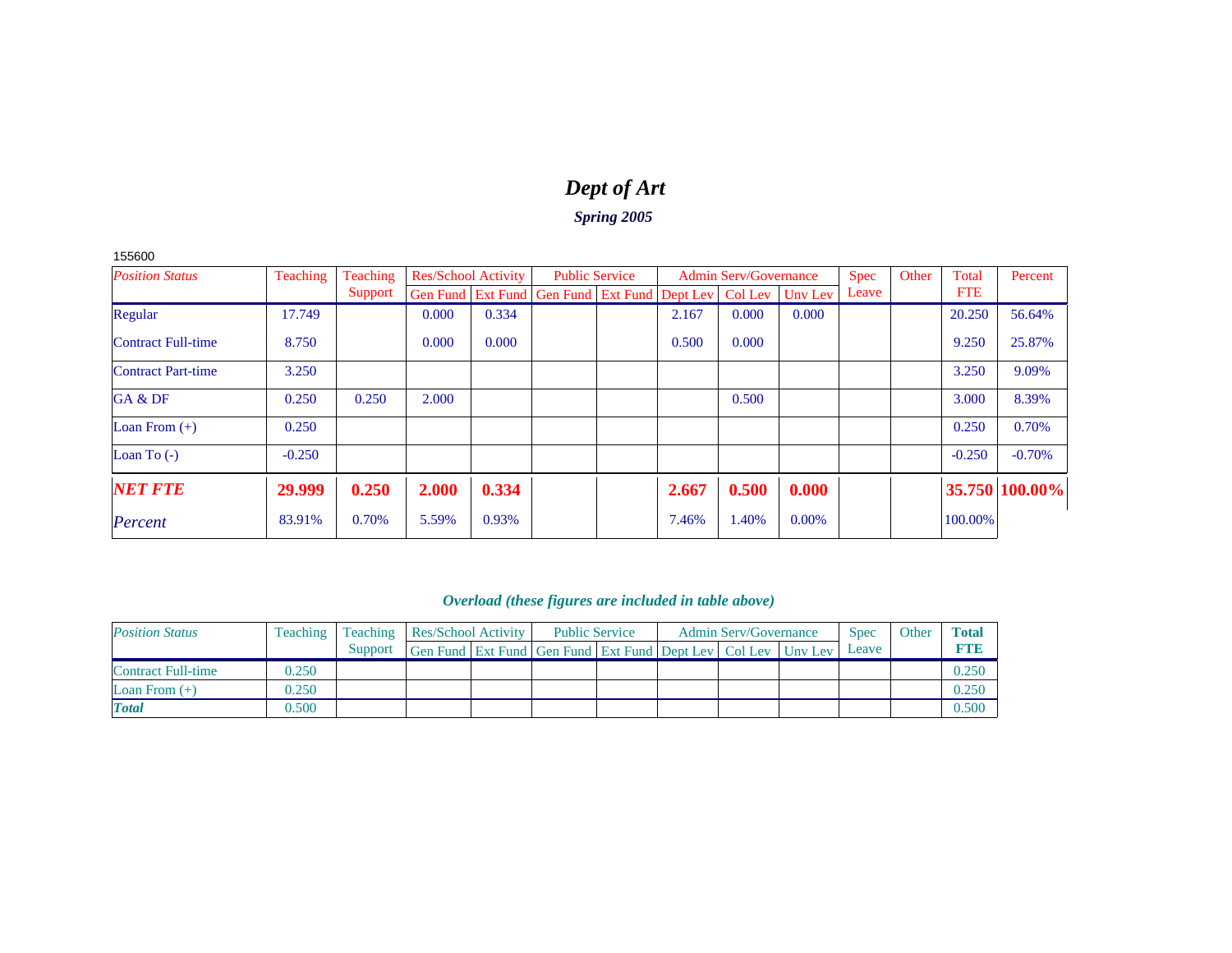# *School of Music*

### *Spring 2005*

| 156000 |  |
|--------|--|
|--------|--|

| <b>Position Status</b>    | Teaching | Teaching | <b>Res/School Activity</b> |       | <b>Public Service</b>                                                    |       | <b>Admin Serv/Governance</b> | <b>Spec</b> | Other | Total      | Percent              |
|---------------------------|----------|----------|----------------------------|-------|--------------------------------------------------------------------------|-------|------------------------------|-------------|-------|------------|----------------------|
|                           |          | Support  |                            |       | Gen Fund   Ext Fund   Gen Fund   Ext Fund   Dept Lev   Col Lev   Unv Lev |       |                              | Leave       |       | <b>FTE</b> |                      |
| Regular                   | 38.708   | 2.235    | 3.476                      |       |                                                                          | 2.831 |                              |             | 1.750 | 49,000     | 57.98%               |
| <b>Contract Full-time</b> | 4.917    |          | 0.083                      |       | 0.250                                                                    |       |                              |             |       | 5.250      | 6.21%                |
| <b>Contract Part-time</b> | 6.299    | 1.625    |                            |       |                                                                          | 0.500 |                              |             |       | 8.424      | 9.97%                |
| GA & DF                   | 3.677    | 17.323   |                            | 0.500 |                                                                          |       |                              |             |       | 21.500     | 25.44%               |
| Loan From $(+)$           | 0.333    |          |                            |       |                                                                          |       |                              |             |       | 0.333      | 0.39%                |
| <b>NET FTE</b>            | 53.934   | 21.183   | 3.559                      | 0.500 | 0.250                                                                    | 3.331 |                              |             |       |            | 1.750 84.507 100.00% |
| Percent                   | 63.82%   | 25.07%   | 4.21%                      | 0.59% | 0.30%                                                                    | 3.94% |                              |             | 2.07% | 100.00%    |                      |

| <b>Position Status</b>    | <b>Teaching</b> | <b>Teaching Res/School Activity</b> |                                                                          | <b>Public Service</b> |  | <b>Admin Serv/Governance</b> | <b>Spec</b> | Other | <b>Total</b> |
|---------------------------|-----------------|-------------------------------------|--------------------------------------------------------------------------|-----------------------|--|------------------------------|-------------|-------|--------------|
|                           |                 | Support                             | Gen Fund   Ext Fund   Gen Fund   Ext Fund   Dept Lev   Col Lev   Uny Lev |                       |  |                              | Leave       |       |              |
| <b>Contract Full-time</b> | 0.250           |                                     |                                                                          |                       |  |                              |             |       |              |
| <b>Total</b>              | 0.250           |                                     |                                                                          |                       |  |                              |             |       |              |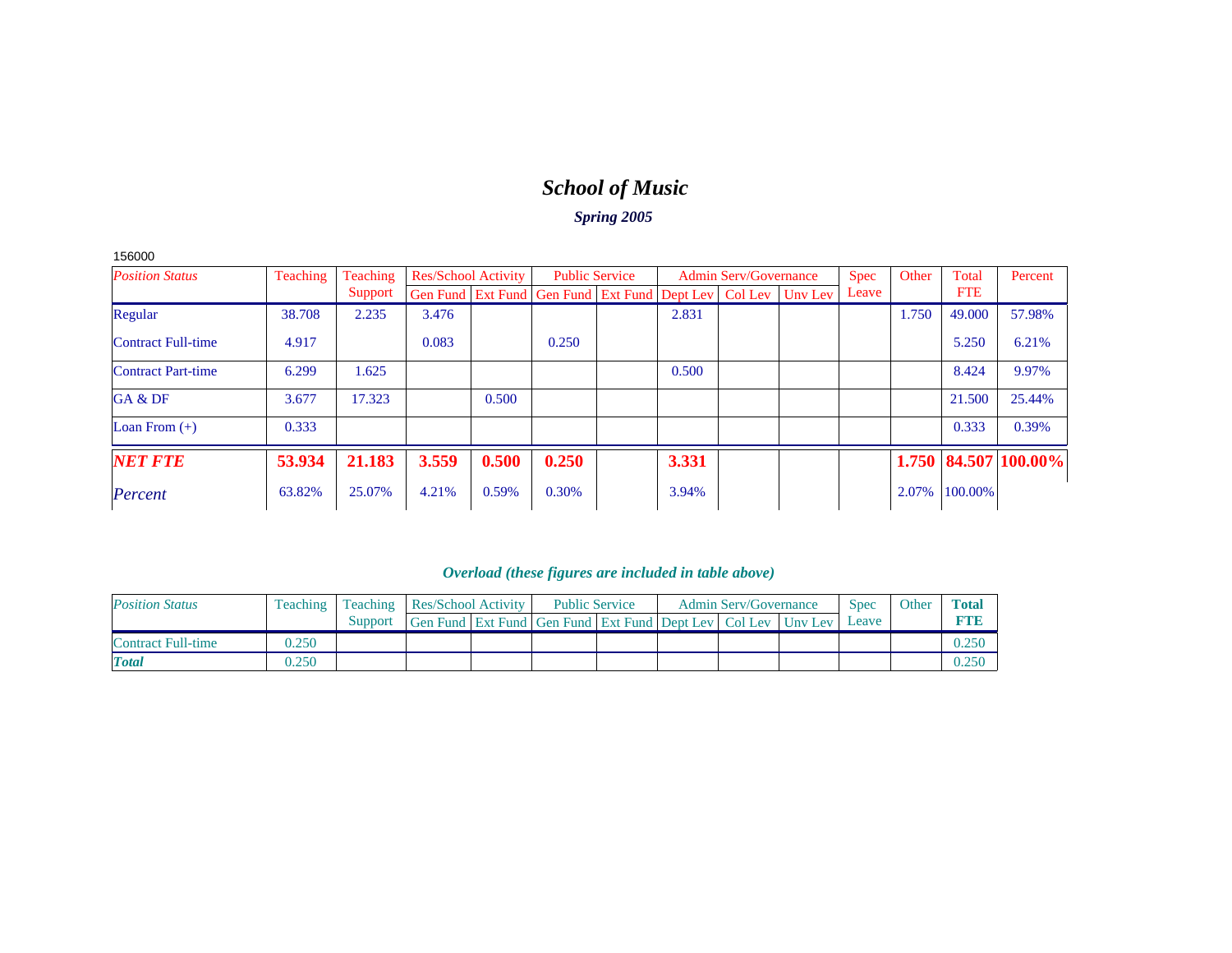# *Dept of Theatre & Dance*

*Spring 2005*

|  | 156600 |
|--|--------|
|--|--------|

| <b>Position Status</b>    | Teaching | Teaching | <b>Res/School Activity</b> |                                                                | <b>Public Service</b> |          | <b>Admin Serv/Governance</b> |         | <b>Spec</b> | Other | Total      | Percent                    |
|---------------------------|----------|----------|----------------------------|----------------------------------------------------------------|-----------------------|----------|------------------------------|---------|-------------|-------|------------|----------------------------|
|                           |          | Support  |                            | Gen Fund   Ext Fund   Gen Fund   Ext Fund   Dept Lev   Col Lev |                       |          |                              | Unv Lev | Leave       |       | <b>FTE</b> |                            |
| Regular                   | 8.625    | 2.916    | 0.084                      |                                                                | 0.500                 | 0.000    | 0.000                        | 0.000   |             | 1.250 | 14.375     | 63.77%                     |
| <b>Contract Full-time</b> | 5.917    | 2.083    |                            |                                                                |                       | 0.000    |                              |         |             |       | 8.000      | 35.49%                     |
| <b>Contract Part-time</b> | 0.500    |          |                            |                                                                |                       |          |                              |         |             |       | 0.500      | 2.22%                      |
| Loan To $(-)$             | $-0.333$ |          |                            |                                                                |                       |          |                              |         |             |       | $-0.333$   | $-1.48%$                   |
| <b>NET FTE</b>            | 14.709   | 4.999    | 1.084                      |                                                                | 0.500                 | 0.000    | 0.000                        | 0.000   |             |       |            | $1.250$   22.542   100.00% |
| Percent                   | 65.25%   | 22.18%   | 4.81%                      |                                                                | 2.22%                 | $0.00\%$ | 0.00%                        | 0.00%   |             | 5.55% | 100.00%    |                            |

| <b>Position Status</b> | Teaching | <b>Teaching Res/School Activity</b> |                                                                  | <b>Public Service</b> |  | <b>Admin Serv/Governance</b> | Spec  | Other | <b>Total</b> |
|------------------------|----------|-------------------------------------|------------------------------------------------------------------|-----------------------|--|------------------------------|-------|-------|--------------|
|                        |          | Support                             | Gen Fund Ext Fund Gen Fund Ext Fund Dept Lev   Col Lev   Uny Lev |                       |  |                              | Leave |       |              |
| Regular                | 0.375    |                                     |                                                                  |                       |  |                              |       |       |              |
| <b>Total</b>           | 0.375    |                                     |                                                                  |                       |  |                              |       |       | 0.375        |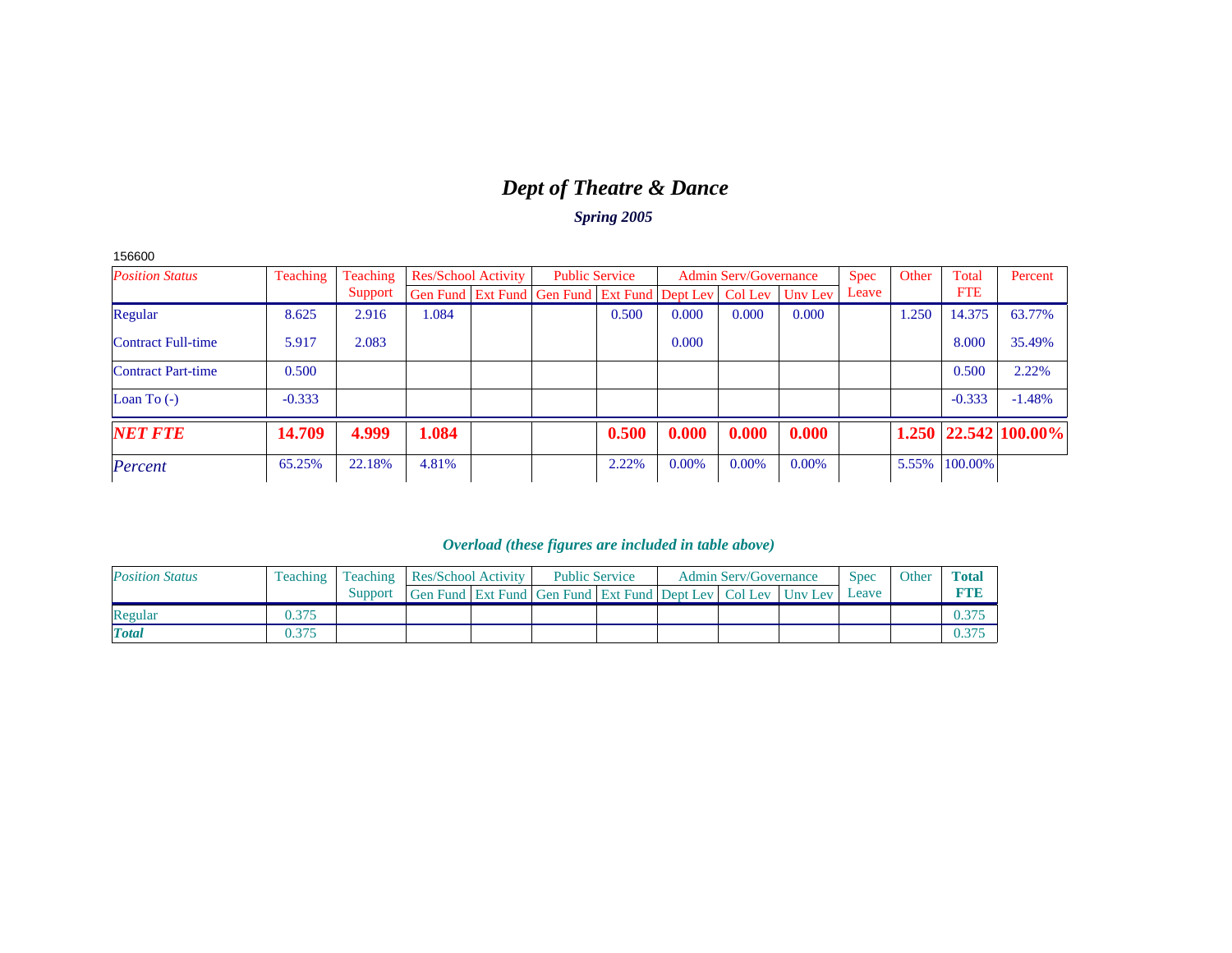### *Women's Studies*

*Spring 2005*

160130

| <b>Position Status</b>    | Teaching | Teaching | <b>Res/School Activity</b>                                               |  | <b>Public Service</b> |        | <b>Admin Serv/Governance</b> | <b>Spec</b> | Other | Total      | Percent       |
|---------------------------|----------|----------|--------------------------------------------------------------------------|--|-----------------------|--------|------------------------------|-------------|-------|------------|---------------|
|                           |          | Support  | Gen Fund   Ext Fund   Gen Fund   Ext Fund   Dept Lev   Col Lev   Unv Lev |  |                       |        |                              | Leave       |       | <b>FTE</b> |               |
| Contract Full-time        | 0.759    |          |                                                                          |  |                       | 1.241  |                              |             |       | 2.000      | 57.14%        |
| <b>Contract Part-time</b> | 0.750    |          |                                                                          |  |                       |        |                              |             |       | 0.750      | 21.43%        |
| Loan From $(+)$           | 0.750    |          |                                                                          |  |                       |        |                              |             |       | 0.750      | 21.43%        |
| <b>NET FTE</b>            | 2.259    |          |                                                                          |  |                       | 1.241  |                              |             |       |            | 3.500 100.00% |
| Percent                   | 64.54%   |          |                                                                          |  |                       | 35.46% |                              |             |       | 100.00%    |               |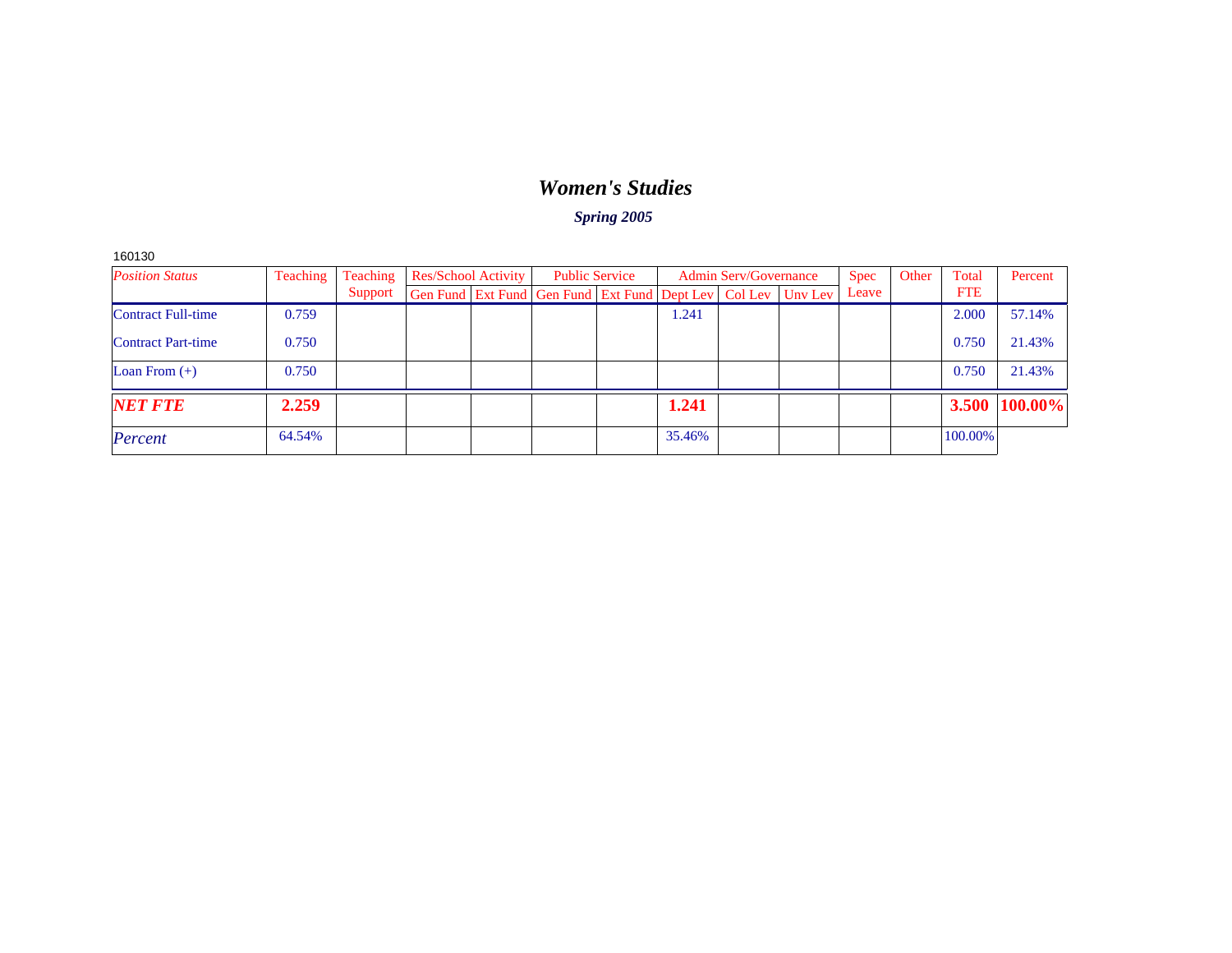# *Dept of Anthropology*

*Spring 2005*

160300

| <b>Position Status</b>    | Teaching | Teaching | <b>Res/School Activity</b>                                               | <b>Public Service</b> |       | <b>Admin Serv/Governance</b> | <b>Spec</b> | Other | Total      | Percent        |
|---------------------------|----------|----------|--------------------------------------------------------------------------|-----------------------|-------|------------------------------|-------------|-------|------------|----------------|
|                           |          | Support  | Gen Fund   Ext Fund   Gen Fund   Ext Fund   Dept Lev   Col Lev   Unv Lev |                       |       |                              | Leave       |       | <b>FTE</b> |                |
| Regular                   | 5.542    |          | 1.958                                                                    |                       | 0.500 |                              |             |       | 8.000      | 47.30%         |
| <b>Contract Full-time</b> | 3.750    |          |                                                                          |                       |       |                              |             |       | 3.750      | 22.17%         |
| <b>Contract Part-time</b> | 3.133    |          |                                                                          |                       |       |                              |             |       | 3.133      | 18.52%         |
| GA & DF                   |          | 2.000    |                                                                          |                       |       |                              |             |       | 2.000      | 11.83%         |
| Loan From $(+)$           | 0.030    |          |                                                                          |                       |       |                              |             |       | 0.030      | 0.18%          |
| <b>NET FTE</b>            | 12.455   | 2.000    | 1.958                                                                    |                       | 0.500 |                              |             |       |            | 16.913 100.00% |
| Percent                   | 73.64%   | 11.83%   | 11.58%                                                                   |                       | 2.96% |                              |             |       | 100.00%    |                |

| <b>Position Status</b> |       | Teaching   Teaching   Res/School Activity |                                                                          | <b>Public Service</b> |  | <b>Admin Serv/Governance</b> | <b>Spec</b> | Other | Total |
|------------------------|-------|-------------------------------------------|--------------------------------------------------------------------------|-----------------------|--|------------------------------|-------------|-------|-------|
|                        |       | Support                                   | Gen Fund   Ext Fund   Gen Fund   Ext Fund   Dept Lev   Col Lev   Uny Lev |                       |  |                              | Leave       |       | ете   |
| Contract Full-time     | 9.750 |                                           |                                                                          |                       |  |                              |             |       |       |
| <b>Total</b>           | 0.750 |                                           |                                                                          |                       |  |                              |             |       |       |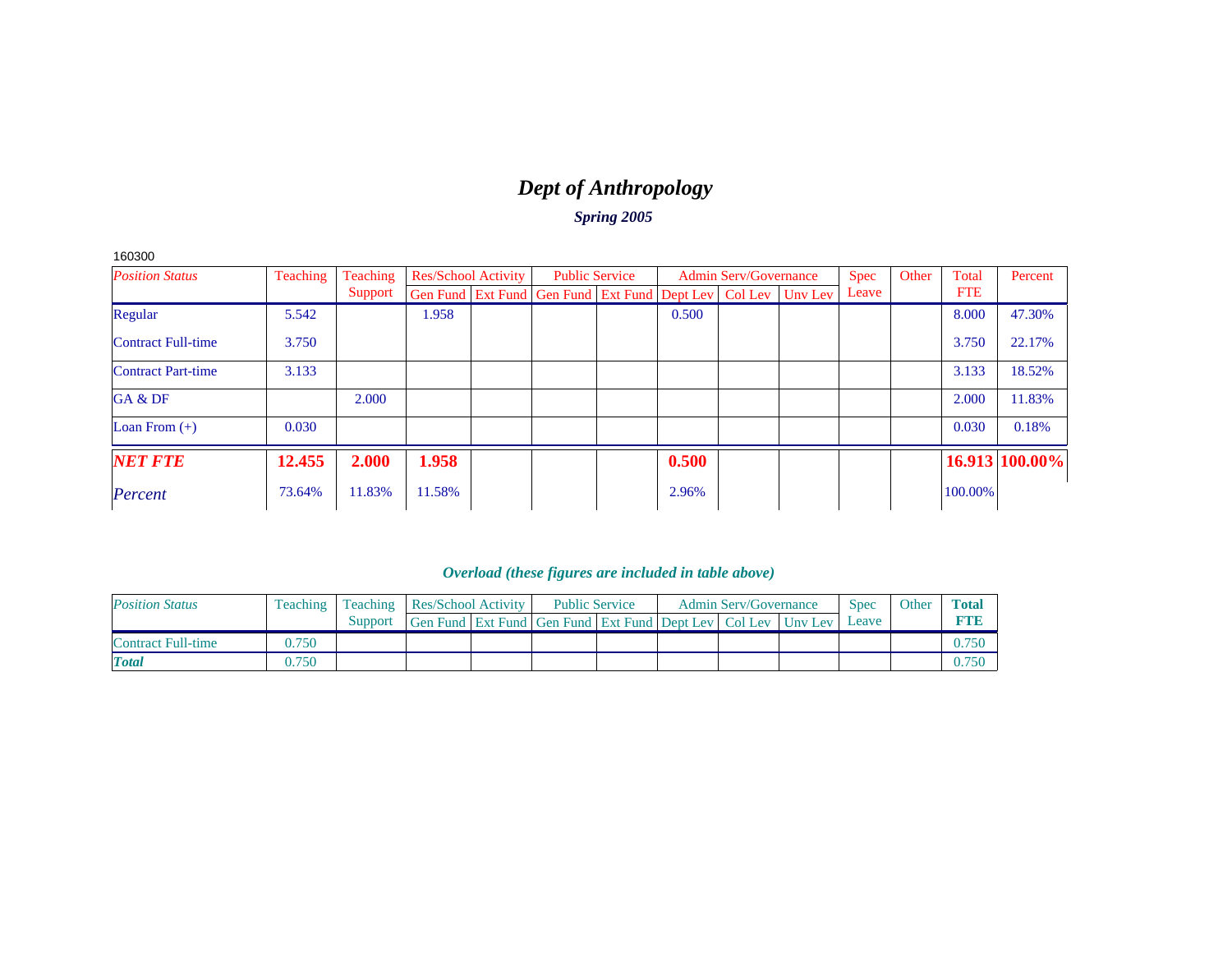# *Dept of Biology*

*Spring 2005*

| 160600 |
|--------|
|--------|

| <b>Position Status</b>    | Teaching | Teaching | <b>Res/School Activity</b> |        |                                                                          | <b>Public Service</b> |       | <b>Admin Serv/Governance</b> | <b>Spec</b> | Other | Total      | Percent                    |
|---------------------------|----------|----------|----------------------------|--------|--------------------------------------------------------------------------|-----------------------|-------|------------------------------|-------------|-------|------------|----------------------------|
|                           |          | Support  |                            |        | Gen Fund   Ext Fund   Gen Fund   Ext Fund   Dept Lev   Col Lev   Unv Lev |                       |       |                              | Leave       |       | <b>FTE</b> |                            |
| Regular                   | 13.342   |          | 4.893                      | 0.683  |                                                                          |                       | 1.331 |                              | 0.750       | 1.250 | 22.249     | 48.36%                     |
| <b>Contract Full-time</b> | 3.583    |          |                            |        |                                                                          |                       |       |                              |             |       | 3.583      | 7.79%                      |
| <b>Contract Part-time</b> | 1.667    |          |                            |        |                                                                          |                       |       |                              |             |       | 1.667      | 3.62%                      |
| GA & DF                   | 2.076    | 11.424   | 0.500                      | 4.500  |                                                                          |                       |       |                              |             |       | 18.500     | 40.21%                     |
| Loan From $(+)$           | 0.010    |          |                            |        |                                                                          |                       |       |                              |             |       | 0.010      | 0.02%                      |
| <b>NET FTE</b>            | 20.678   | 11.424   | 5.393                      | 5.183  |                                                                          |                       | 1.331 |                              | 0.750       |       |            | $1.250  46.009  100.00\% $ |
| Percent                   | 44.94%   | 24.83%   | 11.72%                     | 11.27% |                                                                          |                       | 2.89% |                              | 1.63%       | 2.72% | 100.00%    |                            |

| <b>Position Status</b>    | <b>Teaching</b> |         | Teaching   Res/School Activity                                   | <b>Public Service</b> |  | <b>Admin Serv/Governance</b> | <b>Spec</b> | Other | Total       |
|---------------------------|-----------------|---------|------------------------------------------------------------------|-----------------------|--|------------------------------|-------------|-------|-------------|
|                           |                 | Support | Gen Fund Ext Fund Gen Fund Ext Fund Dept Lev   Col Lev   Unv Lev |                       |  |                              | Leave       |       | <b>RTIB</b> |
| Regular                   | 0.166           |         |                                                                  |                       |  |                              |             |       | 0.166       |
| <b>Contract Full-time</b> | 0.583           |         |                                                                  |                       |  |                              |             |       | 0.583       |
| <b>Total</b>              | 0.749           |         |                                                                  |                       |  |                              |             |       | 0.749       |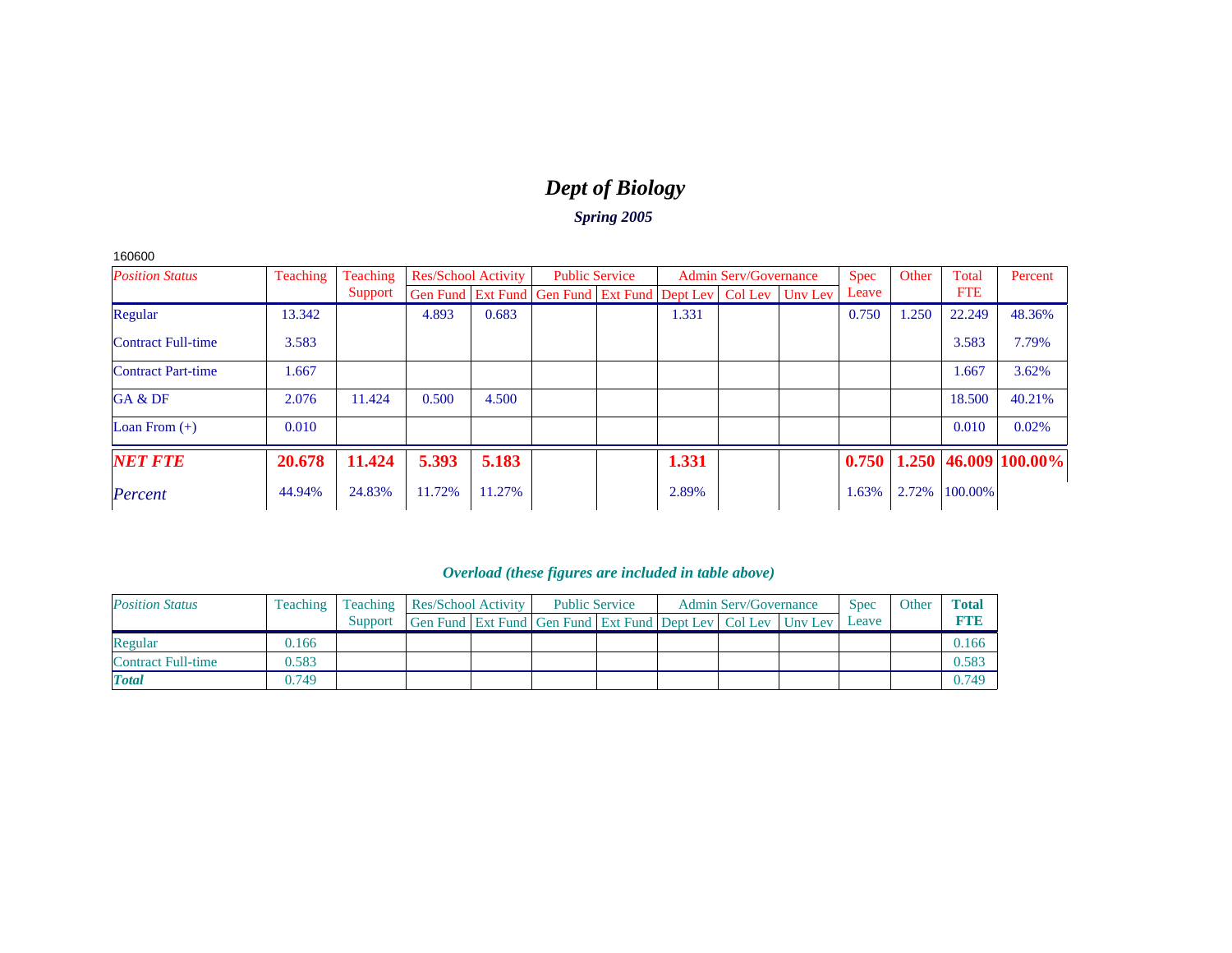# *Dept of Chemistry*

*Spring 2005*

| 160900 |
|--------|
|--------|

| <b>Position Status</b>    | Teaching | Teaching | <b>Res/School Activity</b> |       | <b>Public Service</b>                                          |       | <b>Admin Serv/Governance</b> |         | <b>Spec</b> | Other | Total      | Percent        |
|---------------------------|----------|----------|----------------------------|-------|----------------------------------------------------------------|-------|------------------------------|---------|-------------|-------|------------|----------------|
|                           |          | Support  |                            |       | Gen Fund   Ext Fund   Gen Fund   Ext Fund   Dept Lev   Col Lev |       |                              | Unv Lev | Leave       |       | <b>FTE</b> |                |
| Regular                   | 11.131   |          | 0.119                      | 0.250 |                                                                | 0.238 |                              |         | 1.000       |       | 12.738     | 58.06%         |
| <b>Contract Full-time</b> | 3.500    |          |                            |       |                                                                |       |                              |         |             |       | 3.500      | 15.95%         |
| <b>Contract Part-time</b> | 0.250    |          |                            |       |                                                                |       |                              |         |             |       | 0.250      | 1.14%          |
| GA & DF                   |          | 5.000    |                            |       |                                                                |       |                              |         |             |       | 5.000      | 22.79%         |
| Loan From $(+)$           | 0.450    |          |                            |       |                                                                |       |                              |         |             |       | 0.450      | 2.05%          |
| <b>NET FTE</b>            | 15.331   | 5.000    | 0.119                      | 0.250 |                                                                | 0.238 |                              |         | 1.000       |       |            | 21.938 100.00% |
| Percent                   | 69.88%   | 22.79%   | 0.54%                      | 1.14% |                                                                | 1.08% |                              |         | 4.56%       |       | 100.00%    |                |

| <b>Position Status</b> |       | Teaching   Teaching   Res/School Activity |                                                              | <b>Public Service</b> |  | <b>Admin Serv/Governance</b> | <b>Spec</b> | Other | <b>Total</b> |
|------------------------|-------|-------------------------------------------|--------------------------------------------------------------|-----------------------|--|------------------------------|-------------|-------|--------------|
|                        |       | Support                                   | Gen Fund Ext Fund Gen Fund Ext Fund Dept Lev Col Lev Unv Lev |                       |  |                              | Leave       |       | ете          |
| Contract Full-time     | 0.500 |                                           |                                                              |                       |  |                              |             |       | 0.500        |
| <b>Total</b>           | 0.500 |                                           |                                                              |                       |  |                              |             |       | 0.500        |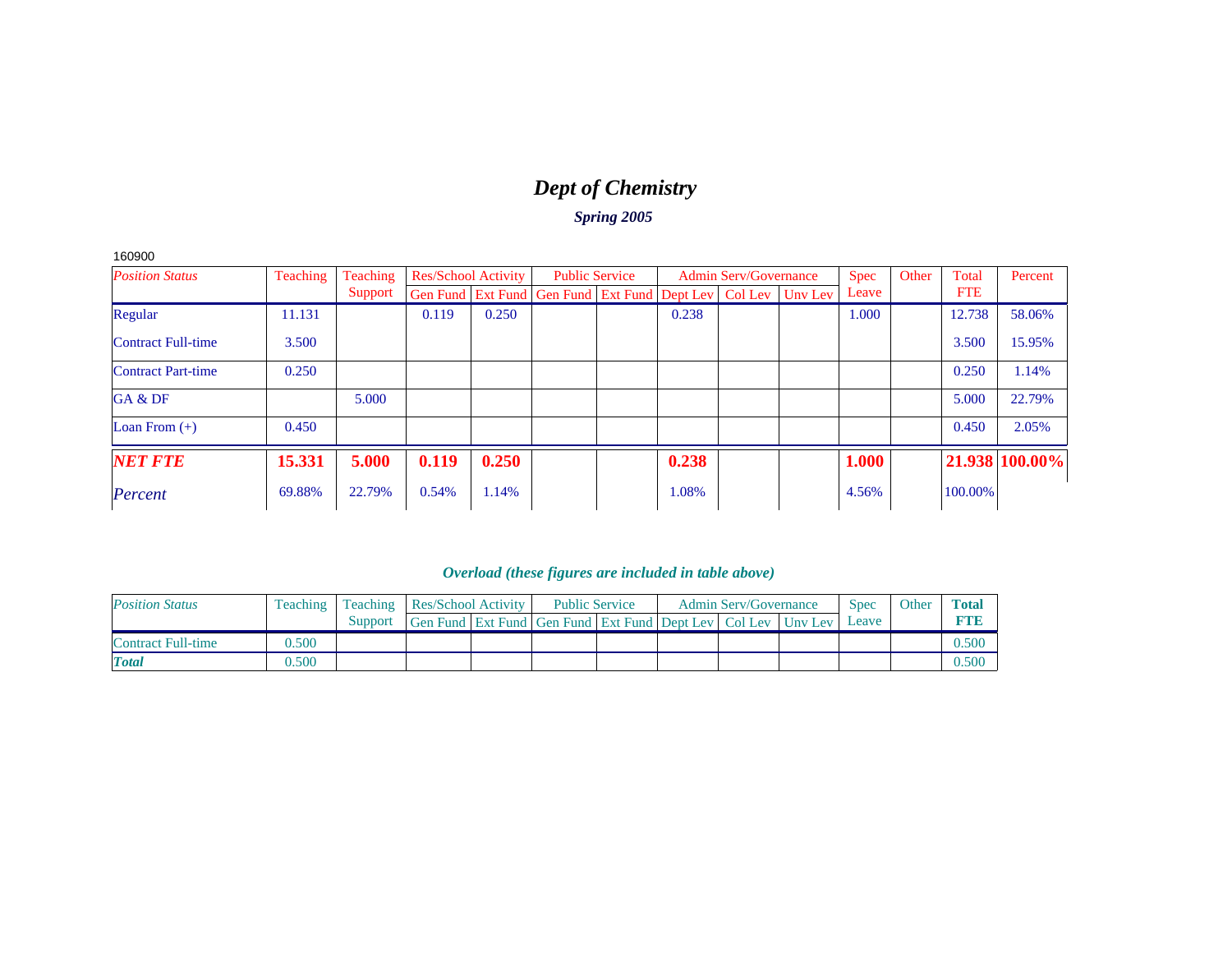### *Dept of Computer Science Spring 2005*

161200

| <b>Position Status</b>    | Teaching | Teaching | <b>Res/School Activity</b> |        | <b>Public Service</b>                                                    |       | <b>Admin Serv/Governance</b> | <b>Spec</b> | Other | Total      | Percent        |
|---------------------------|----------|----------|----------------------------|--------|--------------------------------------------------------------------------|-------|------------------------------|-------------|-------|------------|----------------|
|                           |          | Support  |                            |        | Gen Fund   Ext Fund   Gen Fund   Ext Fund   Dept Lev   Col Lev   Unv Lev |       |                              | Leave       |       | <b>FTE</b> |                |
| Regular                   | 4.800    |          | 2.700                      | 1.500  |                                                                          | 1.250 |                              | 1.000       |       | 11.250     | 42.48%         |
| <b>Contract Full-time</b> | 5.917    |          |                            |        |                                                                          |       |                              |             |       | 5.917      | 22.35%         |
| <b>Contract Part-time</b> | 3.750    |          |                            |        |                                                                          |       |                              |             |       | 3.750      | 14.16%         |
| GA & DF                   |          | 4.000    |                            | 1.500  |                                                                          |       |                              |             |       | 5.500      | 20.77%         |
| Loan From $(+)$           | 0.063    |          |                            |        |                                                                          |       |                              |             |       | 0.063      | 0.24%          |
| <b>NET FTE</b>            | 14.530   | 4.000    | 2.700                      | 3.000  |                                                                          | 1.250 |                              | 1.000       |       |            | 26.480 100.00% |
| Percent                   | 54.87%   | 15.11%   | 10.20%                     | 11.33% |                                                                          | 4.72% |                              | 3.78%       |       | 100.00%    |                |

| <b>Position Status</b> |       |         | Teaching   Teaching   Res/School Activity                    |  | <b>Public Service</b> |  | <b>Admin Serv/Governance</b> | <b>Spec</b> | Other | <b>Total</b> |
|------------------------|-------|---------|--------------------------------------------------------------|--|-----------------------|--|------------------------------|-------------|-------|--------------|
|                        |       | Support | Gen Fund Ext Fund Gen Fund Ext Fund Dept Lev Col Lev Unv Lev |  |                       |  |                              | Leave       |       |              |
| Contract Full-time     | 0.917 |         |                                                              |  |                       |  |                              |             |       |              |
| <b>Total</b>           | 0.917 |         |                                                              |  |                       |  |                              |             |       | 0.91′        |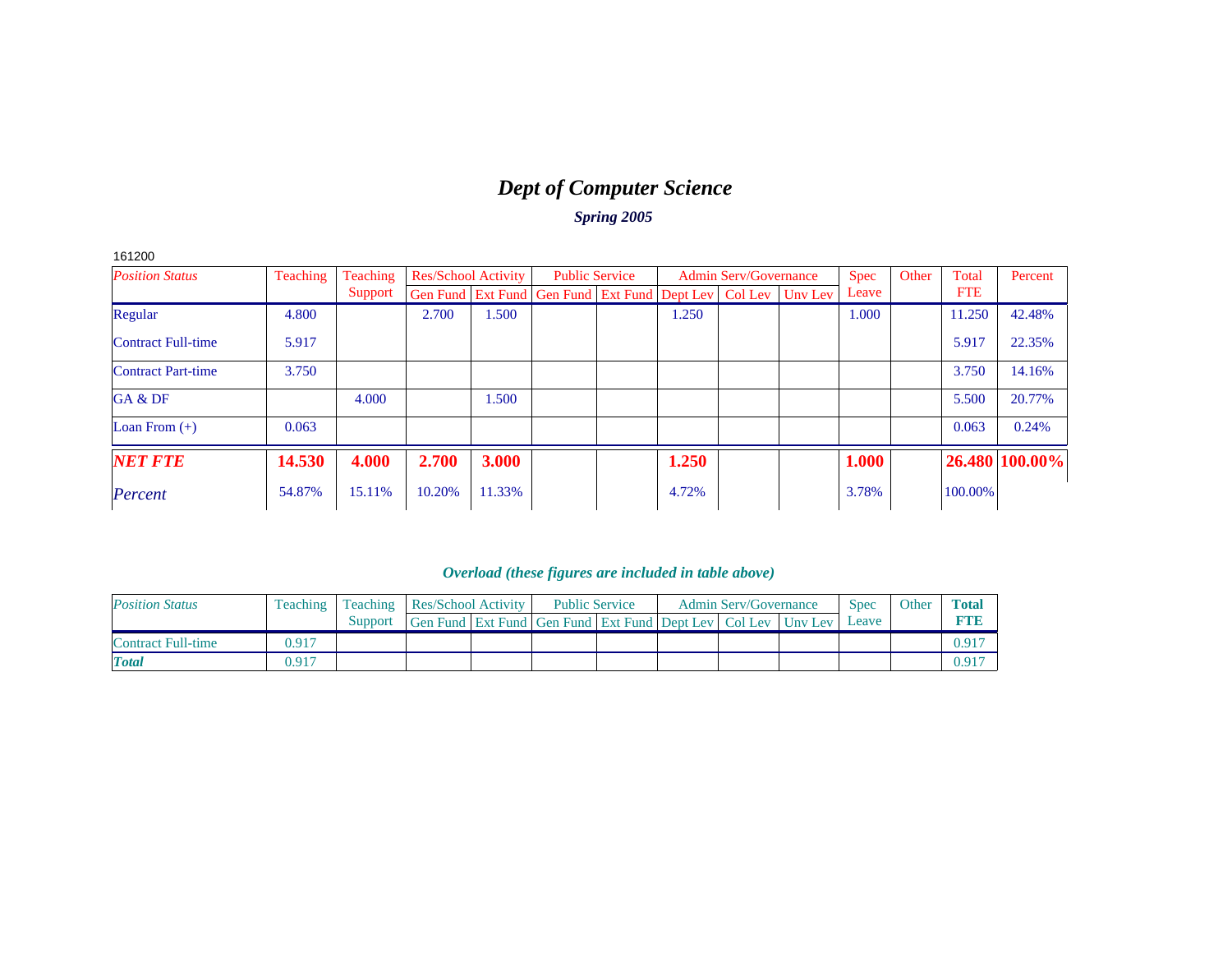### *Dept of Criminal Justice and Criminology Spring 2005*

| 161500                    |          |          |        |                            |                                                                          |                       |       |                              |             |       |            |                |
|---------------------------|----------|----------|--------|----------------------------|--------------------------------------------------------------------------|-----------------------|-------|------------------------------|-------------|-------|------------|----------------|
| <b>Position Status</b>    | Teaching | Teaching |        | <b>Res/School Activity</b> |                                                                          | <b>Public Service</b> |       | <b>Admin Serv/Governance</b> | <b>Spec</b> | Other | Total      | Percent        |
|                           |          | Support  |        |                            | Gen Fund   Ext Fund   Gen Fund   Ext Fund   Dept Lev   Col Lev   Unv Lev |                       |       |                              | Leave       |       | <b>FTE</b> |                |
| Regular                   | 6.070    |          | 1.930  |                            |                                                                          |                       | 0.500 |                              | 1.000       |       | 9.500      | 56.72%         |
| Contract Full-time        | 3.500    |          |        |                            |                                                                          |                       |       |                              |             |       | 3.500      | 20.90%         |
| <b>Contract Part-time</b> | 2.250    |          |        |                            |                                                                          |                       |       |                              |             |       | 2.250      | 13.43%         |
| GA & DF                   |          | 1.500    |        |                            |                                                                          |                       |       |                              |             |       | 1.500      | 8.96%          |
| <b>NET FTE</b>            | 11.820   | 1.500    | 1.930  |                            |                                                                          |                       | 0.500 |                              | 1.000       |       |            | 16.750 100.00% |
| Percent                   | 70.57%   | 8.96%    | 11.52% |                            |                                                                          |                       | 2.99% |                              | 5.97%       |       | 100.00%    |                |

| <b>Position Status</b>    | Teaching | Teaching | Res/School Activity                                                      |  | <b>Public Service</b> |  | <b>Admin Serv/Governance</b> | <b>Spec</b> | Other | <b>Total</b> |
|---------------------------|----------|----------|--------------------------------------------------------------------------|--|-----------------------|--|------------------------------|-------------|-------|--------------|
|                           |          | Support  | Gen Fund   Ext Fund   Gen Fund   Ext Fund   Dept Lev   Col Lev   Unv Lev |  |                       |  |                              | Leave       |       | FTF          |
| Regular                   | 0.500    |          |                                                                          |  |                       |  |                              |             |       | 0.500        |
| <b>Contract Full-time</b> | 0.500    |          |                                                                          |  |                       |  |                              |             |       | 0.500        |
| <b>Total</b>              | .000     |          |                                                                          |  |                       |  |                              |             |       | .000         |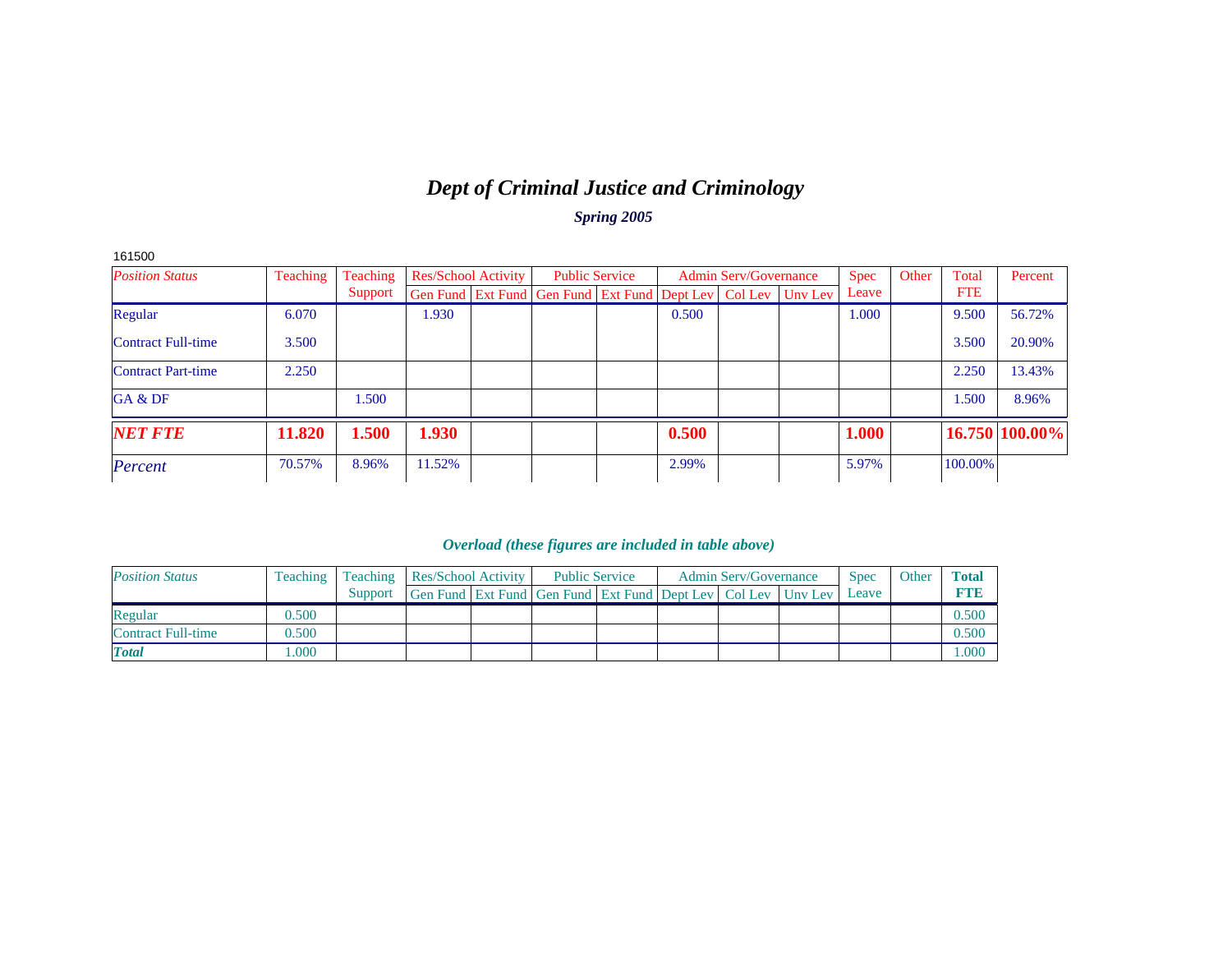# *Dept of English*

*Spring 2005*

161800

| <b>Position Status</b>    | Teaching | Teaching | <b>Res/School Activity</b> |       | <b>Public Service</b>                                          |       | <b>Admin Serv/Governance</b> |         | <b>Spec</b> | Other | Total      | Percent                 |
|---------------------------|----------|----------|----------------------------|-------|----------------------------------------------------------------|-------|------------------------------|---------|-------------|-------|------------|-------------------------|
|                           |          | Support  |                            |       | Gen Fund   Ext Fund   Gen Fund   Ext Fund   Dept Lev   Col Lev |       |                              | Unv Lev | Leave       |       | <b>FTE</b> |                         |
| Regular                   | 20.596   | 0.750    | 9.904                      |       |                                                                | 3.500 | 0.250                        | 0.250   |             | 0.750 | 36,000     | 32.30%                  |
| <b>Contract Full-time</b> | 30.256   | 0.250    |                            |       |                                                                | 1.500 |                              | 1.499   |             |       | 33.505     | 30.06%                  |
| <b>Contract Part-time</b> | 20.501   |          |                            |       |                                                                | 0.250 |                              |         |             |       | 20.751     | 18.62%                  |
| GA & DF                   | 3.775    | 9.725    | 8.000                      | 0.500 |                                                                |       |                              |         |             |       | 22,000     | 19.74%                  |
| Loan To $(-)$             | $-0.800$ |          |                            |       |                                                                |       |                              |         |             |       | $-0.800$   | $-0.72%$                |
| <b>NET FTE</b>            | 74.328   | 10.725   | 17.904                     | 0.500 |                                                                | 5.250 | 0.250                        | 1.749   |             |       |            | $0.750$ 111.456 100.00% |
| Percent                   | 66.69%   | 9.62%    | 16.06%                     | 0.45% |                                                                | 4.71% | 0.22%                        | 1.57%   |             | 0.67% | 100.00%    |                         |

| <b>Position Status</b> |      |         | Teaching   Teaching   Res/School Activity                        |  | <b>Public Service</b> |  | <b>Admin Serv/Governance</b> | <b>Spec</b> | Other | <b>Total</b> |
|------------------------|------|---------|------------------------------------------------------------------|--|-----------------------|--|------------------------------|-------------|-------|--------------|
|                        |      | Support | Gen Fund Ext Fund Gen Fund Ext Fund Dept Lev   Col Lev   Unv Lev |  |                       |  |                              | Leave       |       | FTF          |
| Contract Full-time     | .005 |         |                                                                  |  |                       |  |                              |             |       | L.005        |
| <b>Total</b>           | .005 |         |                                                                  |  |                       |  |                              |             |       | L.OO5        |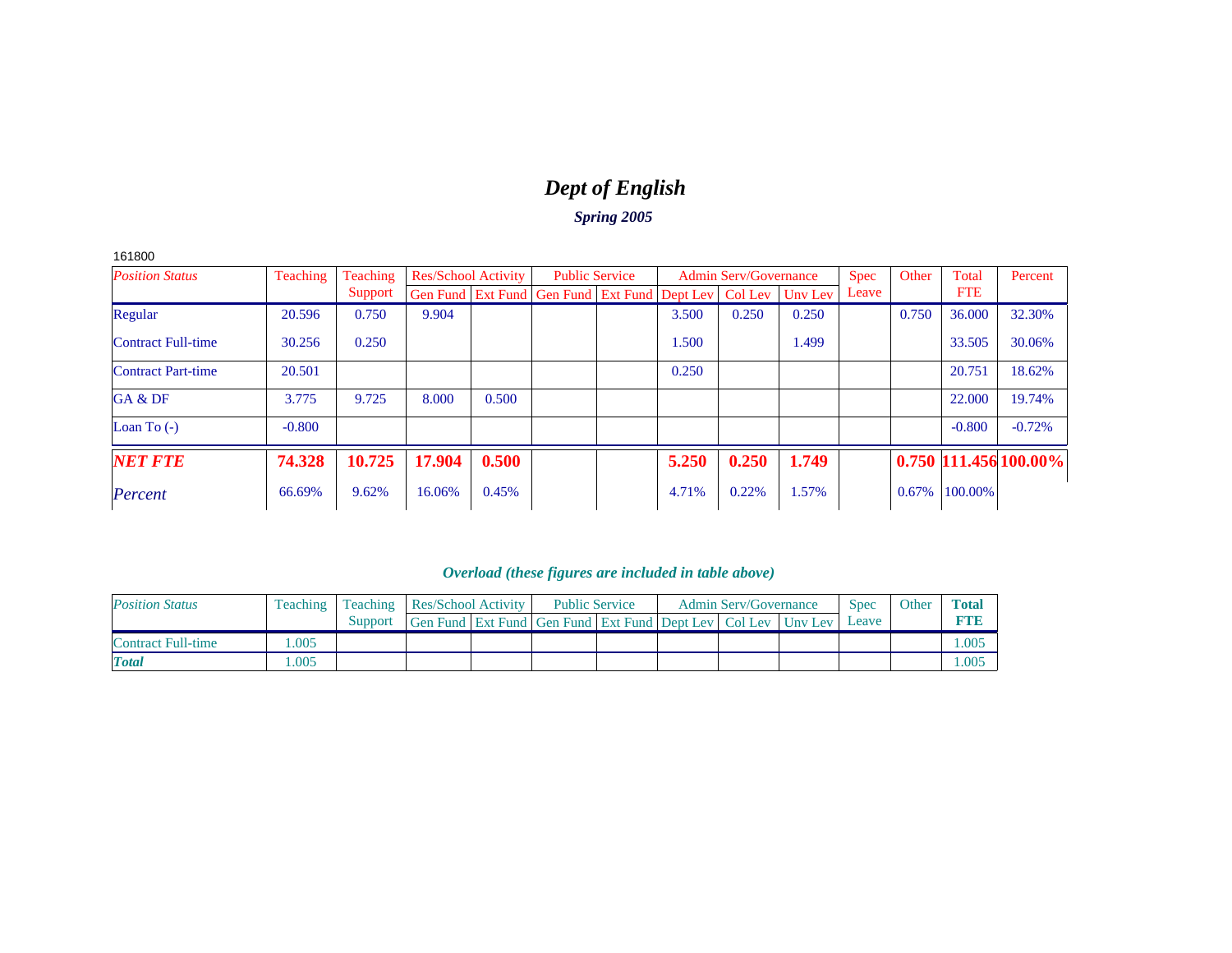### *Dept of Modern Languages and Classics Spring 2005*

| 162100                    |          |          |                            |  |                                                                          |       |                              |             |       |            |                |
|---------------------------|----------|----------|----------------------------|--|--------------------------------------------------------------------------|-------|------------------------------|-------------|-------|------------|----------------|
| <b>Position Status</b>    | Teaching | Teaching | <b>Res/School Activity</b> |  | <b>Public Service</b>                                                    |       | <b>Admin Serv/Governance</b> | <b>Spec</b> | Other | Total      | Percent        |
|                           |          | Support  |                            |  | Gen Fund   Ext Fund   Gen Fund   Ext Fund   Dept Lev   Col Lev   Unv Lev |       |                              | Leave       |       | <b>FTE</b> |                |
| Regular                   | 11.016   |          | 3.736                      |  |                                                                          | 0.750 |                              | 1.000       |       | 16.502     | 38.79%         |
| Contract Full-time        | 9.372    |          |                            |  |                                                                          |       |                              |             |       | 9.372      | 22.03%         |
| <b>Contract Part-time</b> | 12.746   | 0.167    |                            |  |                                                                          |       |                              |             |       | 12.913     | 30.36%         |
| GA & DF                   | 1.582    | 2.168    |                            |  |                                                                          |       |                              |             |       | 3.750      | 8.82%          |
| <b>NET FTE</b>            | 34.716   | 2.335    | 3.736                      |  |                                                                          | 0.750 |                              | 1.000       |       |            | 42.537 100.00% |
| Percent                   | 81.61%   | 5.49%    | 8.78%                      |  |                                                                          | 1.76% |                              | 2.35%       |       | 100.00%    |                |

| <b>Position Status</b>    | Teaching | Teaching | Res/School Activity                                              |  | <b>Public Service</b> |  | <b>Admin Serv/Governance</b> | <b>Spec</b> | Other | <b>Total</b> |
|---------------------------|----------|----------|------------------------------------------------------------------|--|-----------------------|--|------------------------------|-------------|-------|--------------|
|                           |          | Support  | Gen Fund Ext Fund Gen Fund Ext Fund Dept Lev   Col Lev   Unv Lev |  |                       |  |                              | Leave       |       | FTF          |
| Regular                   | 0.502    |          |                                                                  |  |                       |  |                              |             |       | 0.502        |
| <b>Contract Full-time</b> | .372     |          |                                                                  |  |                       |  |                              |             |       | .372         |
| <b>Total</b>              | .874     |          |                                                                  |  |                       |  |                              |             |       | .874         |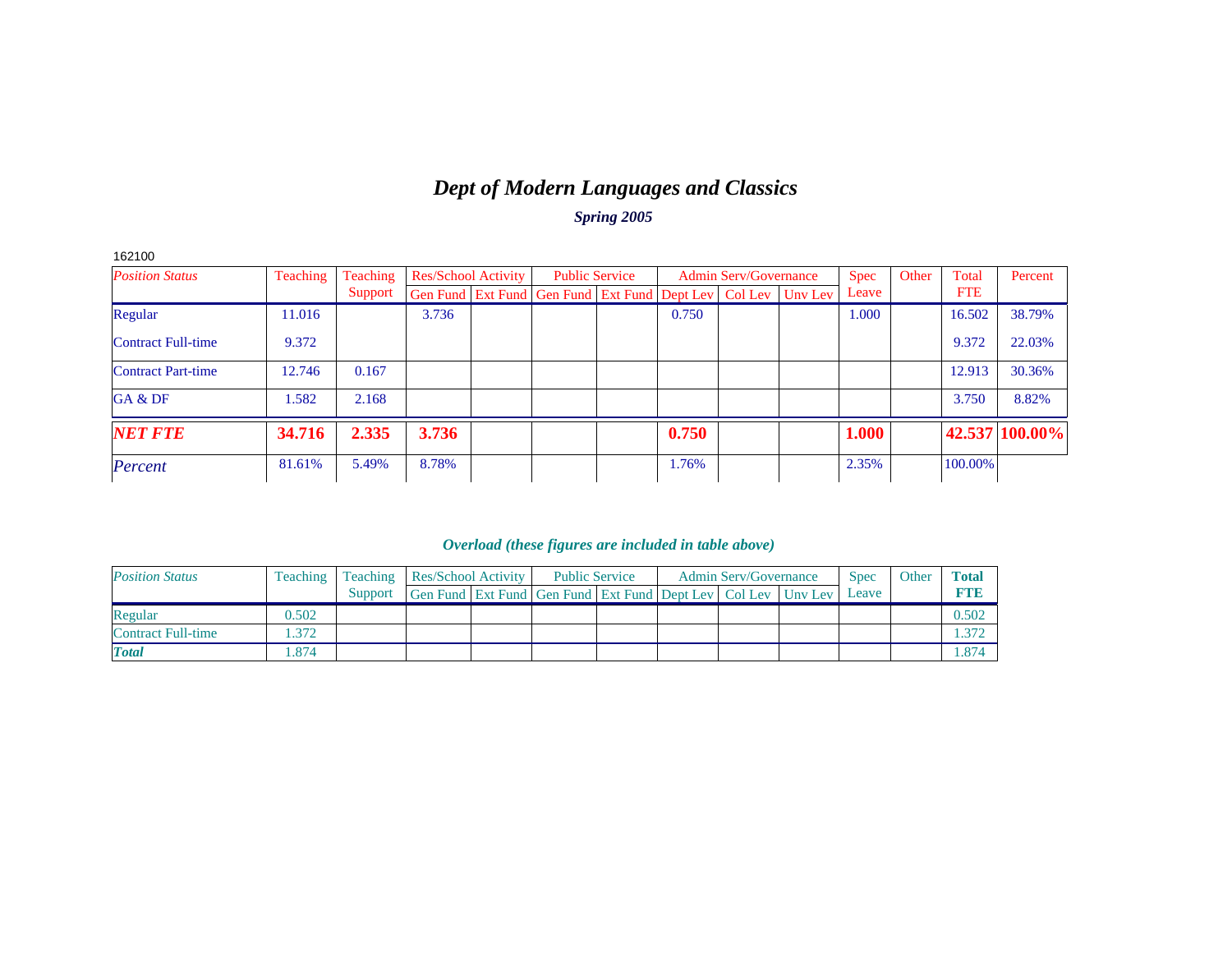# *Dept of Psychological Science*

*Spring 2005*

| 162400                    |          |          |                            |       |                                                                |       |                              |         |       |       |            |                |
|---------------------------|----------|----------|----------------------------|-------|----------------------------------------------------------------|-------|------------------------------|---------|-------|-------|------------|----------------|
| <b>Position Status</b>    | Teaching | Teaching | <b>Res/School Activity</b> |       | <b>Public Service</b>                                          |       | <b>Admin Serv/Governance</b> |         | Spec  | Other | Total      | Percent        |
|                           |          | Support  |                            |       | Gen Fund   Ext Fund   Gen Fund   Ext Fund   Dept Lev   Col Lev |       |                              | Unv Lev | Leave |       | <b>FTE</b> |                |
| Regular                   | 10.103   |          | 2.843                      | 0.417 |                                                                | 0.971 | 0.500                        |         |       |       | 14.834     | 38.95%         |
| <b>Contract Full-time</b> | 8.165    |          |                            |       |                                                                | 0.083 |                              |         |       |       | 8.248      | 21.66%         |
| <b>Contract Part-time</b> | 6.250    |          |                            |       |                                                                |       |                              |         |       |       | 6.250      | 16.41%         |
| GA & DF                   |          |          | 8.000                      |       |                                                                |       |                              |         |       |       | 8.000      | 21.01%         |
| Loan From $(+)$           | 1.000    |          |                            |       |                                                                |       |                              |         |       |       | 1.000      | 2.63%          |
| Loan To $(-)$             | $-0.249$ |          |                            |       |                                                                |       |                              |         |       |       | $-0.249$   | $-0.65%$       |
| <b>NET FTE</b>            | 25.269   |          | 10.843                     | 0.417 |                                                                | 1.054 | 0.500                        |         |       |       |            | 38.083 100.00% |
| Percent                   | 66.35%   |          | 28.47%                     | 1.09% |                                                                | 2.77% | 1.31%                        |         |       |       | 100.00%    |                |

| <b>Position Status</b> | Teaching |         | <b>Teaching Res/School Activity</b>                              |  | <b>Public Service</b> |  | <b>Admin Serv/Governance</b> | <b>Spec</b> | Other | <b>Total</b> |
|------------------------|----------|---------|------------------------------------------------------------------|--|-----------------------|--|------------------------------|-------------|-------|--------------|
|                        |          | Support | Gen Fund Ext Fund Gen Fund Ext Fund Dept Lev   Col Lev   Uny Lev |  |                       |  |                              | Leave       |       |              |
| Contract Full-time     | 0.999    |         |                                                                  |  |                       |  |                              |             |       | 0.999        |
| <b>T</b> otal          | 0.999    |         |                                                                  |  |                       |  |                              |             |       | 0.999        |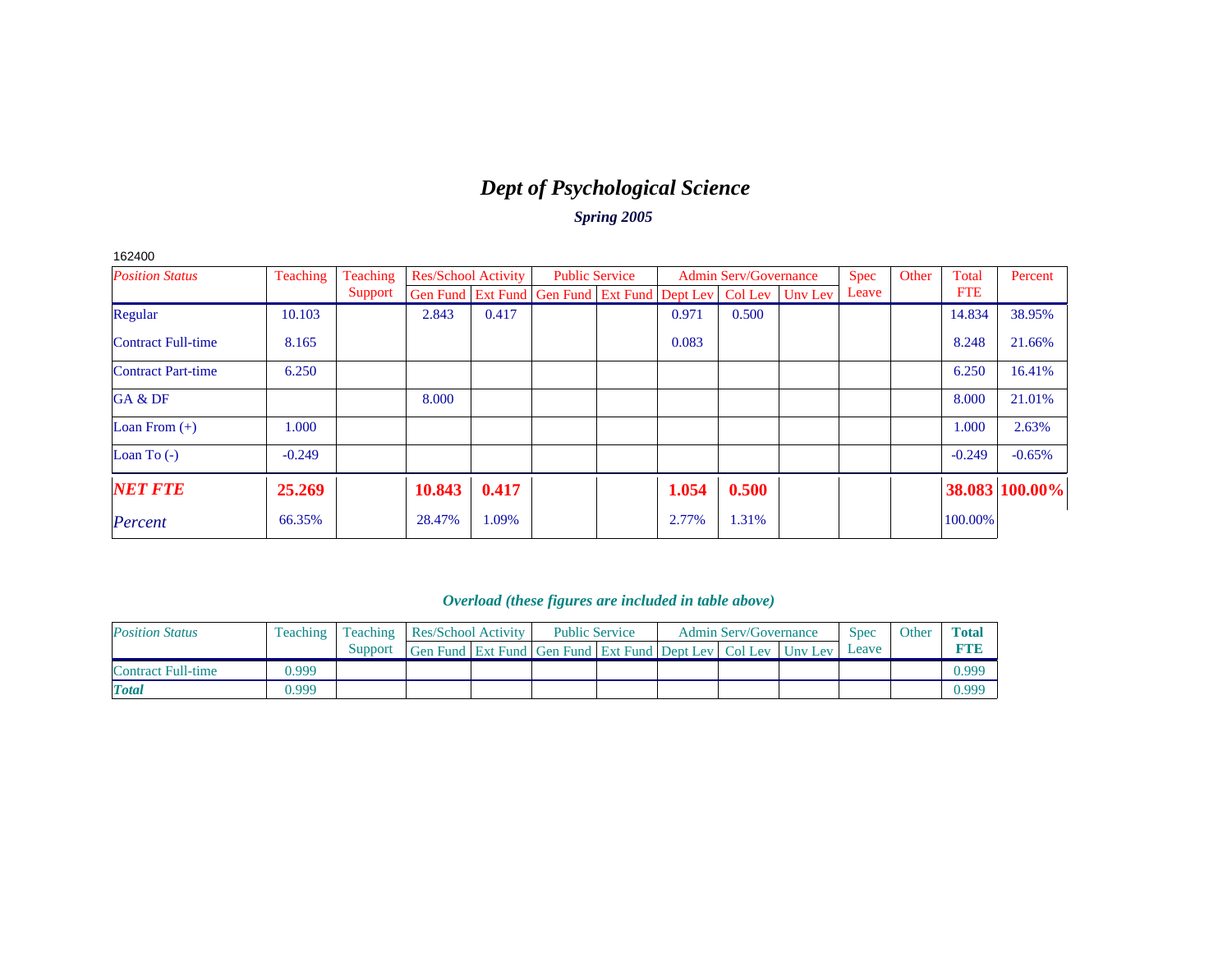# *Dept of Geography*

*Spring 2005*

| <b>Position Status</b>    | <b>Teaching</b> | Teaching | Res/School Activity |       |                                                                          | <b>Public Service</b> |       | <b>Admin Serv/Governance</b> | <b>Spec</b> | Other | Total      | Percent        |
|---------------------------|-----------------|----------|---------------------|-------|--------------------------------------------------------------------------|-----------------------|-------|------------------------------|-------------|-------|------------|----------------|
|                           |                 | Support  |                     |       | Gen Fund   Ext Fund   Gen Fund   Ext Fund   Dept Lev   Col Lev   Unv Lev |                       |       |                              | Leave       |       | <b>FTE</b> |                |
| Regular                   | 8.250           |          | l.750               | 0.500 |                                                                          |                       | 0.750 |                              |             |       | 11.250     | 54.88%         |
| <b>Contract Full-time</b> | 3.500           |          |                     |       |                                                                          |                       | 0.250 |                              |             |       | 3.750      | 18.29%         |
| <b>Contract Part-time</b> | 3.000           |          |                     |       |                                                                          |                       |       |                              |             |       | 3.000      | 14.63%         |
| GA & DF                   | 0.000           | 2.500    |                     |       |                                                                          |                       |       |                              |             |       | 2.500      | 12.20%         |
| <b>NET FTE</b>            | 14.750          | 2.500    | 1.750               | 0.500 |                                                                          |                       | 1.000 |                              |             |       |            | 20.500 100.00% |
| Percent                   | 71.95%          | 12.20%   | 8.54%               | 2.44% |                                                                          |                       | 4.88% |                              |             |       | 100.00%    |                |

| <b>Position Status</b>    | <b>Teaching</b> |         | <b>Teaching Res/School Activity</b>                          |  | <b>Public Service</b> |  | <b>Admin Serv/Governance</b> | <b>Spec</b> | Other | <b>Total</b> |
|---------------------------|-----------------|---------|--------------------------------------------------------------|--|-----------------------|--|------------------------------|-------------|-------|--------------|
|                           |                 | Support | Gen Fund Ext Fund Gen Fund Ext Fund Dept Lev Col Lev Unv Lev |  |                       |  |                              | Leave       |       | <b>D'AND</b> |
| Regular                   | 0.250           |         |                                                              |  |                       |  |                              |             |       | 0.250        |
| <b>Contract Full-time</b> | 0.750           |         |                                                              |  |                       |  |                              |             |       | 0.750        |
| <b>Total</b>              | .000            |         |                                                              |  |                       |  |                              |             |       | .000         |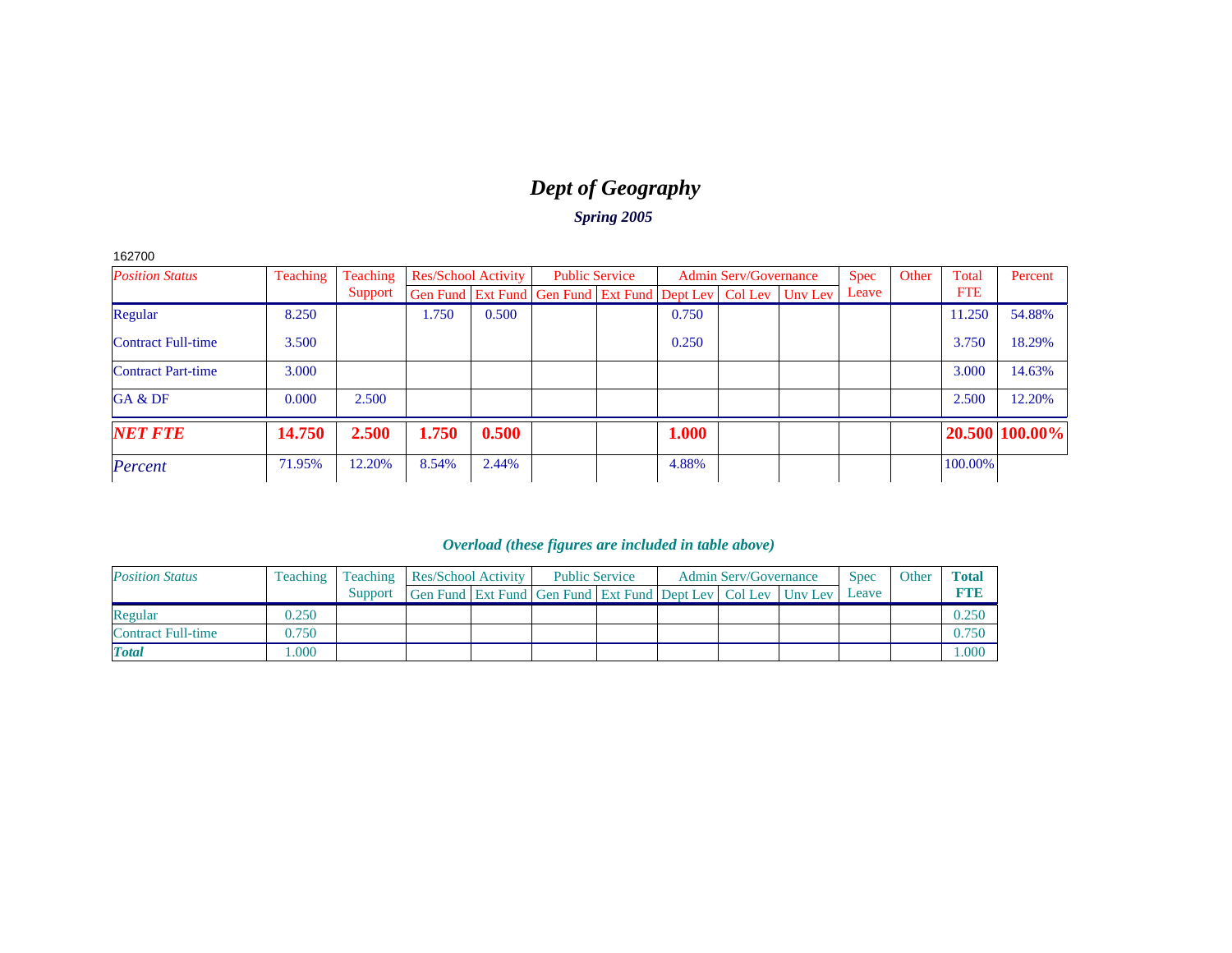# *Dept of Geology*

### *Spring 2005*

162800

| <b>Position Status</b>    | Teaching | Teaching |        | <b>Res/School Activity</b> | <b>Public Service</b>                                          |       | <b>Admin Serv/Governance</b> |          | <b>Spec</b> | Other    | Total      | Percent                                     |
|---------------------------|----------|----------|--------|----------------------------|----------------------------------------------------------------|-------|------------------------------|----------|-------------|----------|------------|---------------------------------------------|
|                           |          | Support  |        |                            | Gen Fund   Ext Fund   Gen Fund   Ext Fund   Dept Lev   Col Lev |       |                              | Unv Lev  | Leave       |          | <b>FTE</b> |                                             |
| Regular                   | 2.834    |          | .250   |                            |                                                                | 0.500 |                              | 0.500    | 1.000       | 0.000    | 6.084      | 63.48%                                      |
| <b>Contract Part-time</b> | 1.000    | 0.250    |        |                            |                                                                |       |                              |          |             |          | 1.250      | 13.04%                                      |
| GA & DF                   |          | 2.750    |        |                            |                                                                |       |                              |          |             |          | 2.750      | 28.69%                                      |
| Loan To $(-)$             |          |          |        |                            |                                                                |       |                              | $-0.500$ |             |          | $-0.500$   | $-5.22\%$                                   |
| <b>NET FTE</b>            | 3.834    | 3.000    | 1.250  |                            |                                                                | 0.500 |                              | 0.000    |             |          |            | $1.000 \mid 0.000 \mid 9.584 \mid 100.00\%$ |
| Percent                   | 40.00%   | 31.30%   | 13.04% |                            |                                                                | 5.22% |                              | 0.00%    | 10.43%      | $0.00\%$ | 100.00%    |                                             |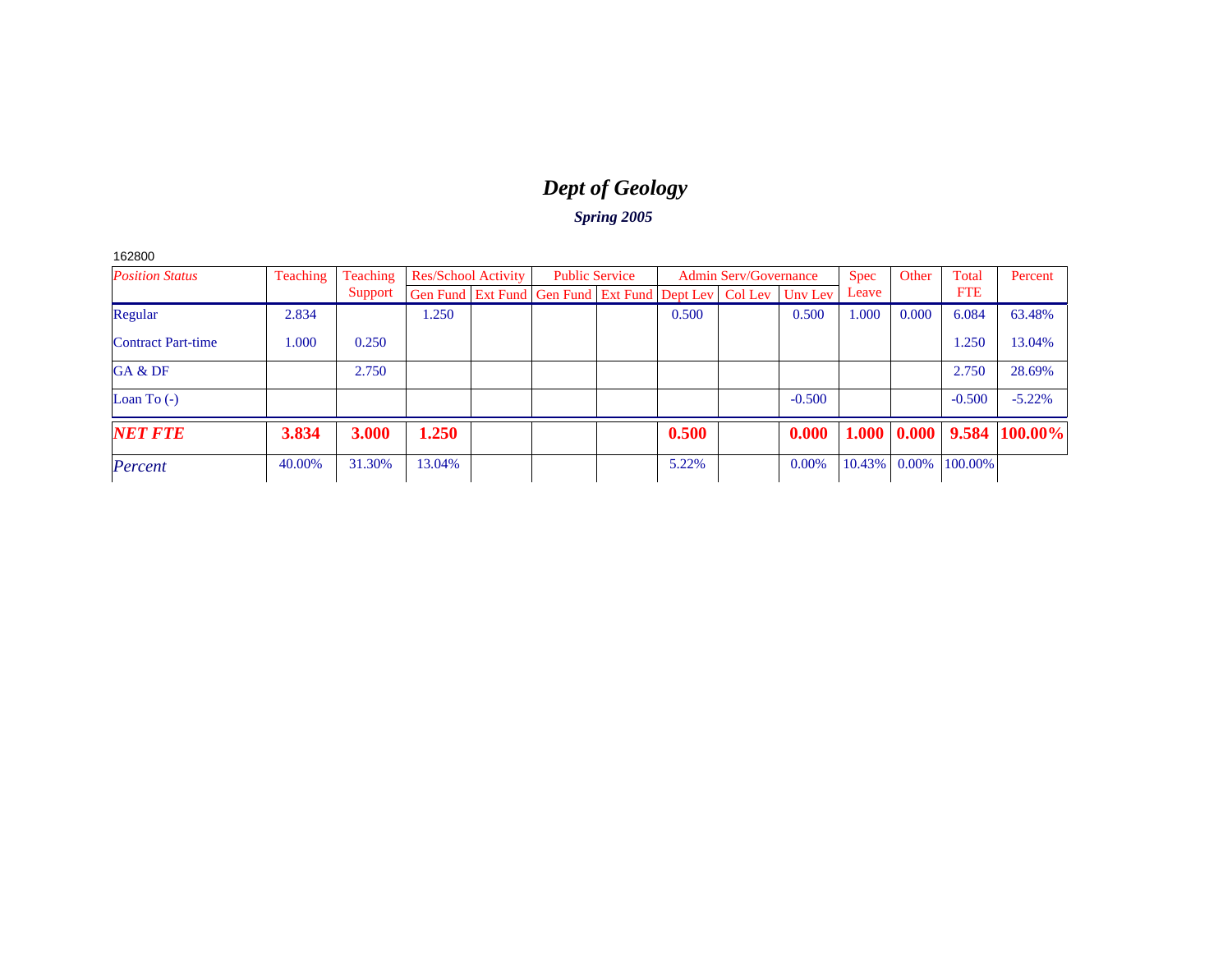# *Dept of History*

*Spring 2005*

163000

| <b>Position Status</b>    | <b>Teaching</b> | Teaching |        | <b>Res/School Activity</b> | <b>Public Service</b>                                                    |       | <b>Admin Serv/Governance</b> | <b>Spec</b> | Other | Total      | Percent                |
|---------------------------|-----------------|----------|--------|----------------------------|--------------------------------------------------------------------------|-------|------------------------------|-------------|-------|------------|------------------------|
|                           |                 | Support  |        |                            | Gen Fund   Ext Fund   Gen Fund   Ext Fund   Dept Lev   Col Lev   Unv Lev |       |                              | Leave       |       | <b>FTE</b> |                        |
| Regular                   | 13.439          |          | 4.335  |                            |                                                                          | 1.747 |                              | 2.083       | 0.232 | 21.836     | 55.49%                 |
| <b>Contract Full-time</b> | 6.257           |          |        |                            |                                                                          |       |                              |             |       | 6.257      | 15.90%                 |
| <b>Contract Part-time</b> | 9.005           |          |        |                            |                                                                          |       |                              |             |       | 9.005      | 22.89%                 |
| GA & DF                   |                 | 2.500    |        |                            |                                                                          |       |                              |             |       | 2.500      | 6.35%                  |
| Loan To $(-)$             | $-0.250$        |          |        |                            |                                                                          |       |                              |             |       | $-0.250$   | $-0.64%$               |
| <b>NET FTE</b>            | 28.451          | 2.500    | 4.335  |                            |                                                                          | 1.747 |                              | 2.083       |       |            | $0.232$ 39.348 100.00% |
| Percent                   | 72.31%          | 6.35%    | 11.02% |                            |                                                                          | 4.44% |                              | 5.29%       | 0.59% | 100.00%    |                        |

| <b>Position Status</b>    | <b>Teaching</b> |         |                                                              | Teaching   Res/School Activity |  | <b>Public Service</b> | <b>Admin Serv/Governance</b> | <b>Spec</b> | Other | Total       |
|---------------------------|-----------------|---------|--------------------------------------------------------------|--------------------------------|--|-----------------------|------------------------------|-------------|-------|-------------|
|                           |                 | Support | Gen Fund Ext Fund Gen Fund Ext Fund Dept Lev Col Lev Unv Lev |                                |  |                       |                              | Leave       |       | <b>RTIB</b> |
| Regular                   | 0.753           |         |                                                              |                                |  |                       |                              | 0.083       |       | 0.836       |
| <b>Contract Full-time</b> | .007            |         |                                                              |                                |  |                       |                              |             |       | 1.007       |
| <b>Total</b>              | .760            |         |                                                              |                                |  |                       |                              | 0.083       |       | 1.843       |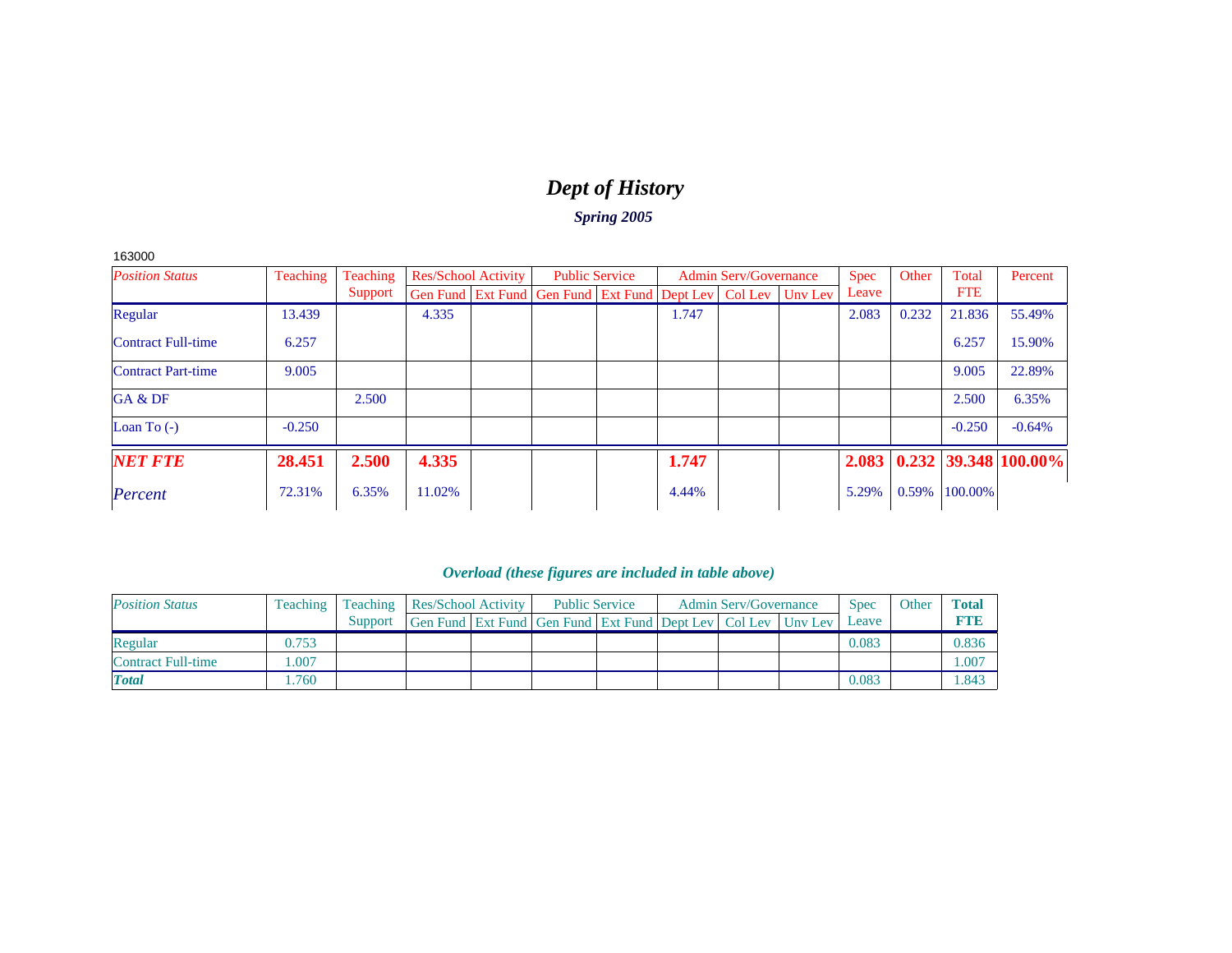# *Dept of Mathematical Sciences*

*Spring 2005*

| <b>Position Status</b>    | Teaching | Teaching |        | <b>Res/School Activity</b> | <b>Public Service</b>                                                    |       | <b>Admin Serv/Governance</b> | <b>Spec</b> | Other | Total      | Percent                    |
|---------------------------|----------|----------|--------|----------------------------|--------------------------------------------------------------------------|-------|------------------------------|-------------|-------|------------|----------------------------|
|                           |          | Support  |        |                            | Gen Fund   Ext Fund   Gen Fund   Ext Fund   Dept Lev   Col Lev   Unv Lev |       |                              | Leave       |       | <b>FTE</b> |                            |
| Regular                   | 12.488   |          | 6.401  | 0.778                      |                                                                          | 1.250 |                              |             | 1.000 | 21.917     | 40.57%                     |
| <b>Contract Full-time</b> | 16.940   |          |        |                            |                                                                          |       |                              |             |       | 16.940     | 31.35%                     |
| <b>Contract Part-time</b> | 7.083    |          |        |                            |                                                                          |       |                              |             |       | 7.083      | 13.11%                     |
| GA & DF                   | 0.500    | 7.000    |        | 0.500                      |                                                                          |       |                              |             |       | 8.000      | 14.81%                     |
| Loan From $(+)$           | 0.150    |          |        |                            |                                                                          |       |                              |             |       | 0.150      | 0.28%                      |
| Loan To $(-)$             | $-0.063$ |          |        |                            |                                                                          |       |                              |             |       | $-0.063$   | $-0.12%$                   |
| <b>NET FTE</b>            | 37.099   | 7.000    | 6.401  | 1.278                      |                                                                          | 1.250 |                              |             |       |            | $1.000$   54.028   100.00% |
| Percent                   | 68.67%   | 12.96%   | 11.85% | 2.37%                      |                                                                          | 2.31% |                              |             | 1.85% | 100.00%    |                            |

### *Overload (these figures are included in table above)*

| <b>Position Status</b> | Teaching |         |                                                                  | <b>Teaching Res/School Activity</b> |  | <b>Public Service</b> | <b>Admin Serv/Governance</b> | <b>Spec</b> | Other | <b>Total</b> |
|------------------------|----------|---------|------------------------------------------------------------------|-------------------------------------|--|-----------------------|------------------------------|-------------|-------|--------------|
|                        |          | Support | Gen Fund Ext Fund Gen Fund Ext Fund Dept Lev   Col Lev   Uny Lev |                                     |  |                       |                              | Leave       |       |              |
| Contract Full-time     | 0.525    |         |                                                                  |                                     |  |                       |                              |             |       |              |
| <b>T</b> otal          | 0.525    |         |                                                                  |                                     |  |                       |                              |             |       |              |

163600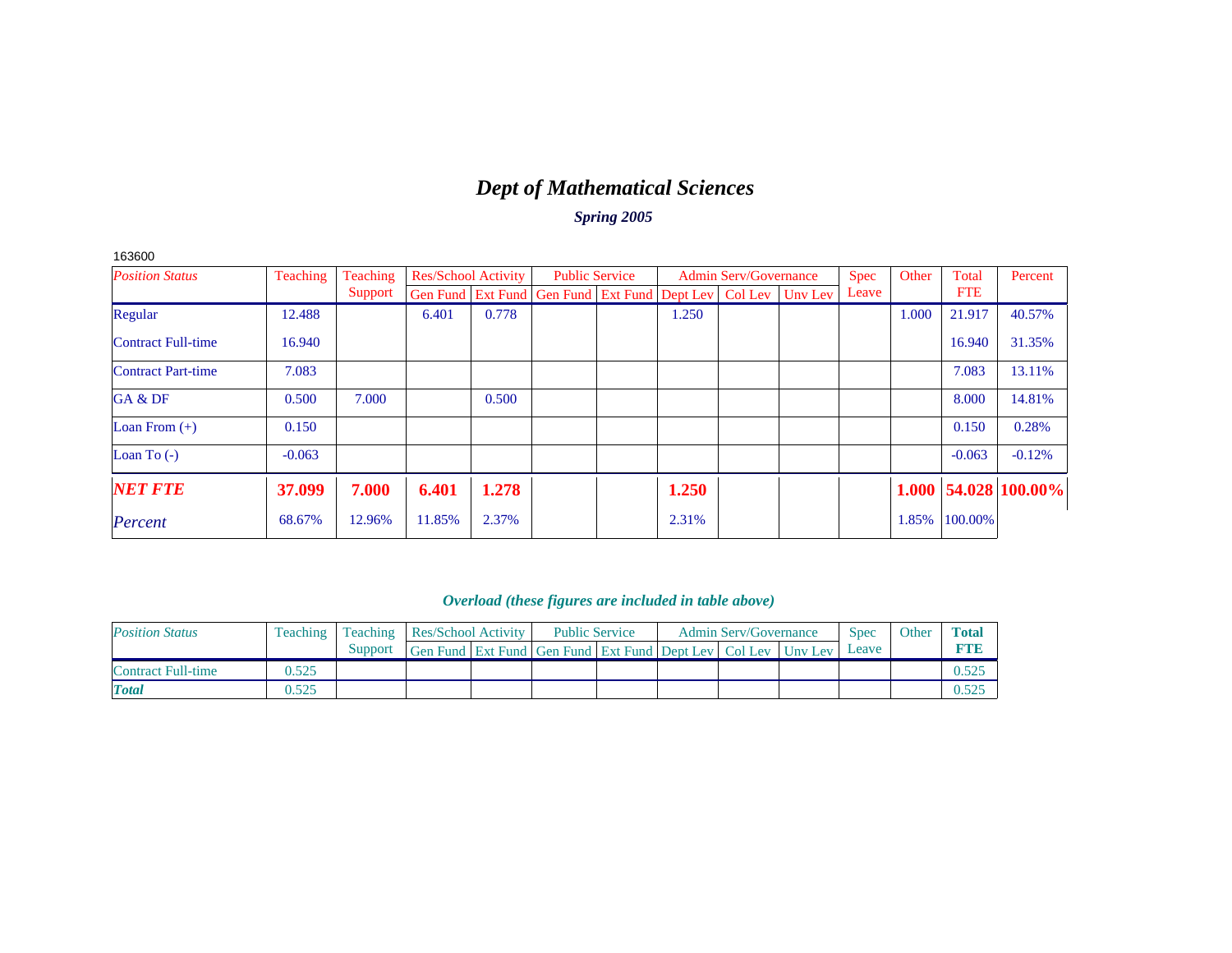# *Dept of Natural Resources*

*Spring 2005*

| 163900                    |                 |          |       |                            |                                                                |                       |       |                              |         |             |       |            |                            |
|---------------------------|-----------------|----------|-------|----------------------------|----------------------------------------------------------------|-----------------------|-------|------------------------------|---------|-------------|-------|------------|----------------------------|
| <b>Position Status</b>    | <b>Teaching</b> | Teaching |       | <b>Res/School Activity</b> |                                                                | <b>Public Service</b> |       | <b>Admin Serv/Governance</b> |         | <b>Spec</b> | Other | Total      | Percent                    |
|                           |                 | Support  |       |                            | Gen Fund   Ext Fund   Gen Fund   Ext Fund   Dept Lev   Col Lev |                       |       |                              | Unv Lev | Leave       |       | <b>FTE</b> |                            |
| Regular                   | 5.936           |          | 0.564 |                            |                                                                |                       | 0.500 |                              |         | 1.000       | 0.250 | 8.250      | 61.34%                     |
| <b>Contract Part-time</b> | 0.825           |          |       |                            |                                                                |                       |       |                              |         |             |       | 0.825      | 6.13%                      |
| GA & DF                   | 1.250           | 1.250    | 0.750 | 0.250                      | 0.250                                                          | 0.250                 |       |                              |         |             |       | 4.000      | 29.74%                     |
| Loan From $(+)$           | 0.375           |          |       |                            |                                                                |                       |       |                              |         |             |       | 0.375      | 2.79%                      |
| <b>NET FTE</b>            | 8.386           | 1.250    | 1.314 | 0.250                      | 0.250                                                          | 0.250                 | 0.500 |                              |         | 1.000       |       |            | $0.250$   13.450   100.00% |
| Percent                   | 62.35%          | 9.29%    | 9.77% | 1.86%                      | 1.86%                                                          | 1.86%                 | 3.72% |                              |         | 7.43%       | 1.86% | 100.00%    |                            |

| <b>Position Status</b> |       |         |                                                                          | Teaching   Teaching   Res/School Activity |  | <b>Public Service</b> | <b>Admin Serv/Governance</b> | <b>Spec</b> | Other | <b>Total</b> |
|------------------------|-------|---------|--------------------------------------------------------------------------|-------------------------------------------|--|-----------------------|------------------------------|-------------|-------|--------------|
|                        |       | Support | Gen Fund   Ext Fund   Gen Fund   Ext Fund   Dept Lev   Col Lev   Unv Lev |                                           |  |                       |                              | Leave       |       |              |
| Regular                | 0.250 |         |                                                                          |                                           |  |                       |                              |             |       |              |
| <b>Total</b>           | 0.250 |         |                                                                          |                                           |  |                       |                              |             |       |              |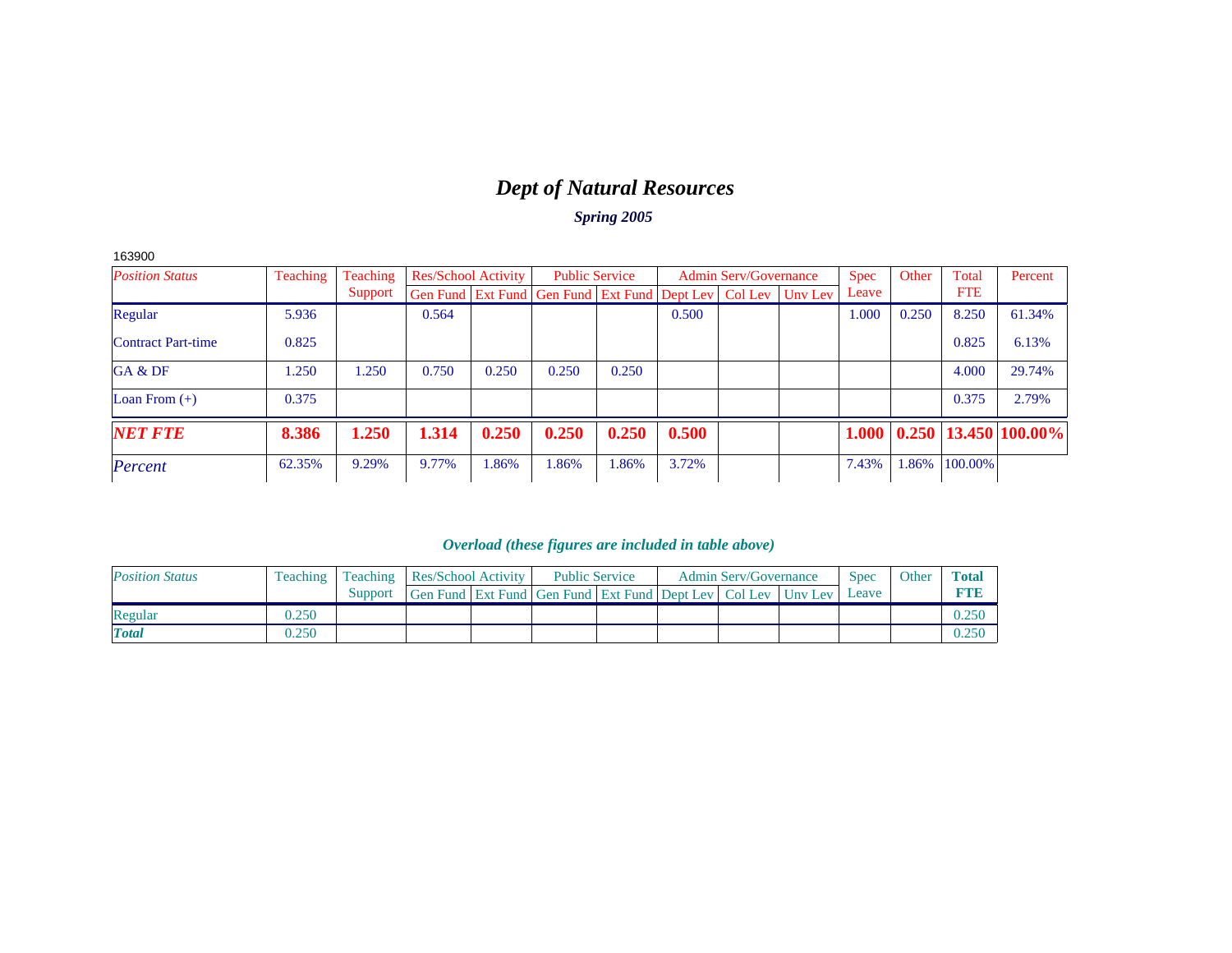# *Dept of Philosophy*

*Spring 2005*

| 42C<br>Υ |
|----------|
|----------|

| <b>Position Status</b>    | Teaching | <b>Teaching</b> | <b>Res/School Activity</b> |       | <b>Public Service</b>                                        |       | <b>Admin Serv/Governance</b> | <b>Spec</b> | Other | Total      | Percent        |
|---------------------------|----------|-----------------|----------------------------|-------|--------------------------------------------------------------|-------|------------------------------|-------------|-------|------------|----------------|
|                           |          | Support         |                            |       | Gen Fund Ext Fund Gen Fund Ext Fund Dept Lev Col Lev Unv Lev |       |                              | Leave       |       | <b>FTE</b> |                |
| Regular                   | 4.753    |                 | 1.747                      | 1.250 |                                                              | 0.750 |                              |             |       | 8.500      | 40.48%         |
| <b>Contract Full-time</b> | 8.000    |                 |                            |       |                                                              |       |                              |             |       | 8.000      | 38.10%         |
| <b>Contract Part-time</b> | 4.250    |                 |                            |       |                                                              |       |                              |             |       | 4.250      | 20.24%         |
| Loan From $(+)$           | 0.250    |                 |                            |       |                                                              |       |                              |             |       | 0.250      | 1.19%          |
| <b>NET FTE</b>            | 17.253   |                 | 1.747                      | 1.250 |                                                              | 0.750 |                              |             |       |            | 21.000 100.00% |
| Percent                   | 82.16%   |                 | 8.32%                      | 5.95% |                                                              | 3.57% |                              |             |       | 100.00%    |                |

| <b>Position Status</b>    | <b>Teaching</b> |         |                                                              | <b>Teaching</b>   Res/School Activity |  | <b>Public Service</b> | <b>Admin Serv/Governance</b> | <b>Spec</b> | Other | <b>Total</b> |
|---------------------------|-----------------|---------|--------------------------------------------------------------|---------------------------------------|--|-----------------------|------------------------------|-------------|-------|--------------|
|                           |                 | Support | Gen Fund Ext Fund Gen Fund Ext Fund Dept Lev Col Lev Uny Lev |                                       |  |                       |                              | Leave       |       | <b>RTIB</b>  |
| Regular                   | 0.250           |         |                                                              |                                       |  |                       |                              |             |       | 0.25C        |
| <b>Contract Full-time</b> | .000            |         |                                                              |                                       |  |                       |                              |             |       | 000.         |
| <b>Total</b>              | .250            |         |                                                              |                                       |  |                       |                              |             |       | 1.250        |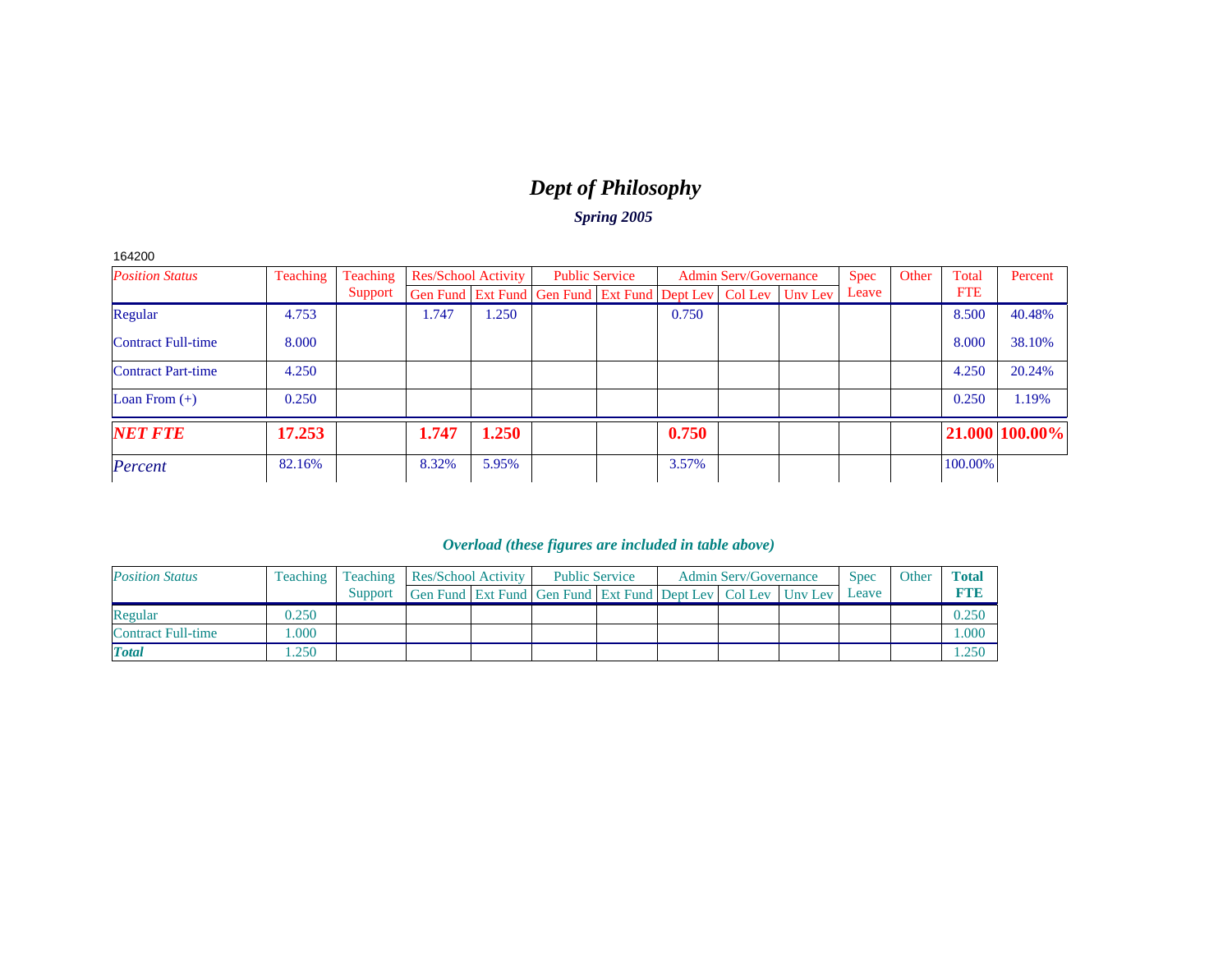# *Dept of Physics & Astronomy*

*Spring 2005*

| 164500                    |          |          |        |                            |                                                                |       |                              |         |       |       |            |                |
|---------------------------|----------|----------|--------|----------------------------|----------------------------------------------------------------|-------|------------------------------|---------|-------|-------|------------|----------------|
| <b>Position Status</b>    | Teaching | Teaching |        | <b>Res/School Activity</b> | <b>Public Service</b>                                          |       | <b>Admin Serv/Governance</b> |         | Spec  | Other | Total      | Percent        |
|                           |          | Support  |        |                            | Gen Fund   Ext Fund   Gen Fund   Ext Fund   Dept Lev   Col Lev |       |                              | Unv Lev | Leave |       | <b>FTE</b> |                |
| Regular                   | 7.815    |          | 3.411  | 0.673                      | 0.750                                                          | 0.267 |                              |         |       |       | 12.916     | 50.79%         |
| <b>Contract Full-time</b> | 3.330    |          |        |                            |                                                                |       |                              |         |       |       | 3.330      | 13.10%         |
| <b>Contract Part-time</b> | 0.583    |          | 0.210  | 0.290                      |                                                                |       |                              |         |       |       | 1.083      | 4.26%          |
| GA & DF                   |          | 5.500    |        | 2.600                      |                                                                |       |                              |         |       |       | 8.100      | 31.85%         |
| <b>NET FTE</b>            | 11.728   | 5.500    | 3.621  | 3.563                      | 0.750                                                          | 0.267 |                              |         |       |       |            | 25.429 100.00% |
| Percent                   | 46.12%   | 21.63%   | 14.24% | 14.01%                     | 2.95%                                                          | 1.05% |                              |         |       |       | 100.00%    |                |

| <b>Position Status</b>    | <b>Teaching</b> |         |                                                                  | <b>Teaching Res/School Activity</b> |  | <b>Public Service</b> | <b>Admin Serv/Governance</b> | <b>Spec</b> | Other | <b>Total</b> |
|---------------------------|-----------------|---------|------------------------------------------------------------------|-------------------------------------|--|-----------------------|------------------------------|-------------|-------|--------------|
|                           |                 | Support | Gen Fund Ext Fund Gen Fund Ext Fund Dept Lev   Col Lev   Unv Lev |                                     |  |                       |                              | Leave       |       | <b>RTVB</b>  |
| Regular                   | 0.083           |         |                                                                  |                                     |  |                       |                              |             |       | 0.083        |
| <b>Contract Full-time</b> | 0.330           |         |                                                                  |                                     |  |                       |                              |             |       | 0.330        |
| <b>Total</b>              | 0.413           |         |                                                                  |                                     |  |                       |                              |             |       | 0.413        |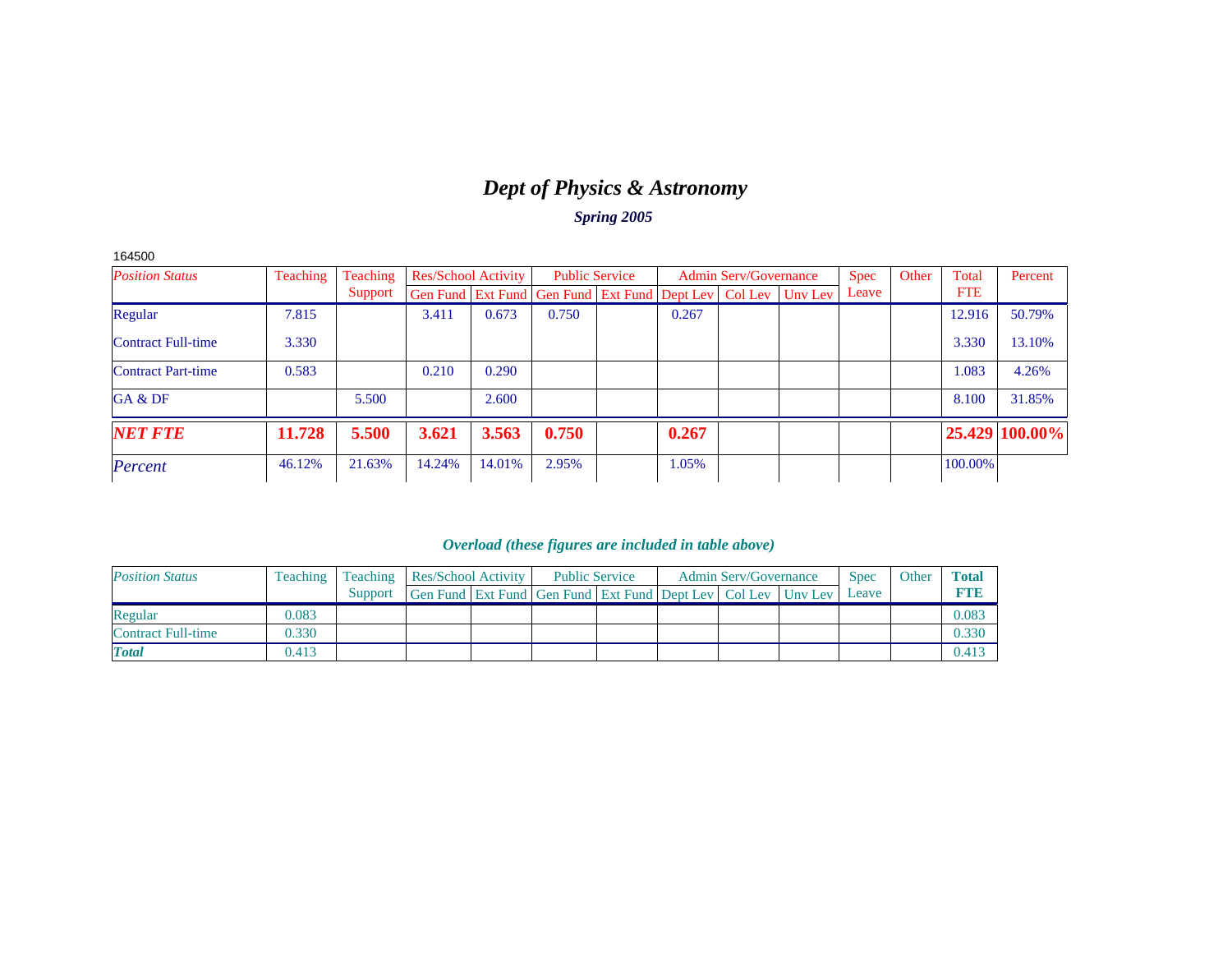# *Dept of Physiology & Health Sciences*

*Spring 2005*

| 164800                    |          |          |                            |       |                                                                |       |                              |         |             |       |            |                            |
|---------------------------|----------|----------|----------------------------|-------|----------------------------------------------------------------|-------|------------------------------|---------|-------------|-------|------------|----------------------------|
| <b>Position Status</b>    | Teaching | Teaching | <b>Res/School Activity</b> |       | <b>Public Service</b>                                          |       | <b>Admin Serv/Governance</b> |         | <b>Spec</b> | Other | Total      | Percent                    |
|                           |          | Support  |                            |       | Gen Fund   Ext Fund   Gen Fund   Ext Fund   Dept Lev   Col Lev |       |                              | Unv Lev | Leave       |       | <b>FTE</b> |                            |
| Regular                   | 10.380   |          | 3.970                      | 0.150 |                                                                | 1.000 |                              | 0.500   |             | 0.500 | 16.500     | 50.25%                     |
| <b>Contract Full-time</b> | 5.050    |          |                            |       |                                                                |       |                              |         |             | 0.980 | 6.030      | 18.36%                     |
| <b>Contract Part-time</b> | 5.305    |          |                            |       |                                                                |       |                              |         |             |       | 5.305      | 16.16%                     |
| GA & DF                   | 2.077    | 2.423    |                            | 0.500 |                                                                |       |                              |         |             |       | 5.000      | 15.23%                     |
| Loan From $(+)$           | 0.000    |          |                            |       |                                                                |       |                              |         |             |       | 0.000      | 0.00%                      |
| <b>NET FTE</b>            | 22.812   | 2.423    | 3.970                      | 0.650 |                                                                | 1.000 |                              | 0.500   |             |       |            | $1.480$   32.835   100.00% |
| Percent                   | 69.47%   | 7.38%    | 12.09%                     | 1.98% |                                                                | 3.05% |                              | 1.52%   |             | 4.51% | 100.00%    |                            |

| <b>Position Status</b>    | <b>Teaching</b> |         |                                                              | Teaching   Res/School Activity |  | <b>Public Service</b> | <b>Admin Serv/Governance</b> | <b>Spec</b> | Other | Total      |
|---------------------------|-----------------|---------|--------------------------------------------------------------|--------------------------------|--|-----------------------|------------------------------|-------------|-------|------------|
|                           |                 | Support | Gen Fund Ext Fund Gen Fund Ext Fund Dept Lev Col Lev Unv Lev |                                |  |                       |                              | Leave       |       | <b>FTE</b> |
| Regular                   | 0.500           |         |                                                              |                                |  |                       |                              |             |       | 0.500      |
| <b>Contract Full-time</b> | .030            |         |                                                              |                                |  |                       |                              |             |       | 1.030      |
| <b>Total</b>              | .530            |         |                                                              |                                |  |                       |                              |             |       | 1.530      |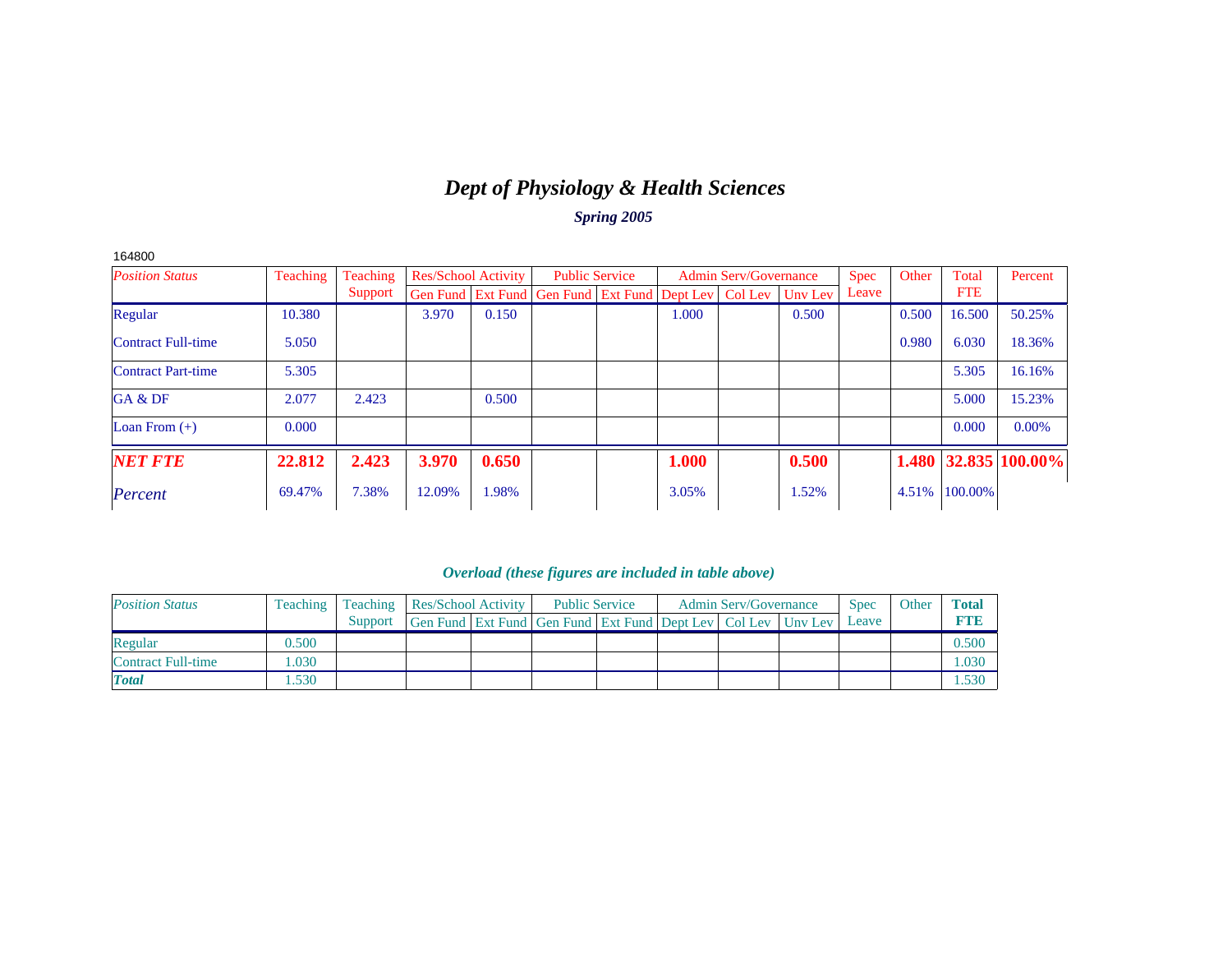# *Dept of Political Science*

| 551.<br>κ<br>C |  |
|----------------|--|
|----------------|--|

| <b>Position Status</b>    | Teaching | Teaching | <b>Res/School Activity</b> |       | <b>Public Service</b>                                                    |       | <b>Admin Serv/Governance</b> | Spec  | Other | Total      | Percent                    |
|---------------------------|----------|----------|----------------------------|-------|--------------------------------------------------------------------------|-------|------------------------------|-------|-------|------------|----------------------------|
|                           |          | Support  |                            |       | Gen Fund   Ext Fund   Gen Fund   Ext Fund   Dept Lev   Col Lev   Unv Lev |       |                              | Leave |       | <b>FTE</b> |                            |
| Regular                   | 9.500    |          | 2.000                      | 0.500 |                                                                          | 0.500 |                              | 1.000 | 0.500 | 14.000     | 68.17%                     |
| <b>Contract Full-time</b> | 0.750    |          |                            |       |                                                                          |       |                              |       | 0.250 | 1.000      | 4.87%                      |
| <b>Contract Part-time</b> | 2.911    |          |                            |       |                                                                          |       |                              |       |       | 2.911      | 14.18%                     |
| GA & DF                   |          | 1.250    | .250                       |       |                                                                          |       |                              |       |       | 2.500      | 12.17%                     |
| Loan From $(+)$           | 0.125    |          |                            |       |                                                                          |       |                              |       |       | 0.125      | 0.61%                      |
| <b>NET FTE</b>            | 13.286   | 1.250    | 3.250                      | 0.500 |                                                                          | 0.500 |                              | 1.000 |       |            | $0.750$   20.536   100.00% |
| Percent                   | 64.70%   | 6.09%    | 15.83%                     | 2.43% |                                                                          | 2.43% |                              | 4.87% | 3.65% | 100.00%    |                            |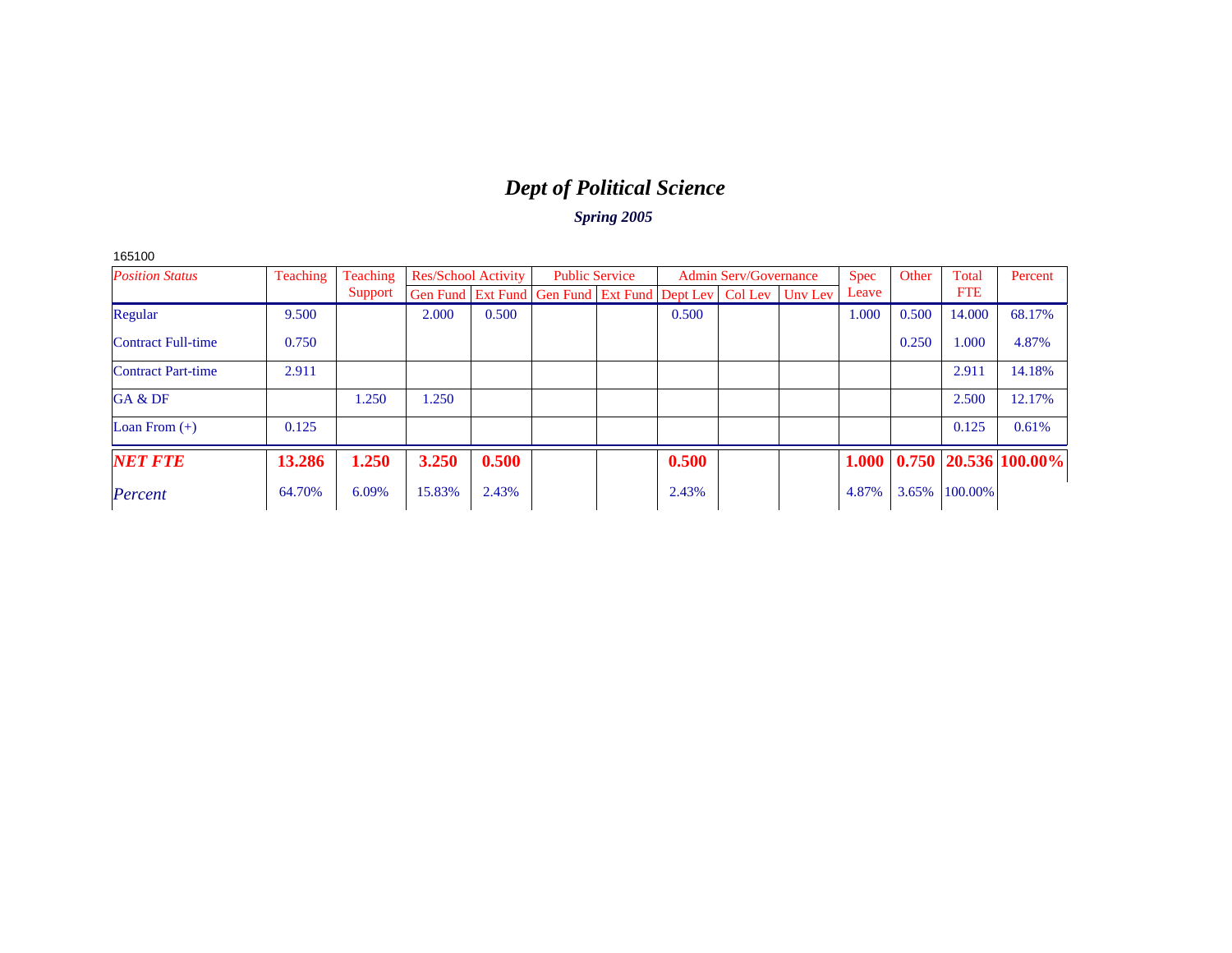### *Dept of Social Work Spring 2005*

165700

| <b>Position Status</b>    | Teaching | Teaching | <b>Res/School Activity</b>                                               |       | <b>Public Service</b> |        | <b>Admin Serv/Governance</b> | <b>Spec</b> | Other | Total      | Percent       |
|---------------------------|----------|----------|--------------------------------------------------------------------------|-------|-----------------------|--------|------------------------------|-------------|-------|------------|---------------|
|                           |          | Support  | Gen Fund   Ext Fund   Gen Fund   Ext Fund   Dept Lev   Col Lev   Unv Lev |       |                       |        |                              | Leave       |       | <b>FTE</b> |               |
| Regular                   | 3.250    |          | 0.500                                                                    | 0.250 |                       | 1.500  |                              | 0.000       |       | 5.500      | 57.96%        |
| <b>Contract Full-time</b> | 1.750    |          | 0.250                                                                    |       |                       | 0.250  |                              |             |       | 2.250      | 23.71%        |
| <b>Contract Part-time</b> | 1.750    |          |                                                                          |       |                       |        |                              |             |       | 1.750      | 18.44%        |
| Loan To $(-)$             | $-0.010$ |          |                                                                          |       |                       |        |                              |             |       | $-0.010$   | $-0.11%$      |
| <b>NET FTE</b>            | 6.740    |          | 0.750                                                                    | 0.250 |                       | 1.750  |                              | 0.000       |       |            | 9.490 100.00% |
| Percent                   | 71.02%   |          | 7.90%                                                                    | 2.63% |                       | 18.44% |                              | 0.00%       |       | 100.00%    |               |

| <b>Position Status</b>    | <b>Teaching</b> |         | <b>Teaching Res/School Activity</b>                                      | <b>Public Service</b> |  | <b>Admin Serv/Governance</b> | <b>Spec</b> | Other | <b>Total</b> |
|---------------------------|-----------------|---------|--------------------------------------------------------------------------|-----------------------|--|------------------------------|-------------|-------|--------------|
|                           |                 | Support | Gen Fund   Ext Fund   Gen Fund   Ext Fund   Dept Lev   Col Lev   Unv Lev |                       |  |                              | Leave       |       | <b>RTIB</b>  |
| Regular                   | 0.500           |         |                                                                          |                       |  |                              |             |       | 0.500        |
| <b>Contract Full-time</b> |                 |         | 0.250                                                                    |                       |  |                              |             |       | 0.250        |
| <b>Total</b>              | 0.500           |         | 0.250                                                                    |                       |  |                              |             |       | 0.750        |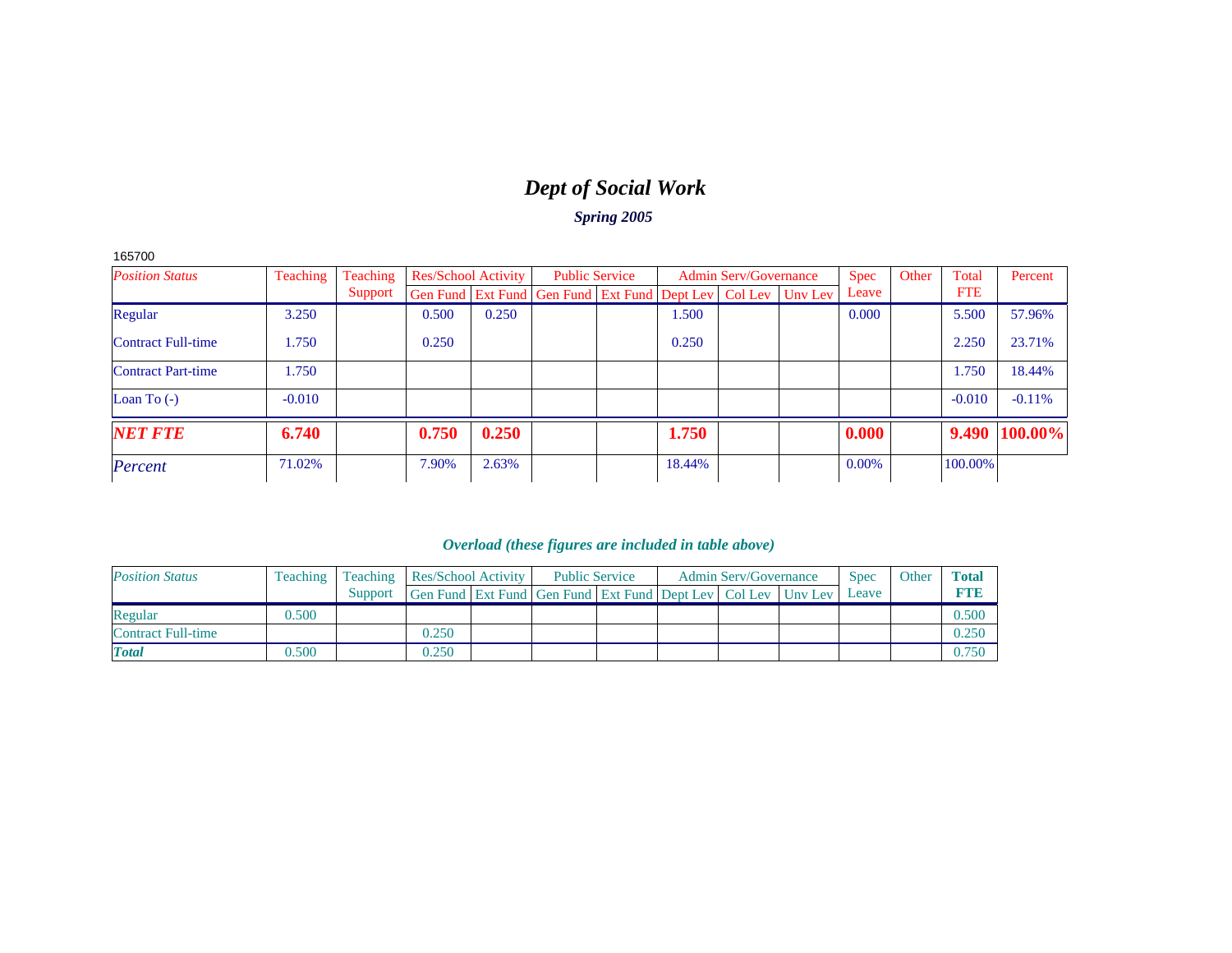# *Dept of Sociology*

*Spring 2005*

166000

| <b>Position Status</b>    | Teaching | Teaching |        | <b>Res/School Activity</b> |                                                      | <b>Public Service</b> |       | <b>Admin Serv/Governance</b> |         | <b>Spec</b> | Other | Total      | Percent        |
|---------------------------|----------|----------|--------|----------------------------|------------------------------------------------------|-----------------------|-------|------------------------------|---------|-------------|-------|------------|----------------|
|                           |          | Support  |        |                            | Gen Fund Ext Fund Gen Fund Ext Fund Dept Lev Col Lev |                       |       |                              | Unv Lev | Leave       |       | <b>FTE</b> |                |
| Regular                   | 5.250    |          | 2.750  |                            |                                                      |                       | 0.750 |                              | 0.250   |             |       | 9.000      | 55.28%         |
| <b>Contract Full-time</b> | 1.250    |          |        |                            |                                                      |                       |       |                              |         |             |       | 1.250      | 7.68%          |
| <b>Contract Part-time</b> | 3.030    |          |        |                            |                                                      |                       |       |                              |         |             |       | 3.030      | 18.61%         |
| GA & DF                   |          |          | 3.000  |                            |                                                      |                       |       |                              |         |             |       | 3.000      | 18.43%         |
| <b>NET FTE</b>            | 9.530    |          | 5.750  |                            |                                                      |                       | 0.750 |                              | 0.250   |             |       |            | 16.280 100.00% |
| Percent                   | 58.54%   |          | 35.32% |                            |                                                      |                       | 4.61% |                              | 1.54%   |             |       | 100.00%    |                |

| <b>Position Status</b>    | <b>Teaching</b> |         |                                                              | Teaching Res/School Activity |  | <b>Public Service</b> | <b>Admin Serv/Governance</b> | <b>Spec</b> | Other | <b>Total</b> |
|---------------------------|-----------------|---------|--------------------------------------------------------------|------------------------------|--|-----------------------|------------------------------|-------------|-------|--------------|
|                           |                 | Support | Gen Fund Ext Fund Gen Fund Ext Fund Dept Lev Col Lev Unv Lev |                              |  |                       |                              | Leave       |       |              |
| <b>Contract Full-time</b> | 0.250           |         |                                                              |                              |  |                       |                              |             |       |              |
| <b>Total</b>              | 0.250           |         |                                                              |                              |  |                       |                              |             |       |              |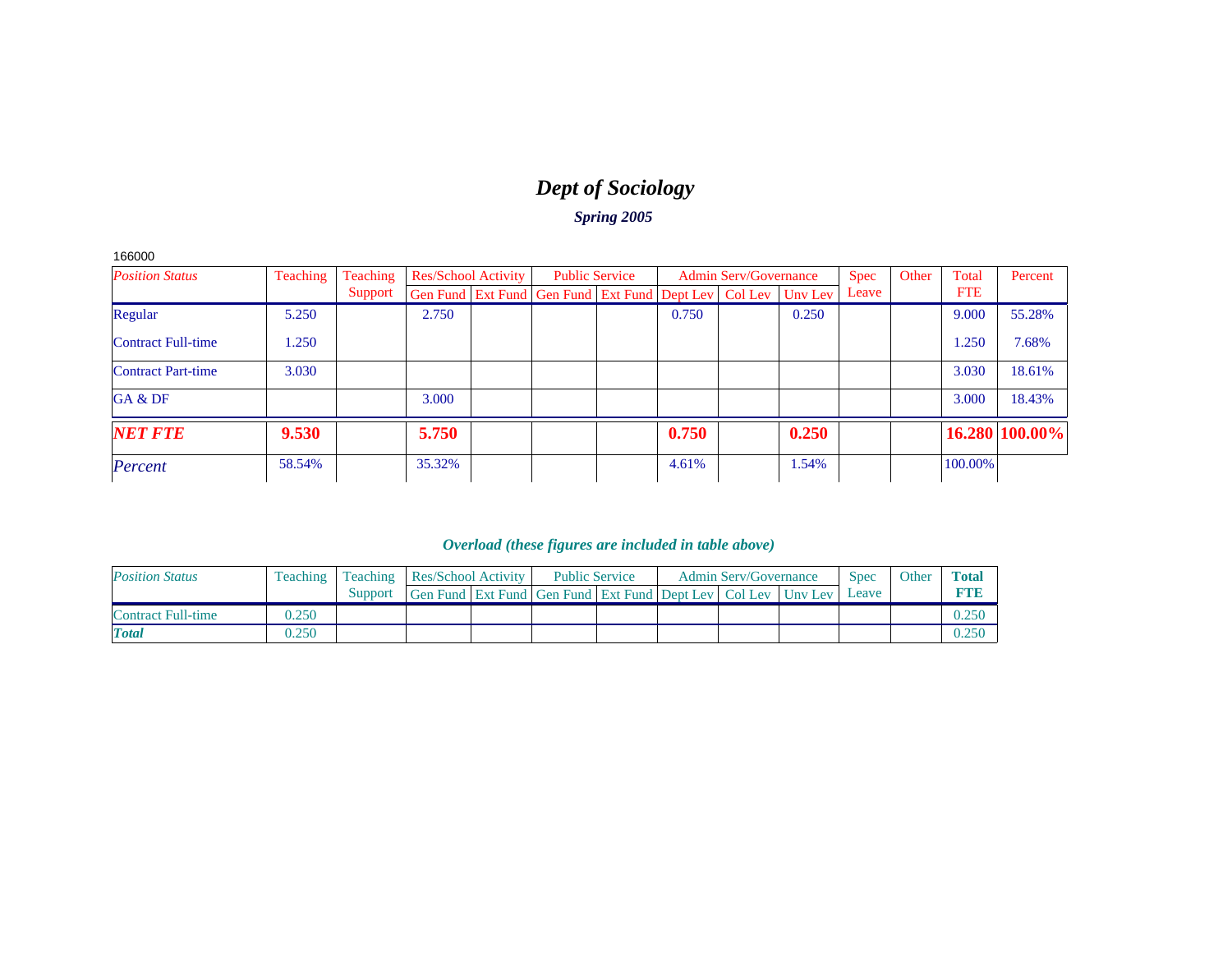### *Dept of Speech Pathology and Audiology Spring 2005*

| 166300                    |          |                 |       |                            |                                                                          |       |                              |             |       |            |                |
|---------------------------|----------|-----------------|-------|----------------------------|--------------------------------------------------------------------------|-------|------------------------------|-------------|-------|------------|----------------|
| <b>Position Status</b>    | Teaching | <b>Teaching</b> |       | <b>Res/School Activity</b> | <b>Public Service</b>                                                    |       | <b>Admin Serv/Governance</b> | <b>Spec</b> | Other | Total      | Percent        |
|                           |          | Support         |       |                            | Gen Fund   Ext Fund   Gen Fund   Ext Fund   Dept Lev   Col Lev   Unv Lev |       |                              | Leave       |       | <b>FTE</b> |                |
| Regular                   | 5.000    |                 | 1.250 | 0.250                      |                                                                          | 0.500 |                              |             |       | 7.000      | 25.45%         |
| Contract Full-time        | 9.917    |                 |       |                            |                                                                          | 0.250 |                              |             |       | 10.167     | 36.97%         |
| <b>Contract Part-time</b> | 1.584    |                 |       |                            | 0.250                                                                    | 0.250 |                              |             |       | 2.084      | 7.58%          |
| GA & DF                   |          | 8.250           |       |                            |                                                                          |       |                              |             |       | 8.250      | 30.00%         |
| <b>NET FTE</b>            | 16.501   | 8.250           | 1.250 | 0.250                      | 0.250                                                                    | 1.000 |                              |             |       |            | 27.501 100.00% |
| Percent                   | 60.00%   | 30.00%          | 4.55% | 0.91%                      | 0.91%                                                                    | 3.64% |                              |             |       | 100.00%    |                |

| <b>Position Status</b> | Teaching |         |                                                              | <b>Teaching Res/School Activity</b> |  | <b>Public Service</b> | <b>Admin Serv/Governance</b> | <b>Spec</b> | Other | Total |
|------------------------|----------|---------|--------------------------------------------------------------|-------------------------------------|--|-----------------------|------------------------------|-------------|-------|-------|
|                        |          | Support | Gen Fund Ext Fund Gen Fund Ext Fund Dept Lev Col Lev Unv Lev |                                     |  |                       |                              | Leave       |       |       |
| Contract Full-time     | .167     |         |                                                              |                                     |  |                       |                              |             |       |       |
| <b>Total</b>           | .167     |         |                                                              |                                     |  |                       |                              |             |       |       |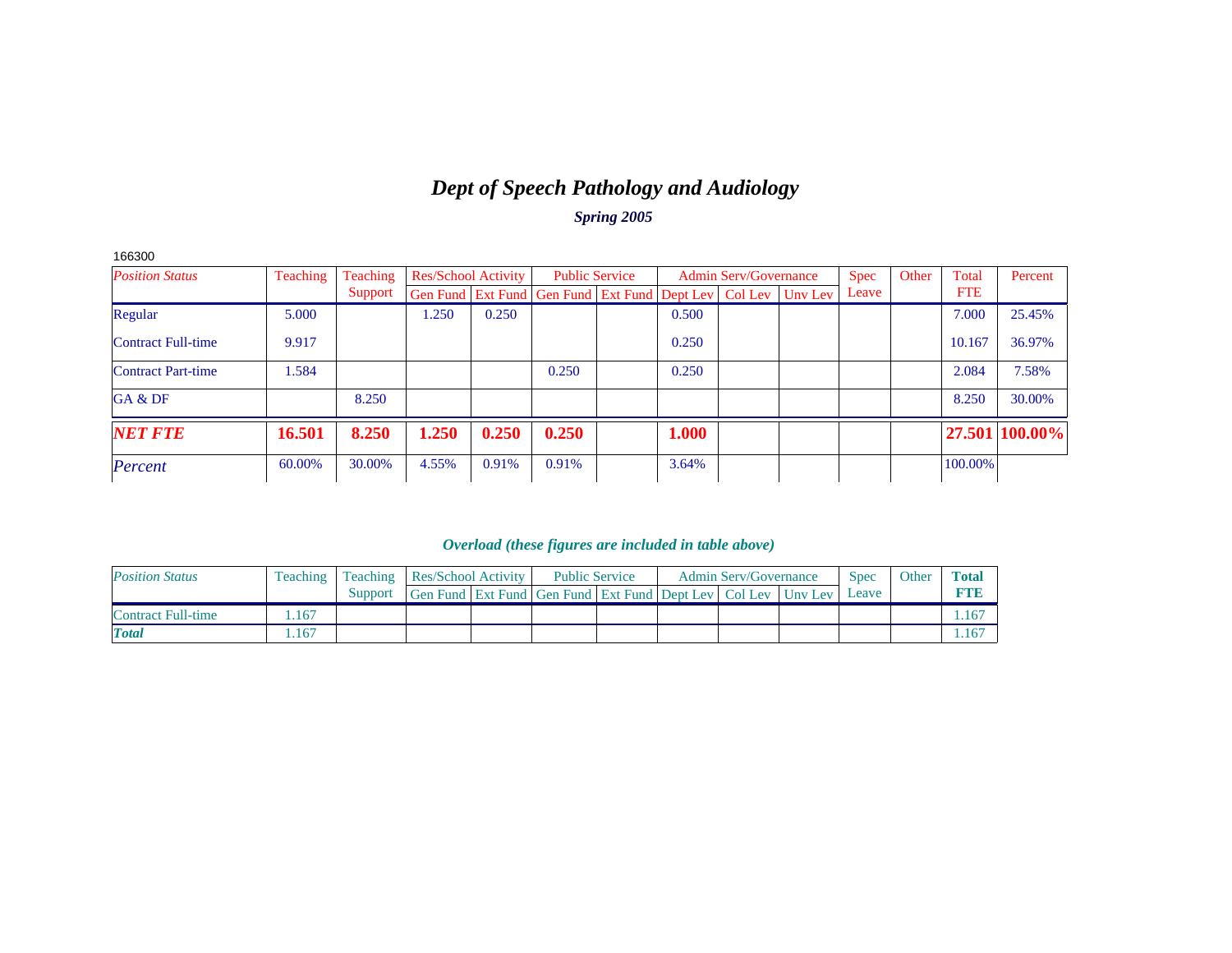# *Dept of Counseling Psychology*

*Spring 2005*

| 170700                    |          |          |        |                            |                                                                  |       |                              |             |       |            |                            |
|---------------------------|----------|----------|--------|----------------------------|------------------------------------------------------------------|-------|------------------------------|-------------|-------|------------|----------------------------|
| <b>Position Status</b>    | Teaching | Teaching |        | <b>Res/School Activity</b> | <b>Public Service</b>                                            |       | <b>Admin Serv/Governance</b> | <b>Spec</b> | Other | Total      | Percent                    |
|                           |          | Support  |        |                            | Gen Fund Ext Fund Gen Fund Ext Fund Dept Lev   Col Lev   Unv Lev |       |                              | Leave       |       | <b>FTE</b> |                            |
| Regular                   | 6.667    | 0.000    | 3.000  |                            | 0.250                                                            | 2.000 |                              |             | 0.250 | 12.167     | 37.82%                     |
| <b>Contract Full-time</b> | 1.500    |          |        |                            |                                                                  |       |                              |             |       | 1.500      | 4.66%                      |
| Contract Part-time        | 4.000    |          |        |                            |                                                                  |       |                              |             |       | 4.000      | 12.44%                     |
| GA & DF                   | 3.750    | 2.250    | 3.667  |                            | 3.000                                                            |       |                              |             | 1.833 | 14.500     | 45.08%                     |
| <b>NET FTE</b>            | 15.917   | 2.250    | 6.667  |                            | 3.250                                                            | 2.000 |                              |             |       |            | $2.083$   32.167   100.00% |
| Percent                   | 49.48%   | 6.99%    | 20.73% |                            | 10.10%                                                           | 6.22% |                              |             | 6.48% | 100.00%    |                            |

| <b>Position Status</b>    | Teaching |         |                                                              | <b>Teaching Res/School Activity</b> |  | <b>Public Service</b> | <b>Admin Serv/Governance</b> | <b>Spec</b> | Other | Total |
|---------------------------|----------|---------|--------------------------------------------------------------|-------------------------------------|--|-----------------------|------------------------------|-------------|-------|-------|
|                           |          | Support | Gen Fund Ext Fund Gen Fund Ext Fund Dept Lev Col Lev Unv Lev |                                     |  |                       |                              | Leave       |       |       |
| <b>Contract Full-time</b> | 0.500    |         |                                                              |                                     |  |                       |                              |             |       | 0.500 |
| <b>Total</b>              | 0.500    |         |                                                              |                                     |  |                       |                              |             |       | 0.500 |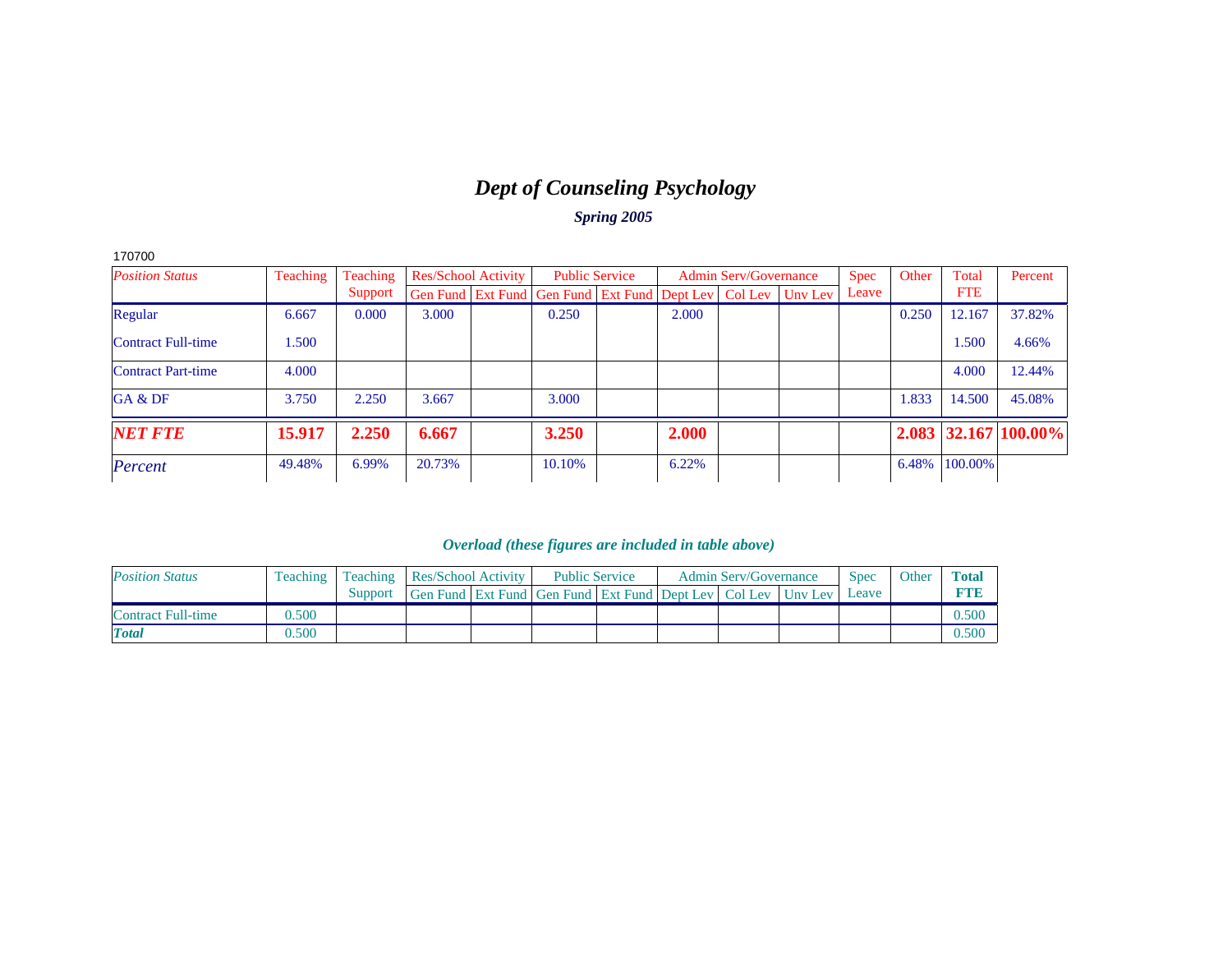# *Dept of Educational Leadership*

*Spring 2005*

| 171000                    |          |          |        |                            |                                                                          |        |                              |       |       |            |         |
|---------------------------|----------|----------|--------|----------------------------|--------------------------------------------------------------------------|--------|------------------------------|-------|-------|------------|---------|
| <b>Position Status</b>    | Teaching | Teaching |        | <b>Res/School Activity</b> | <b>Public Service</b>                                                    |        | <b>Admin Serv/Governance</b> | Spec  | Other | Total      | Percent |
|                           |          | Support  |        |                            | Gen Fund   Ext Fund   Gen Fund   Ext Fund   Dept Lev   Col Lev   Unv Lev |        |                              | Leave |       | <b>FTE</b> |         |
| Regular                   | 1.000    |          | 0.250  |                            | 0.250                                                                    | 1.000  |                              |       |       | 2.500      | 31.25%  |
| <b>Contract Full-time</b> | 1.750    |          |        |                            | 0.250                                                                    |        | 0.250                        |       |       | 2.250      | 28.12%  |
| <b>Contract Part-time</b> | 1.250    |          |        |                            |                                                                          |        |                              |       |       | 1.250      | 15.62%  |
| GA & DF                   |          |          | 1.000  |                            | 0.250                                                                    | 0.750  |                              |       |       | 2.000      | 25.00%  |
| <b>NET FTE</b>            | 4.000    |          | 1.250  |                            | 0.750                                                                    | 1.750  | 0.250                        |       |       | 8.000      | 100.00% |
| Percent                   | 50.00%   |          | 15.62% |                            | 9.37%                                                                    | 21.87% | 3.12%                        |       |       | 100.00%    |         |

| <b>Position Status</b>    |       | <b>Teaching</b> Teaching |                                                                  | <b>Res/School Activity</b> |  | <b>Public Service</b> | <b>Admin Serv/Governance</b> | Spec  | Other | <b>Total</b> |
|---------------------------|-------|--------------------------|------------------------------------------------------------------|----------------------------|--|-----------------------|------------------------------|-------|-------|--------------|
|                           |       | Support                  | Gen Fund Ext Fund Gen Fund Ext Fund Dept Lev   Col Lev   Unv Lev |                            |  |                       |                              | Leave |       |              |
| <b>Contract Full-time</b> | 0.250 |                          |                                                                  |                            |  |                       |                              |       |       |              |
| <b>Total</b>              | 0.250 |                          |                                                                  |                            |  |                       |                              |       |       |              |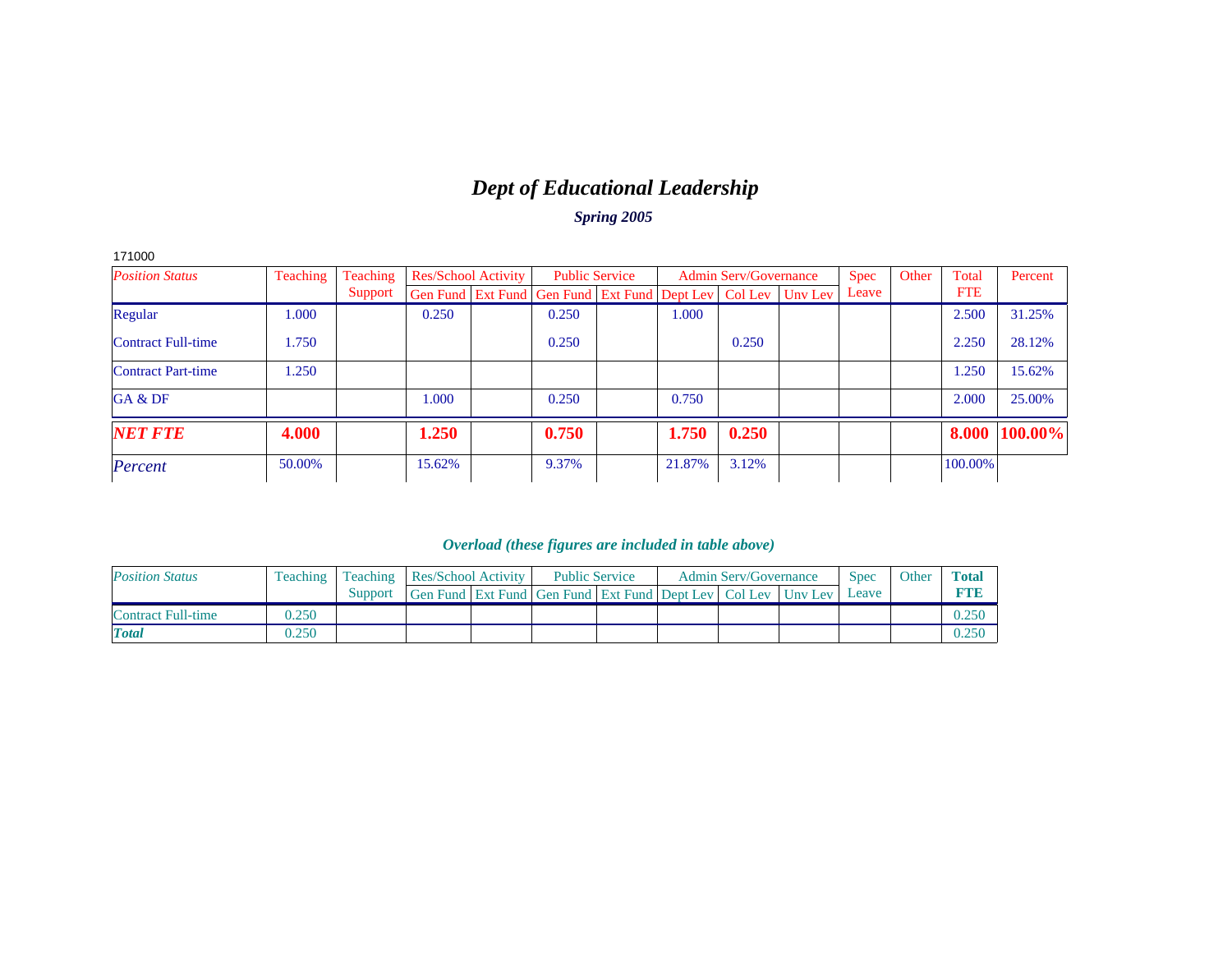# *Dept of Educational Psychology*

*Spring 2005*

| 171300                    |          |          |                            |        |                                                                  |       |                              |             |       |            |                            |
|---------------------------|----------|----------|----------------------------|--------|------------------------------------------------------------------|-------|------------------------------|-------------|-------|------------|----------------------------|
| <b>Position Status</b>    | Teaching | Teaching | <b>Res/School Activity</b> |        | <b>Public Service</b>                                            |       | <b>Admin Serv/Governance</b> | <b>Spec</b> | Other | Total      | Percent                    |
|                           |          | Support  |                            |        | Gen Fund Ext Fund Gen Fund Ext Fund Dept Lev   Col Lev   Unv Lev |       |                              | Leave       |       | <b>FTE</b> |                            |
| Regular                   | 10.250   |          | 4.644                      | 0.106  |                                                                  | 1.500 |                              |             | 1.000 | 17.500     | 35.41%                     |
| <b>Contract Full-time</b> | 5.000    |          |                            |        |                                                                  |       |                              |             |       | 5.000      | 10.12%                     |
| <b>Contract Part-time</b> | 7.166    | 0.500    | 1.000                      |        |                                                                  |       |                              |             |       | 8.666      | 17.54%                     |
| GA & DF                   |          |          | 11.500                     | 7.500  |                                                                  |       |                              |             |       | 19.000     | 38.45%                     |
| Loan From $(+)$           | 0.249    |          |                            |        |                                                                  |       |                              |             |       | 0.249      | 0.50%                      |
| Loan To $(-)$             | $-1.000$ |          |                            |        |                                                                  |       |                              |             |       | $-1.000$   | $-2.02%$                   |
| <b>NET FTE</b>            | 21.665   | 0.500    | 17.144                     | 7.606  |                                                                  | 1.500 |                              |             |       |            | $1.000  49.415  100.00\% $ |
| Percent                   | 43.84%   | 1.01%    | 34.69%                     | 15.39% |                                                                  | 3.04% |                              |             | 2.02% | 100.00%    |                            |

| <b>Position Status</b> | Teaching | Teaching | <b>Res/School Activity</b>                                       | <b>Public Service</b> |  | <b>Admin Serv/Governance</b> | <b>Spec</b> | Other | <b>Total</b> |
|------------------------|----------|----------|------------------------------------------------------------------|-----------------------|--|------------------------------|-------------|-------|--------------|
|                        |          | Support  | Gen Fund Ext Fund Gen Fund Ext Fund Dept Lev   Col Lev   Unv Lev |                       |  |                              | Leave       |       | <b>FTE</b>   |
| Regular                | 0.500    |          |                                                                  |                       |  |                              |             |       | 0.500        |
| Contract Full-time     | 000.1    |          |                                                                  |                       |  |                              |             |       | .000         |
| Loan From $(+)$        | 0.249    |          |                                                                  |                       |  |                              |             |       | 0.249        |
| <b>Total</b>           | .749     |          |                                                                  |                       |  |                              |             |       | 749ء         |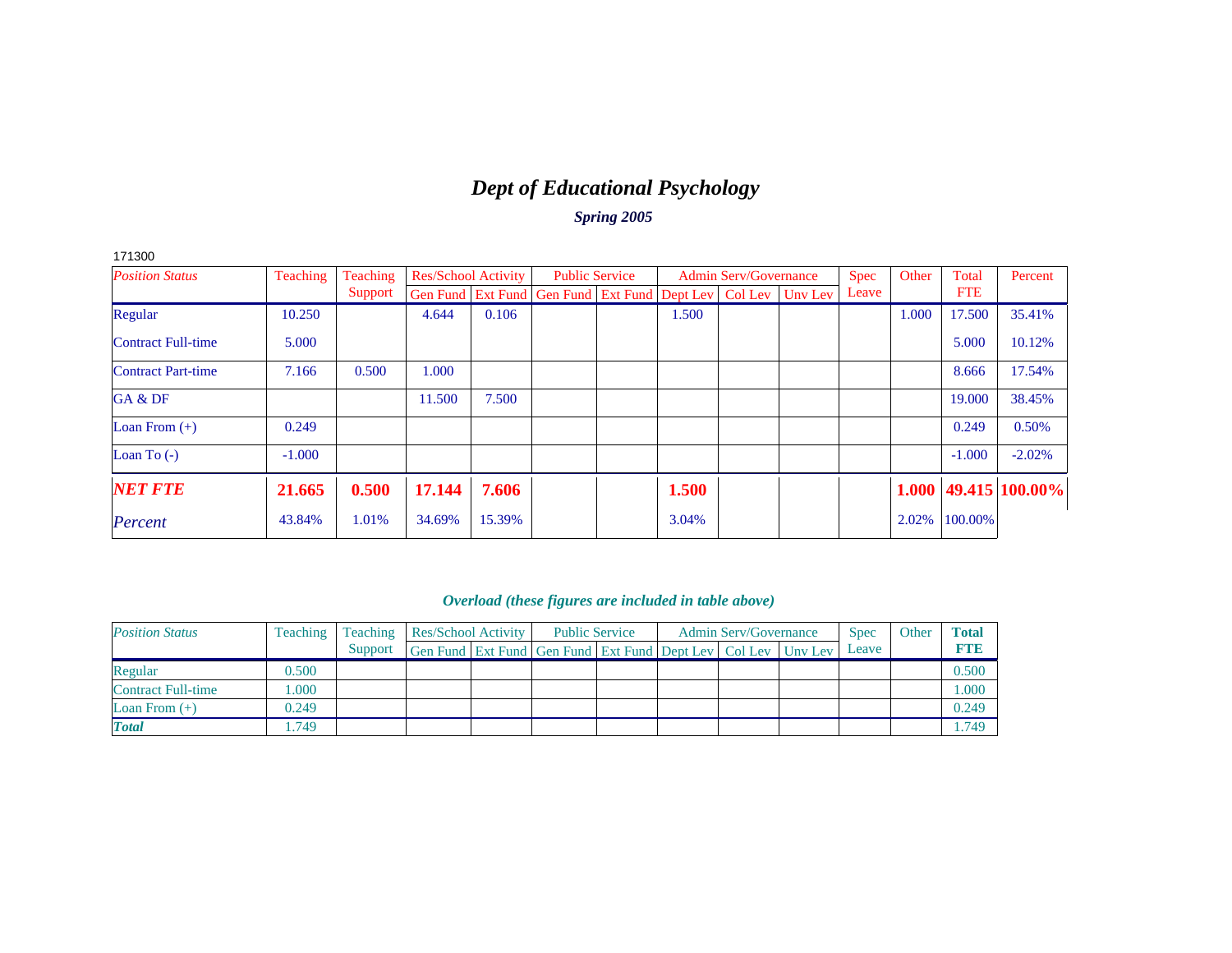# *Dept of Elementary Education*

*Spring 2005*

| 171600                    |          |          |                            |       |                                                                |       |                              |         |             |       |            |                      |
|---------------------------|----------|----------|----------------------------|-------|----------------------------------------------------------------|-------|------------------------------|---------|-------------|-------|------------|----------------------|
| <b>Position Status</b>    | Teaching | Teaching | <b>Res/School Activity</b> |       | <b>Public Service</b>                                          |       | <b>Admin Serv/Governance</b> |         | <b>Spec</b> | Other | Total      | Percent              |
|                           |          | Support  |                            |       | Gen Fund   Ext Fund   Gen Fund   Ext Fund   Dept Lev   Col Lev |       |                              | Unv Lev | Leave       |       | <b>FTE</b> |                      |
| Regular                   | 11.415   | 2.002    | 4.250                      |       |                                                                | 1.416 |                              |         |             | 0.083 | 19.166     | 45.55%               |
| <b>Contract Full-time</b> | 8.837    | 0.334    |                            |       |                                                                | 0.500 |                              |         |             | 2.500 | 12.171     | 28.93%               |
| <b>Contract Part-time</b> | 3.741    |          |                            |       |                                                                |       |                              |         |             |       | 3.741      | 8.89%                |
| GA & DF                   |          | 6.500    |                            | 0.500 |                                                                |       |                              |         |             |       | 7.000      | 16.64%               |
| Loan From $(+)$           | 0.469    |          |                            |       |                                                                |       |                              |         |             |       | 0.469      | 1.11%                |
| Loan To $(-)$             | $-0.472$ |          |                            |       |                                                                |       |                              |         |             |       | $-0.472$   | $-1.12%$             |
| <b>NET FTE</b>            | 23.990   | 8.836    | 4.250                      | 0.500 |                                                                | 1.916 |                              |         |             |       |            | 2.583 42.075 100.00% |
| Percent                   | 57.02%   | 21.00%   | 10.10%                     | 1.19% |                                                                | 4.55% |                              |         |             | 6.14% | 100.00%    |                      |

| <b>Position Status</b> | Teaching | Teaching | Res/School Activity                                          | <b>Public Service</b> |  | <b>Admin Serv/Governance</b> | <b>Spec</b> | Other | <b>Total</b> |
|------------------------|----------|----------|--------------------------------------------------------------|-----------------------|--|------------------------------|-------------|-------|--------------|
|                        |          | Support  | Gen Fund Ext Fund Gen Fund Ext Fund Dept Lev Col Lev Unv Lev |                       |  |                              | Leave       |       | <b>FTE</b>   |
| Regular                | 0.166    |          |                                                              |                       |  |                              |             |       | 0.166        |
| Contract Full-time     | 0.083    |          |                                                              |                       |  |                              |             |       | 0.083        |
| Loan From $(+)$        | 0.083    |          |                                                              |                       |  |                              |             |       | 0.083        |
| <b>Total</b>           | 0.332    |          |                                                              |                       |  |                              |             |       | 0.332        |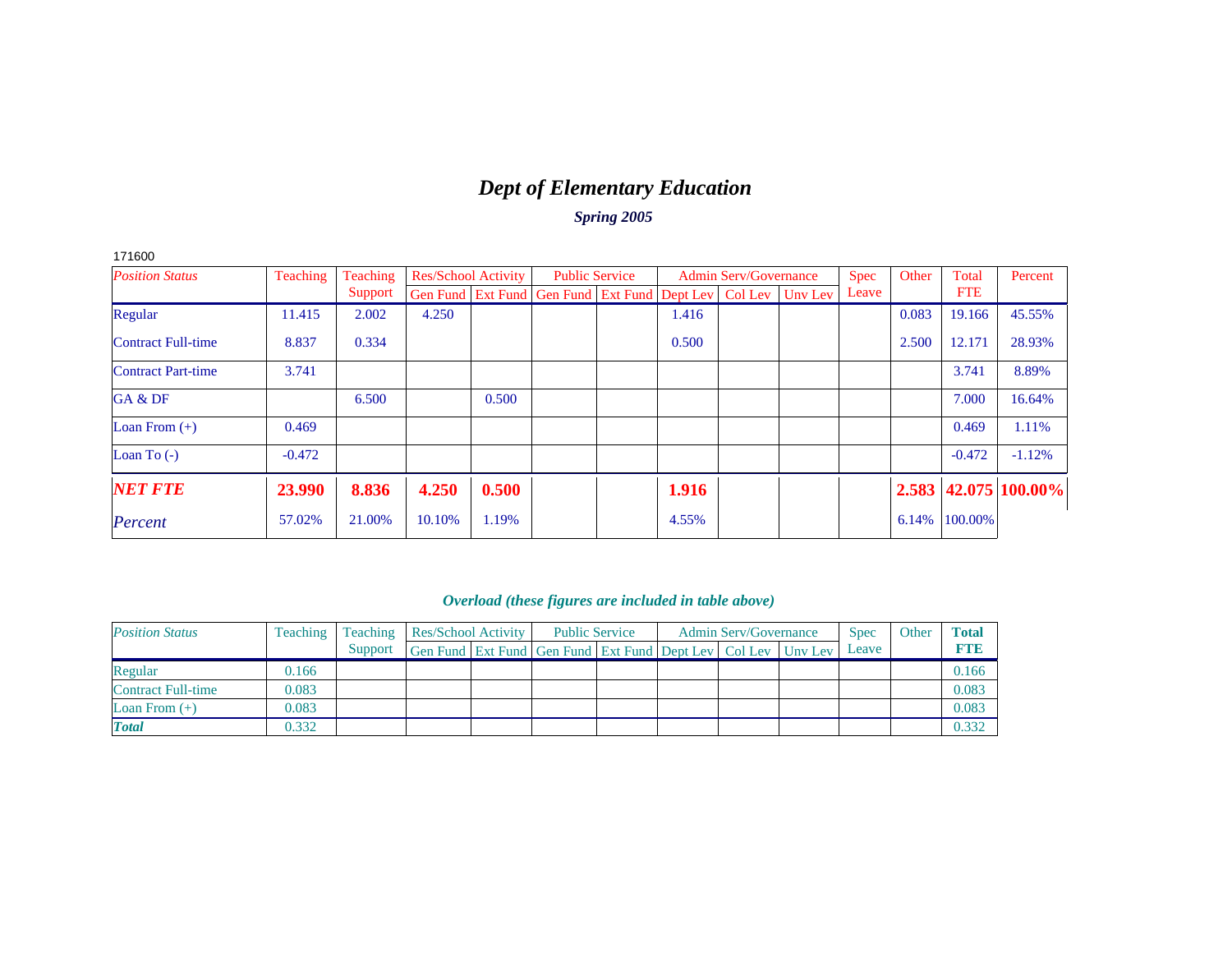### *Dept of Educational Studies (Secondary Ed) Spring 2005*

| 172500                    |          |          |                            |       |                                              |       |                              |         |       |       |            |                     |
|---------------------------|----------|----------|----------------------------|-------|----------------------------------------------|-------|------------------------------|---------|-------|-------|------------|---------------------|
| <b>Position Status</b>    | Teaching | Teaching | <b>Res/School Activity</b> |       | <b>Public Service</b>                        |       | <b>Admin Serv/Governance</b> |         | Spec  | Other | Total      | Percent             |
|                           |          | Support  |                            |       | Gen Fund Ext Fund Gen Fund Ext Fund Dept Lev |       | Col Lev                      | Unv Lev | Leave |       | <b>FTE</b> |                     |
| Regular                   | 15.833   | 1.000    | 5.000                      |       | 0.250                                        | 1.500 | 1.000                        |         |       | 0.250 | 24.833     | 55.62%              |
| <b>Contract Full-time</b> | 6.333    |          |                            | 0.250 |                                              |       |                              |         |       | 0.500 | 7.083      | 15.87%              |
| <b>Contract Part-time</b> | 6.098    |          |                            |       |                                              |       |                              |         |       |       | 6.098      | 13.66%              |
| GA & DF                   |          | 6.000    |                            |       |                                              |       |                              |         |       |       | 6.000      | 13.44%              |
| Loan From $(+)$           | 1.017    |          |                            |       |                                              |       |                              |         |       |       | 1.017      | 2.28%               |
| Loan To $(-)$             | $-0.386$ |          |                            |       |                                              |       |                              |         |       |       | $-0.386$   | $-0.86%$            |
| <b>NET FTE</b>            | 28.895   | 7.000    | 5.000                      | 0.250 | 0.250                                        | 1.500 | 1.000                        |         |       | 0.750 |            | $ 44.645 100.00\% $ |
| Percent                   | 64.72%   | 15.68%   | 11.20%                     | 0.56% | 0.56%                                        | 3.36% | 2.24%                        |         |       | 1.68% | 100.00%    |                     |

| <b>Position Status</b> | Teaching | Teaching | Res/School Activity                                              | <b>Public Service</b> |  | <b>Admin Serv/Governance</b> | <b>Spec</b> | Other | <b>Total</b> |
|------------------------|----------|----------|------------------------------------------------------------------|-----------------------|--|------------------------------|-------------|-------|--------------|
|                        |          | Support  | Gen Fund Ext Fund Gen Fund Ext Fund Dept Lev   Col Lev   Unv Lev |                       |  |                              | Leave       |       | <b>FTE</b>   |
| Regular                | .833     |          |                                                                  |                       |  |                              |             |       | .833         |
| Contract Full-time     | 0.083    |          |                                                                  |                       |  |                              |             |       | 0.083        |
| Loan From $(+)$        | 0.083    |          |                                                                  |                       |  |                              |             |       | 0.083        |
| <b>Total</b>           | .999     |          |                                                                  |                       |  |                              |             |       | .999         |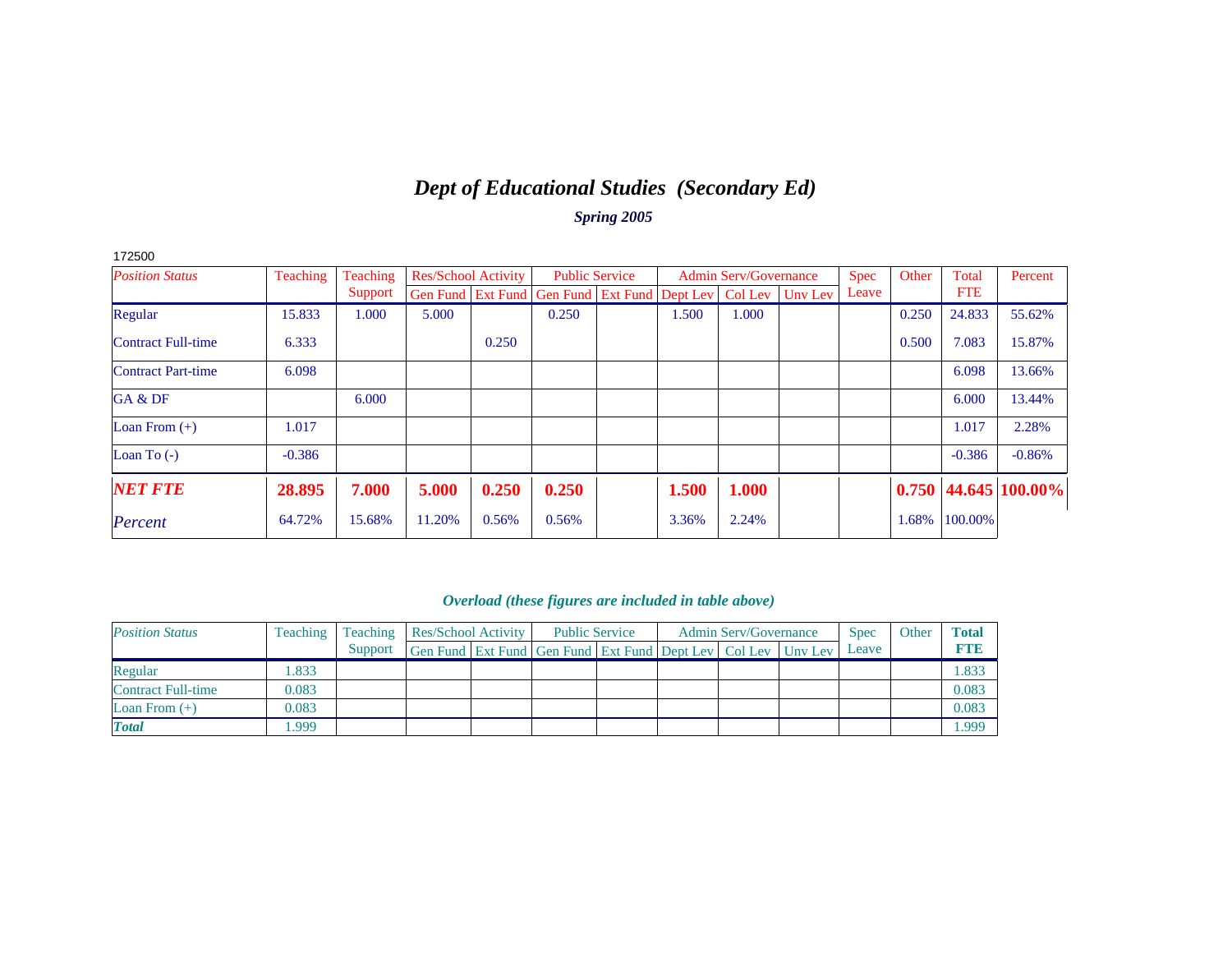# *Dept of Special Education*

*Spring 2005*

|--|--|

| <b>Position Status</b>    | Teaching | Teaching | <b>Res/School Activity</b> |                                                                  | <b>Public Service</b> |        | <b>Admin Serv/Governance</b> | <b>Spec</b> | Other | Total      | Percent        |
|---------------------------|----------|----------|----------------------------|------------------------------------------------------------------|-----------------------|--------|------------------------------|-------------|-------|------------|----------------|
|                           |          | Support  |                            | Gen Fund Ext Fund Gen Fund Ext Fund Dept Lev   Col Lev   Unv Lev |                       |        |                              | Leave       |       | <b>FTE</b> |                |
| Regular                   | 6.916    |          | 2.000                      |                                                                  |                       | 1.417  |                              |             |       | 10.333     | 43.65%         |
| <b>Contract Full-time</b> | 1.250    |          | 0.500                      |                                                                  |                       | 0.250  |                              |             |       | 2.000      | 8.45%          |
| <b>Contract Part-time</b> | 6.084    |          |                            |                                                                  |                       | 0.750  |                              |             |       | 6.834      | 28.87%         |
| GA & DF                   |          | 3.000    | .500                       |                                                                  |                       |        |                              |             |       | 4.500      | 19.01%         |
| Loan From $(+)$           | 0.088    |          |                            |                                                                  |                       |        |                              |             |       | 0.088      | 0.37%          |
| Loan To $(-)$             | $-0.083$ |          |                            |                                                                  |                       |        |                              |             |       | $-0.083$   | $-0.35%$       |
| <b>NET FTE</b>            | 14.255   | 3.000    | 4.000                      |                                                                  |                       | 2.417  |                              |             |       |            | 23.672 100.00% |
| Percent                   | 60.22%   | 12.67%   | 16.90%                     |                                                                  |                       | 10.21% |                              |             |       | 100.00%    |                |

| <b>Position Status</b> | Teaching | Teaching | <b>Res/School Activity</b>                                   |  | <b>Public Service</b> |  | <b>Admin Serv/Governance</b> | <b>Spec</b> | Other | <b>Total</b> |
|------------------------|----------|----------|--------------------------------------------------------------|--|-----------------------|--|------------------------------|-------------|-------|--------------|
|                        |          | Support  | Gen Fund Ext Fund Gen Fund Ext Fund Dept Lev Col Lev Uny Lev |  |                       |  |                              | Leave       |       | <b>RTH</b>   |
| Regular                | 0.250    |          |                                                              |  |                       |  |                              |             |       | 0.250        |
| <b>Total</b>           | 0.250    |          |                                                              |  |                       |  |                              |             |       | J.25C        |